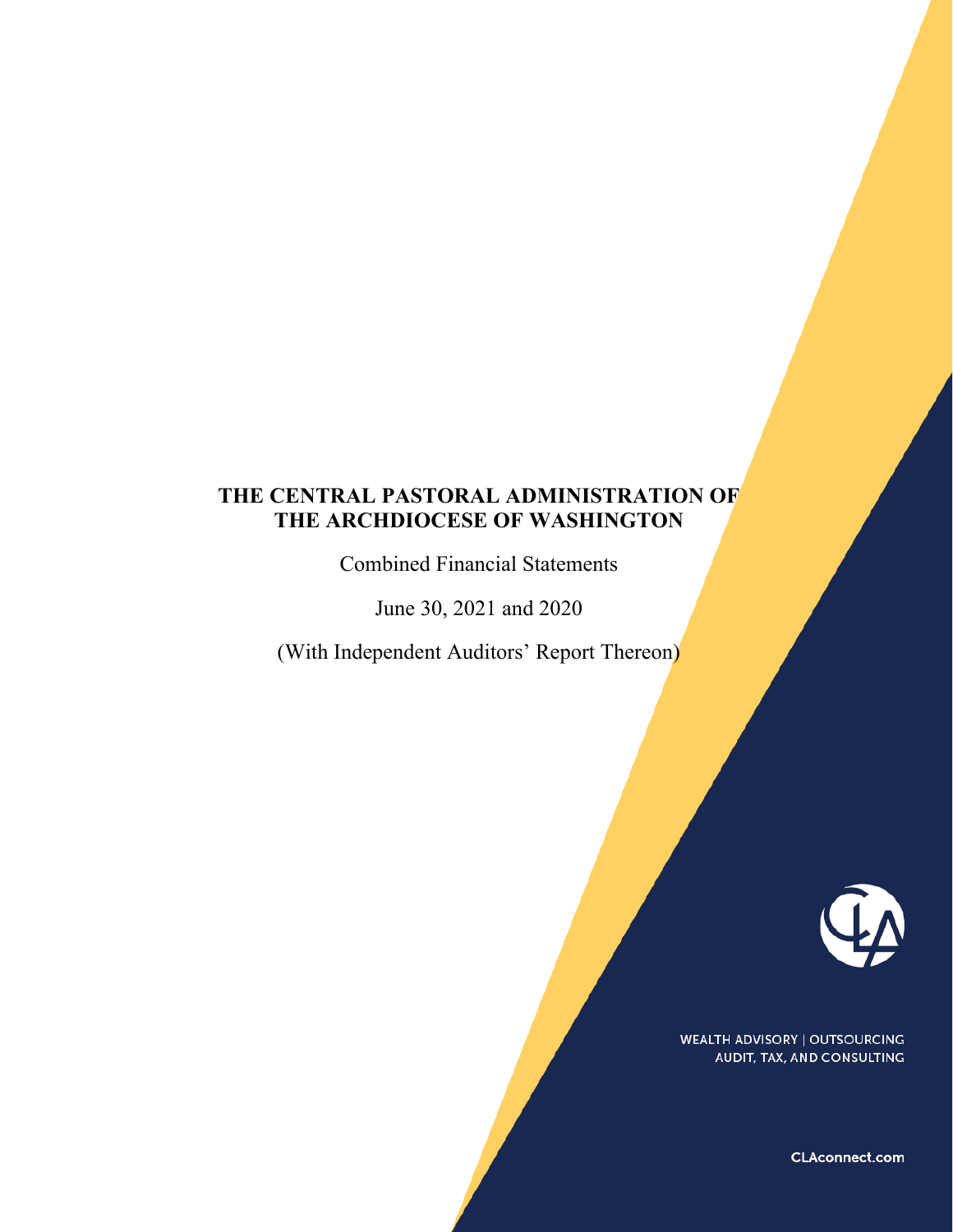

# **INDEPENDENT AUDITORS' REPORT**

His Eminence Wilton Cardinal Gregory Archbishop of Washington Central Pastoral Administration of the Archdiocese of Washington Hyattsville, Maryland

We have audited the accompanying combined financial statements of the Central Pastoral Administration of the Archdiocese of Washington, which comprise the combined statements of financial position as of June 30, 2021 and 2020, and the related combined statements of activities, functional expenses, and cash flows for the years then ended, and the related notes to the combined financial statements.

# *Management's Responsibility for the Combined Financial Statements*

Management is responsible for the preparation and fair presentation of these combined financial statements in accordance with accounting principles generally accepted in the United States of America; this includes the design, implementation, and maintenance of internal control relevant to the preparation and fair presentation of combined financial statements that are free from material misstatement, whether due to fraud or error.

# *Auditors' Responsibility*

Our responsibility is to express an opinion on these combined financial statements based on our audits. We conducted our audits in accordance with auditing standards generally accepted in the United States of America. Those standards require that we plan and perform the audit to obtain reasonable assurance about whether the combined financial statements are free from material misstatement.

An audit involves performing procedures to obtain audit evidence about the amounts and disclosures in the combined financial statements. The procedures selected depend on the auditors' judgment, including the assessment of the risks of material misstatement of the combined financial statements, whether due to fraud or error. In making those risk assessments, the auditor considers internal control relevant to the entity's preparation and fair presentation of the combined financial statements in order to design audit procedures that are appropriate in the circumstances, but not for the purpose of expressing an opinion on the effectiveness of the entity's internal control. Accordingly, we express no such opinion. An audit also includes evaluating the appropriateness of accounting policies used and the reasonableness of significant accounting estimates made by management, as well as evaluating the overall presentation of the combined financial statements.

We believe that the audit evidence we have obtained is sufficient and appropriate to provide a basis for our audit opinion.



CLA is an independent member of Nexia International, a leading, global network of independent accounting and consulting firms. See nexia.com/member-firm-disclaimer for details.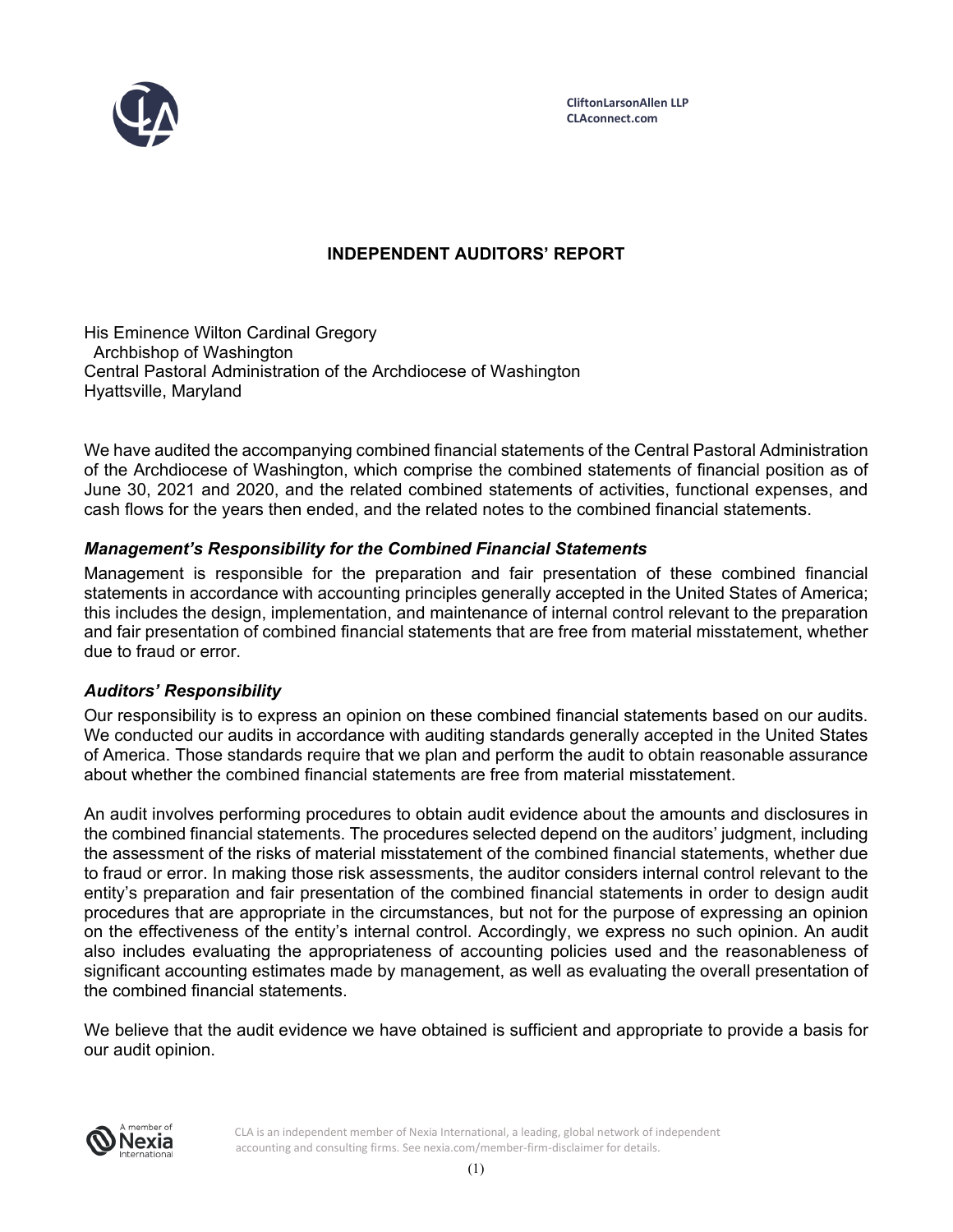His Eminence Wilton Cardinal Gregory Archbishop of Washington Central Pastoral Administration of the Archdiocese of Washington

# *Opinion*

In our opinion, the combined financial statements referred to above present fairly, in all material respects, the combined financial position of the Central Pastoral Administration of the Archdiocese of Washington as of June 30, 2021 and 2020, and the changes in its net assets and its cash flows for the years then ended in accordance with accounting principles generally accepted in the United States of America.

# *Other Matters*

# *Supplementary Information*

Our audit was performed for the purpose of forming an opinion on the combined financial statements as a whole. The combined statements of financial position, activities, and functional expenses are presented for the purposes of additional analysis and are not a required part of the combined financial statements. Such information is the responsibility of management and was derived from and relates directly to the underlying accounting and other records used to prepare the combined financial statements. The information has been subjected to the auditing procedures applied in the audit of the combined financial statements and certain additional procedures, including comparing and reconciling such information directly to the underlying accounting and other records used to prepare the combined financial statements or to the combined financial statements themselves, and other additional procedures in accordance with auditing standards generally accepted in the United States of America. In our opinion, the information is fairly stated in all material respects in relation to the combined financial statements as a whole.

Viifton Larson Allen LLP

**CliftonLarsonAllen LLP** 

Arlington, Virginia December 9, 2021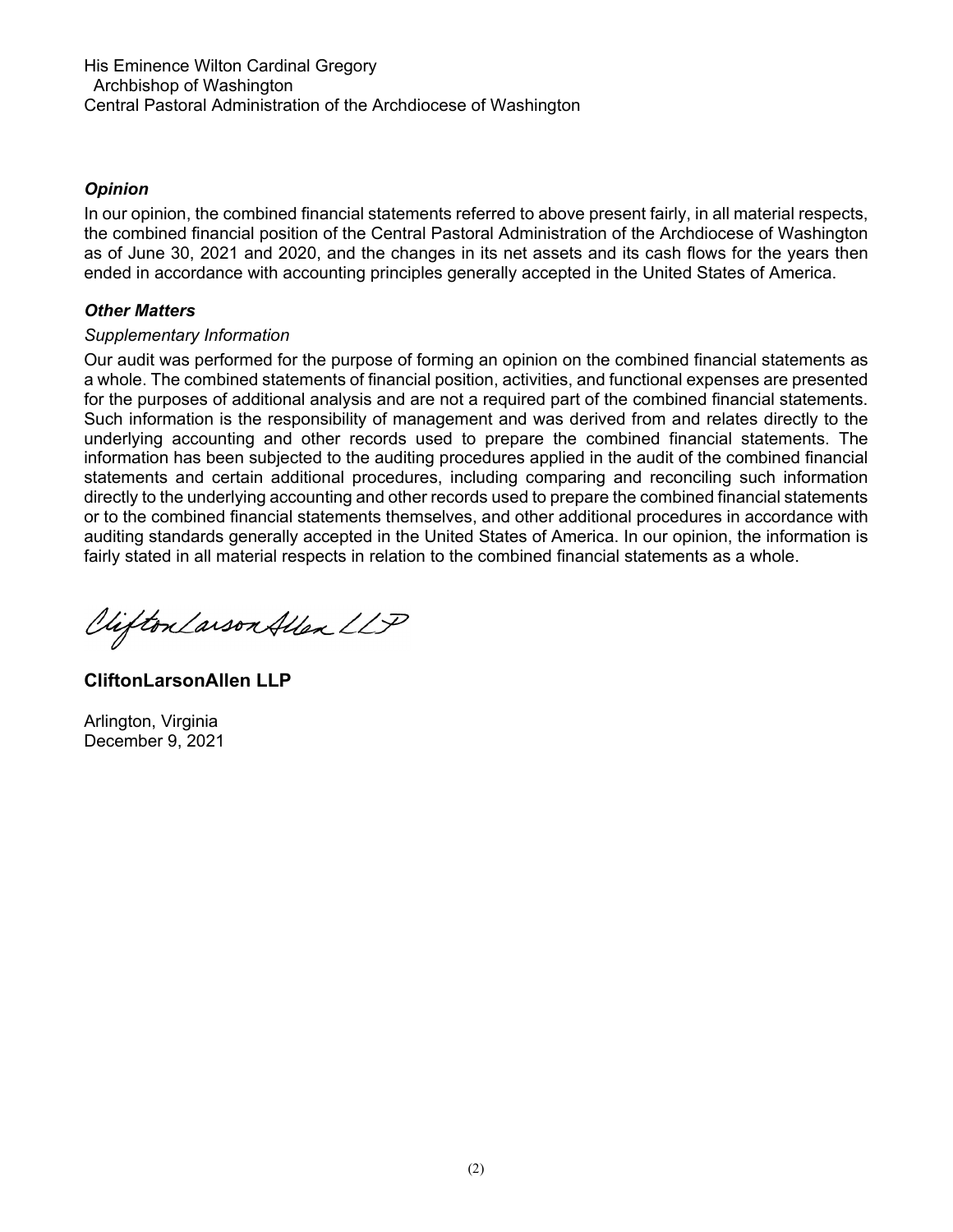Combined Statements of Financial Position

June 30, 2021 and 2020

| Assets                                                       | 2021              | 2020        |
|--------------------------------------------------------------|-------------------|-------------|
| Cash and cash equivalents                                    | \$<br>14,520,865  | 9,269,208   |
| Accounts receivable, net (note 4)                            | 5,250,964         | 6,603,817   |
| Contributions receivable, net (note 5)                       | 1,286,692         | 2,286,852   |
| Prepaid expenses and other assets                            | 2,269,447         | 2,021,913   |
| Notes receivable, net (note 6)                               | 332,693           | 412,782     |
| Investments (note 3)                                         | 111,860,727       | 92,515,239  |
| Property and equipment, net (note 7)                         | 43,876,867        | 44,932,410  |
| Deferred rent receivable, net (note 8)                       | 15,431,856        | 14,456,343  |
| Total assets                                                 | \$<br>194,830,111 | 172,498,564 |
| <b>Liabilities and Net Assets</b>                            |                   |             |
| Liabilities:                                                 |                   |             |
| Accounts payable and accrued expenses                        | \$<br>2,054,015   | 2,811,511   |
| Insurance claims and benefits payable (note 10)              | 12,254,004        | 9,834,718   |
| Contributions payable (note 9)                               | 1,466,452         | 1,385,633   |
| Payable due to affiliates                                    | 408,483           | 585,276     |
| Loans payable (note 16)                                      |                   | 3,668,200   |
| Funds held on behalf of others                               | 15,316,235        | 12,277,830  |
| Collections held for disbursement                            | 1,219,056         | 1,094,825   |
| Deferred revenue                                             | 80,625            | 177,692     |
| Annuities payable                                            | 1,204,977         | 1,297,126   |
| Accrued liability for priests' retirement plan (note 10 (c)) | 20,996,828        | 37,628,244  |
| <b>Total</b> liabilities                                     | 55,000,675        | 70,761,055  |
| Net assets:                                                  |                   |             |
| Net assets without donor restrictions:                       |                   |             |
| Undesignated                                                 | 26,389,650        | (4,856,356) |
| Designated (note $1(m)$ )                                    | 62,941,270        | 55,924,144  |
| Invested in property and equipment (note 7)                  | 43,876,867        | 44,932,410  |
| Total net assets without donor restrictions                  | 133,207,787       | 96,000,198  |
| Net assets with donor restrictions (note 11)                 | 6,621,649         | 5,737,311   |
| Total net assets                                             | 139,829,436       | 101,737,509 |
| Total liabilities and net assets                             | \$<br>194,830,111 | 172,498,564 |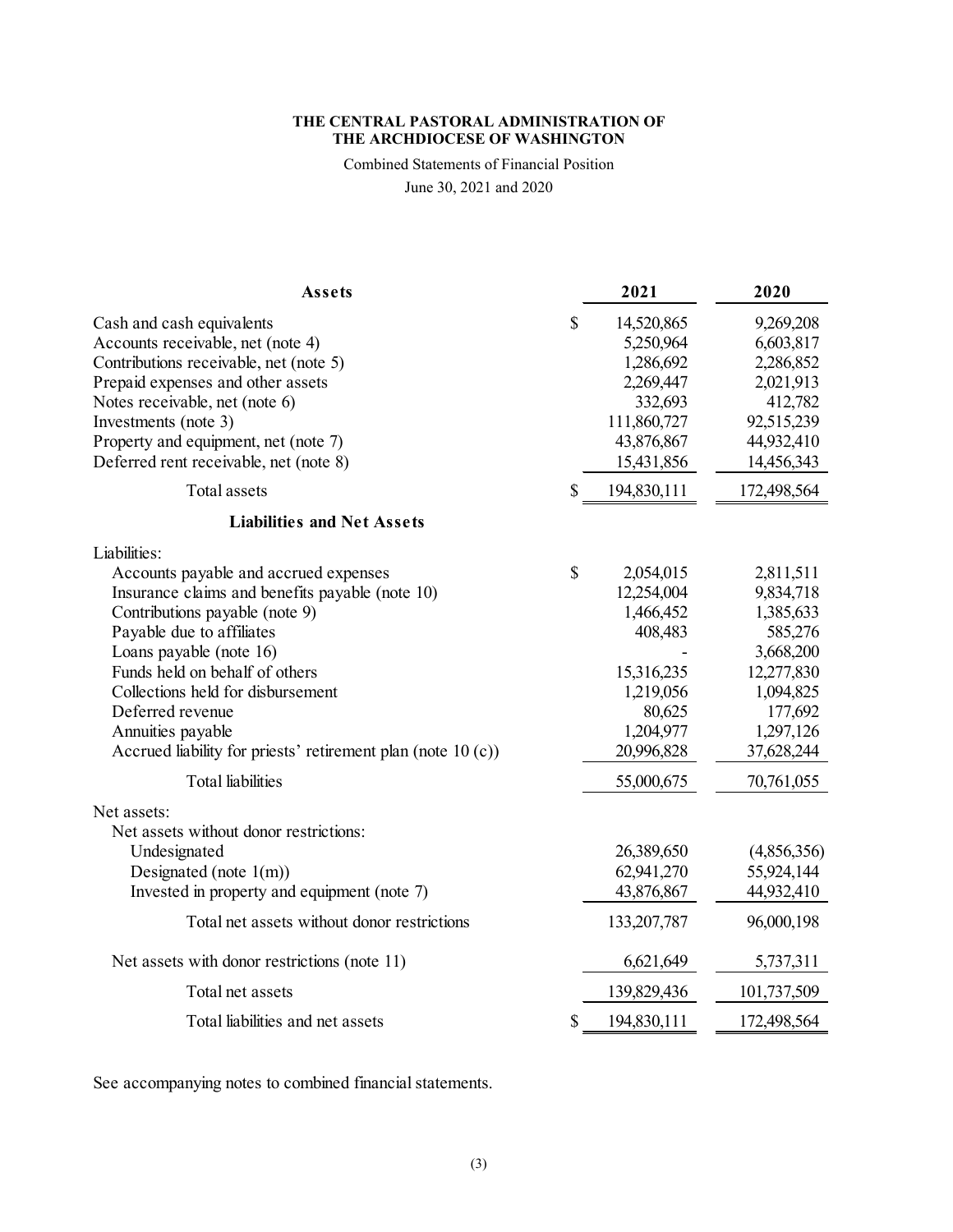Combined Statements of Activities Years Ended June 30, 2021 and 2020

|                                                     | 2021                 |                     |                     |              | 2020                 |                     |              |  |
|-----------------------------------------------------|----------------------|---------------------|---------------------|--------------|----------------------|---------------------|--------------|--|
|                                                     | <b>Without Donor</b> |                     | <b>With Donor</b>   |              | <b>Without Donor</b> | <b>With Donor</b>   |              |  |
|                                                     |                      | <b>Restrictions</b> | <b>Restrictions</b> | <b>Total</b> | <b>Restrictions</b>  | <b>Restrictions</b> | <b>Total</b> |  |
| <b>OPERATING:</b>                                   |                      |                     |                     |              |                      |                     |              |  |
| Revenue, gains, and other support:                  |                      |                     |                     |              |                      |                     |              |  |
| Assessments:                                        |                      |                     |                     |              |                      |                     |              |  |
| Parish                                              | <sup>\$</sup>        | 9,391,292           |                     | 9,391,292    | 9,314,377            |                     | 9,314,377    |  |
| Education                                           |                      | 3,583,798           |                     | 3,583,798    | 3,586,486            |                     | 3,586,486    |  |
| Total assessments                                   |                      | 12,975,090          |                     | 12,975,090   | 12,900,863           |                     | 12,900,863   |  |
| Contributions, donations, gifts, and bequests:      |                      |                     |                     |              |                      |                     |              |  |
| Archbishop's appeal                                 |                      | 9,732,991           |                     | 9,732,991    | 10,916,788           |                     | 10,916,788   |  |
| Gifts and bequests                                  |                      | 4,077,116           | 1,836,065           | 5,913,181    | 4,686,432            | 2,369,444           | 7,055,876    |  |
| Total contributions, donations, gifts, and bequests |                      | 13,810,107          | 1,836,065           | 15,646,172   | 15,603,220           | 2,369,444           | 17,972,664   |  |
| Premiums and insurance billings                     |                      | 49,523,864          |                     | 49,523,864   | 49,076,582           |                     | 49,076,582   |  |
| Spend rate income                                   |                      | 664,700             |                     | 664,700      | 2,530,800            |                     | 2,530,800    |  |
| Management fees and computer services               |                      | 645,946             |                     | 645,946      | 746,183              |                     | 746,183      |  |
| Special program income                              |                      | 504,700             |                     | 504,700      | 811,410              |                     | 811,410      |  |
| Loan forgiveness                                    |                      | 3,668,200           |                     | 3,668,200    |                      |                     |              |  |
| Advertising and other                               |                      | 609,616             |                     | 609,616      | 419,423              |                     | 419,423      |  |
| Rental income                                       |                      | 3,672,368           |                     | 3,672,368    | 3,677,240            |                     | 3,677,240    |  |
| Net assets released from restrictions (note 1 (m))  |                      | 1,535,942           | (1,535,942)         |              | 2,666,457            | (2,666,457)         |              |  |
| Total revenue, gains, and other support             |                      | 87,610,533          | 300,123             | 87,910,656   | 88,432,178           | (297, 013)          | 88, 135, 165 |  |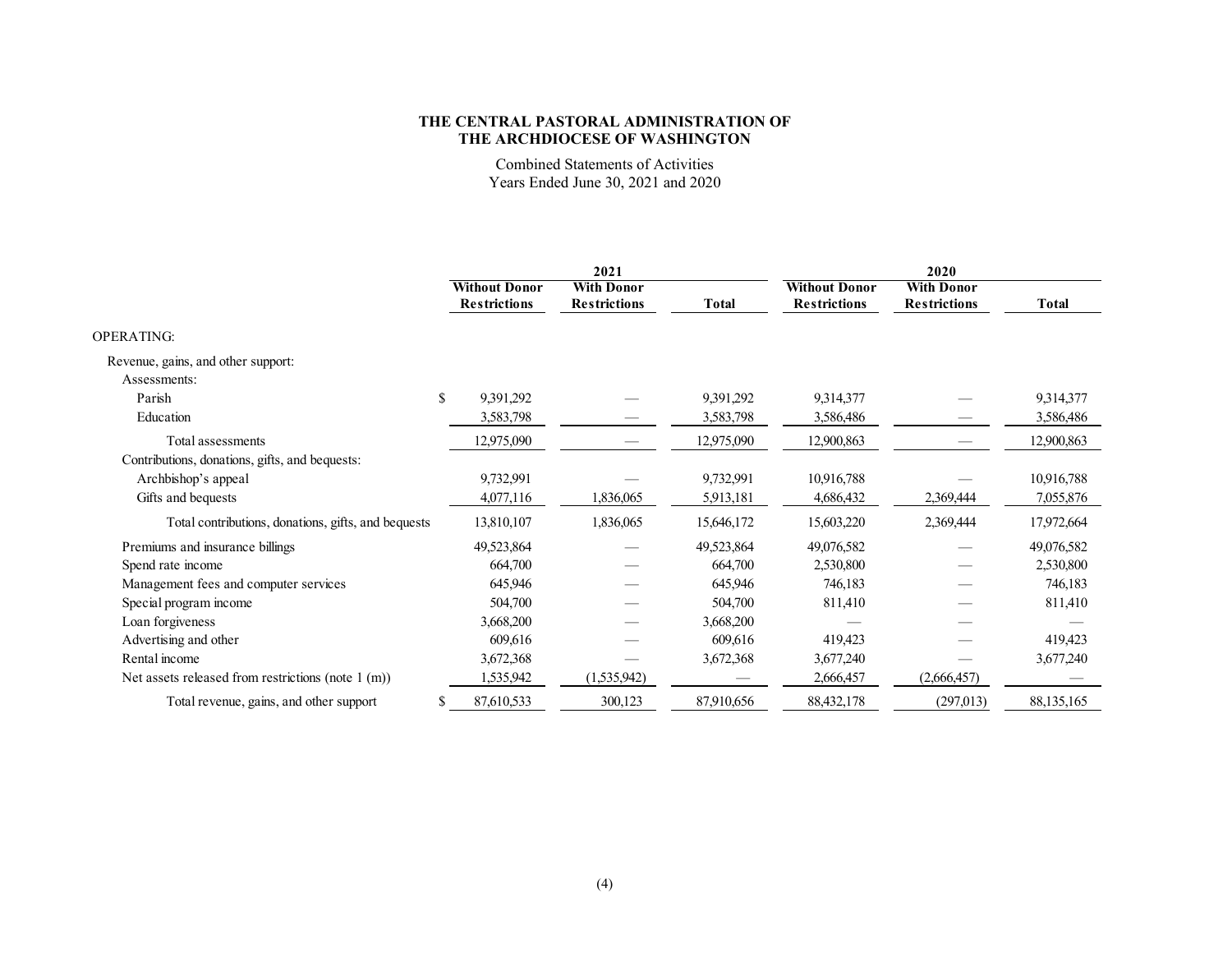Combined Statements of Activities Years Ended June 30, 2021 and 2020

|                                                                 |    |                                             | 2021                                     | 2020         |                                             |                                          |              |
|-----------------------------------------------------------------|----|---------------------------------------------|------------------------------------------|--------------|---------------------------------------------|------------------------------------------|--------------|
|                                                                 |    | <b>Without Donor</b><br><b>Restrictions</b> | <b>With Donor</b><br><b>Restrictions</b> | <b>Total</b> | <b>Without Donor</b><br><b>Restrictions</b> | <b>With Donor</b><br><b>Restrictions</b> | <b>Total</b> |
| Expenses:                                                       |    |                                             |                                          |              |                                             |                                          |              |
| Program services:                                               |    |                                             |                                          |              |                                             |                                          |              |
| Catholic education                                              | \$ | 5,910,248                                   |                                          | 5,910,248    | 6,629,721                                   |                                          | 6,629,721    |
| Pastoral ministry and social concerns                           |    | 7.277.119                                   |                                          | 7,277,119    | 7.963,468                                   |                                          | 7,963,468    |
| Ministerial leadership                                          |    | 7,635,695                                   |                                          | 7,635,695    | 7.905.936                                   |                                          | 7,905,936    |
| Communications                                                  |    | 3,151,748                                   |                                          | 3,151,748    | 3,394,187                                   |                                          | 3,394,187    |
| Parish services                                                 |    | 839,504                                     |                                          | 839,504      | 895,168                                     |                                          | 895,168      |
| Insurance and benefits                                          |    | 41,673,374                                  |                                          | 41,673,374   | 42,086,252                                  |                                          | 42,086,252   |
| Priests' retirement benefits and medical care                   |    | 3,762,889                                   |                                          | 3,762,889    | 3,820,594                                   |                                          | 3,820,594    |
| Propagation of the faith                                        |    | 218,453                                     |                                          | 218,453      | 283,833                                     |                                          | 283,833      |
| Archdiocesan administration                                     |    | 7,656,938                                   |                                          | 7,656,938    | 8,681,761                                   |                                          | 8,681,761    |
| Total program services                                          |    | 78,125,968                                  |                                          | 78,125,968   | 81,660,920                                  | $\hspace{0.1mm}-\hspace{0.1mm}$          | 81,660,920   |
| Supporting services:                                            |    |                                             |                                          |              |                                             |                                          |              |
| General and administrative                                      |    | 4,847,527                                   |                                          | 4,847,527    | 4,801,740                                   |                                          | 4,801,740    |
| Fund-raising                                                    |    | 2,158,357                                   |                                          | 2,158,357    | 2,498,226                                   |                                          | 2,498,226    |
| Total supporting services                                       |    | 7,005,884                                   |                                          | 7,005,884    | 7,299,966                                   | $\hspace{0.1mm}-\hspace{0.1mm}$          | 7,299,966    |
| Total expenses                                                  |    | 85,131,852                                  | $\hspace{0.1mm}-\hspace{0.1mm}$          | 85,131,852   | 88,960,886                                  | $\hspace{0.1mm}-\hspace{0.1mm}$          | 88,960,886   |
| Increase (decrease) in net assets from operating activities     |    | 2,478,681                                   | 300,123                                  | 2,778,804    | (528,708)                                   | (297,013)                                | (825,721)    |
| NONOPERATING:                                                   |    |                                             |                                          |              |                                             |                                          |              |
| Investment income (loss), net of spend rate income              |    | 18,097,492                                  | 584,215                                  | 18,681,707   | (1,950.925)                                 | 30,307                                   | (1,920,618)  |
| Transfer of ownership of net assets                             |    |                                             |                                          |              | 590,411                                     | 1,113,088                                | 1,703,499    |
| Change in value of priests' retirement plan and post retirement |    |                                             |                                          |              |                                             |                                          |              |
| medical and care fund (note $10(c)$ )                           |    | 16,631,416                                  |                                          | 16,631,416   | (9,769,356)                                 |                                          | (9,769,356)  |
| Increase (decrease) in net assets from nonoperating activities  |    | 34,728,908                                  | 584,215                                  | 35, 313, 123 | (11, 129, 870)                              | 1,143,395                                | (9,986,475)  |
| Increase (decrease) in net assets                               |    | 37,207,589                                  | 884,338                                  | 38,091,927   | (11,658,578)                                | 846,382                                  | (10,812,196) |
| Net assets at beginning of year                                 |    | 96,000,198                                  | 5,737,311                                | 101,737,509  | 107,658,776                                 | 4,890,929                                | 112,549,705  |
| Net assets at end of year                                       | S  | 133, 207, 787                               | 6,621,649                                | 139,829,436  | 96,000,198                                  | 5,737,311                                | 101,737,509  |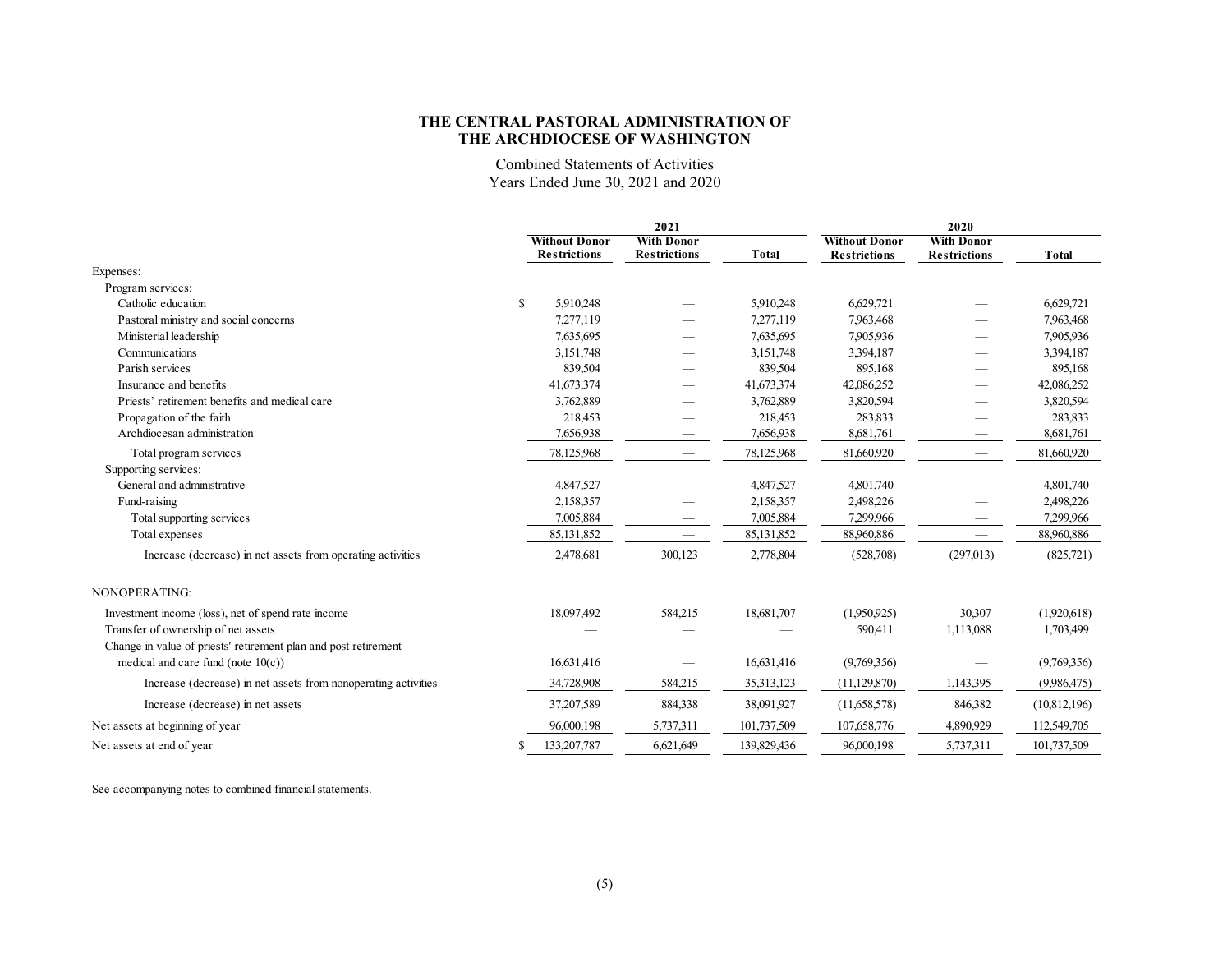Combined Statements of Functional Expenses Years Ended June 30, 2021 and 2020

|                                                  |                     | 2021                      |             |              | 2020                |                           |                    |              |
|--------------------------------------------------|---------------------|---------------------------|-------------|--------------|---------------------|---------------------------|--------------------|--------------|
|                                                  | Program<br>services | Management<br>and general | Fundraising | <b>Total</b> | Program<br>services | Management<br>and general | <b>Fundraising</b> | <b>Total</b> |
| Salaries and benefits:                           |                     |                           |             |              |                     |                           |                    |              |
| Compensation of clergy and religious             | 2,237,951<br>\$.    | 15,029                    |             | 2,252,980    | 2,345,487           | 18,909                    |                    | 2,364,396    |
| $Benefits - clergy$                              | 3,437,746           | 26,614                    |             | 3,464,360    | 3,511,022           | 29,118                    |                    | 3,540,140    |
| Salaries and wages $-$ laypersons                | 8,627,248           | 3,028,532                 | 802,386     | 12,458,166   | 9,694,238           | 3,190,109                 | 801,584            | 13,685,931   |
| Benefits – laypersons                            | 2,060,604           | 685,949                   | 191,094     | 2,937,647    | 2,178,076           | 718,072                   | 179,633            | 3,075,781    |
| Total salaries and benefits                      | 16,363,549          | 3,756,124                 | 993,480     | 21,113,153   | 17,728,823          | 3,956,208                 | 981,217            | 22,666,248   |
| Continuing education and retreats $-$ clergy     | 1,926,015           | 250                       |             | 1,926,265    | 1,987,381           |                           |                    | 1,987,381    |
| Supplies                                         | 194.365             | 30,094                    | 310         | 224,769      | 273,149             | 43,106                    | 2,299              | 318,554      |
| Telephone, postage, and printing                 | 1,209,553           | 986,373                   | 582,258     | 2,778,184    | 1,329,344           | 903,689                   | 773,362            | 3,006,395    |
| Conferences, meetings, and travel                | 451,786             | 63,639                    | 6,426       | 521,851      | 1,048,642           | 76,430                    | 14,334             | 1,139,406    |
| Professional fees                                | 5,170,894           | 193,270                   | 297,305     | 5,661,469    | 5,306,714           | 484,729                   | 425,760            | 6,217,203    |
| Food and beverages                               | 351.023             | 11,388                    | 691         | 363,102      | 748,006             | 23,924                    | 23,088             | 795,018      |
| Contributions and grants in aid                  | 3,715,243           | 3,401                     |             | 3,718,644    | 3,522,302           | 862                       |                    | 3,523,164    |
| Utilities and maintenance                        | 1,016,792           | 1,538,588                 |             | 2,555,380    | 1,002,017           | 1,357,655                 |                    | 2,359,672    |
| Interest                                         | 40,108              |                           |             | 40,108       | 40,524              |                           |                    | 40,524       |
| Subsidies                                        | 2,621,125           |                           |             | 2,621,125    | 2,927,735           |                           |                    | 2,927,735    |
| Other                                            | 779,630             | 2,336,725                 | 148,391     | 3,264,746    | 1,687,359           | 2,090,231                 | 139,417            | 3.917.007    |
| Insurance premiums                               | 4,718,935           |                           |             | 4,718,935    | 4,430,693           |                           |                    | 4,430,693    |
| Claims and benefits                              | 35,624,121          |                           |             | 35,624,121   | 35,631,886          |                           |                    | 35,631,886   |
| Total expenses before allocation                 | 74,183,139          | 8.919,852                 | 2,028,861   | 85,131,852   | 77,664,575          | 8.936,834                 | 2,359,477          | 88,960,886   |
| Allocation of property operations and financial, |                     |                           |             |              |                     |                           |                    |              |
| computer, and personnel                          | 3,942,829           | (4,072,325)               | 129,496     |              | 3,996,345           | (4,135,094)               | 138,749            |              |
| Total expenses after allocation                  | 78,125,968          | 4,847,527                 | 2,158,357   | 85,131,852   | 81,660,920          | 4,801,740                 | 2,498,226          | 88,960,886   |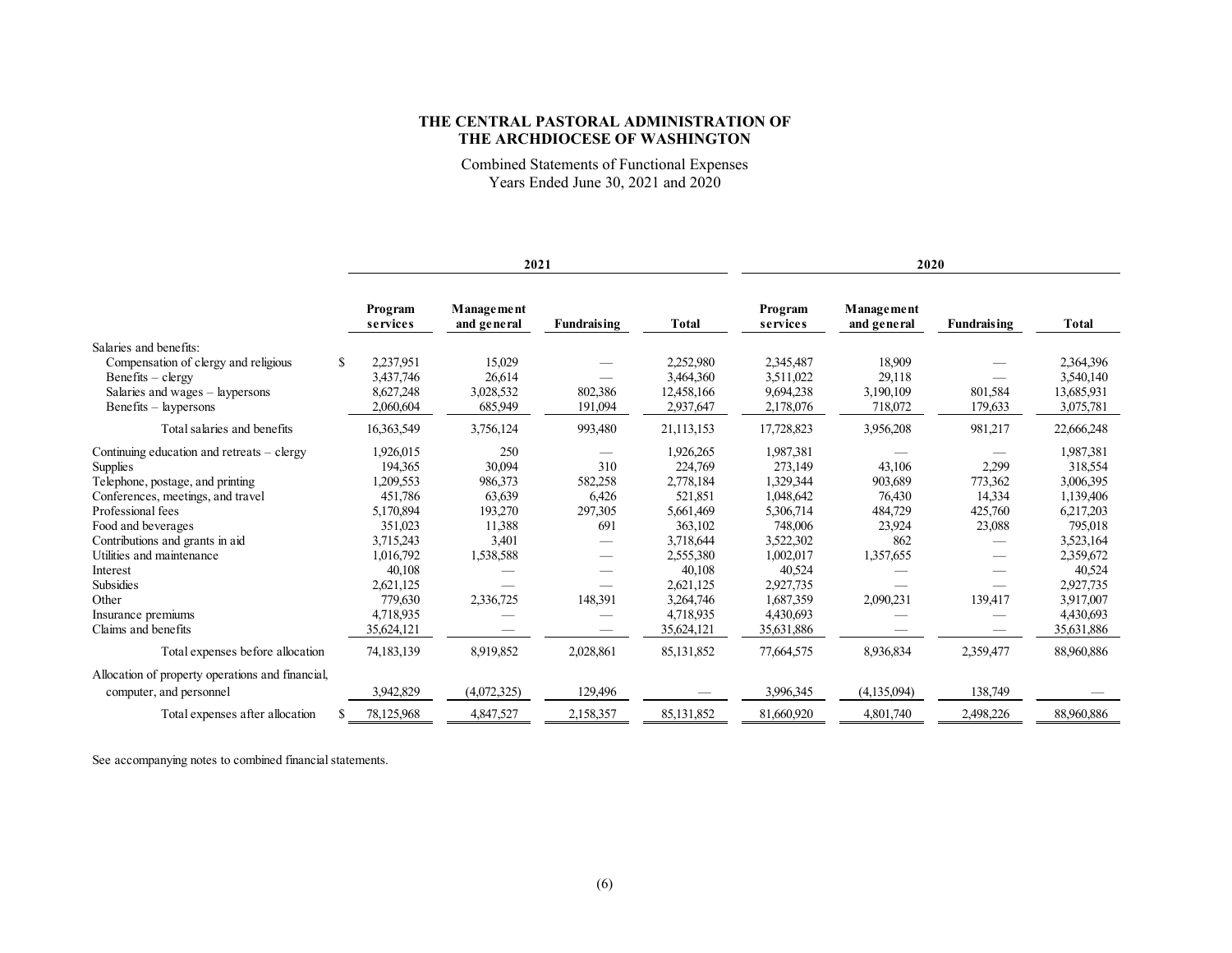Combined Statements of Cash Flows Years Ended June 30, 2021 and 2020

|                                                                                 | 2021             | 2020         |
|---------------------------------------------------------------------------------|------------------|--------------|
| Cash flows from operating activities:                                           |                  |              |
| Increase (decrease) in net assets                                               | \$<br>38,091,927 | (10,812,196) |
| Adjustments to reconcile change in net assets to net cash provided by (used in) |                  |              |
| operating activities:                                                           |                  |              |
| Depreciation and amortization                                                   | 2,192,100        | 2,020,303    |
| Net gain on sale of property                                                    | (283,795)        |              |
| Bad debt expense                                                                | 339,515          | 1,222,607    |
| Receipt of contribution of stock                                                | (277, 869)       | (14, 654)    |
| Transfer of ownership of net assets                                             |                  | (1,703,499)  |
| Net unrealized and realized investment gains                                    | (19,346,973)     | (454, 171)   |
| Loan forgiveness                                                                | (3,668,200)      |              |
| Accrued liability for priests' retirement plan                                  | (16,631,416)     | 9,769,356    |
| Decrease (increase) in assets:                                                  |                  |              |
| Accounts receivable                                                             | 1,020,986        | (2,547,719)  |
| Contributions receivable                                                        | 1,000,160        | 74,140       |
| Prepaid expenses and other assets                                               | (247, 534)       | 2,080        |
| Deferred rent receivable                                                        | (975,513)        | (992, 509)   |
| Increase (decrease) in liabilities:                                             |                  |              |
| Accounts payable and accrued expenses                                           | (756,687)        | (222,996)    |
| Insurance claims payable                                                        | 2,418,477        | 2,042,159    |
| Contributions payable                                                           | 80,819           | (467, 156)   |
| Payable due to affiliate                                                        | (176,793)        | (1,774,215)  |
| Funds held on behalf of others                                                  | 3,038,405        | (559, 829)   |
| Collections held for disbursement                                               | 124,231          | (438, 663)   |
| Deferred revenue                                                                | (97,067)         | (41, 941)    |
| Annuities payable                                                               | (92, 149)        | (89,096)     |
| Net cash provided by (used in) operating activities                             | 5,752,624        | (4,987,999)  |
| Cash flows from investing activities:                                           |                  |              |
| Purchases of investments                                                        |                  | (6,980,751)  |
| Proceeds from sale of investments                                               | 279,354          | 11,592,190   |
| Proceeds from sale of property                                                  | 348,560          |              |
| Purchase of property and equipment                                              | (1,201,322)      | (1,838,303)  |
| Principal payments received on notes receivable                                 | 142,441          | 86,746       |
| Amounts disbursed for notes receivable                                          | (70,000)         | (360,000)    |
|                                                                                 |                  |              |
| Net cash (used in ) provided by investing activities                            | (500, 967)       | 2,499,882    |
| Cash flows from financing activities:                                           |                  |              |
| Proceeds from loans payable                                                     |                  | 3,668,200    |
| Net cash provided by financing activities                                       |                  | 3,668,200    |
| Net increase in cash and cash equivalents                                       | 5,251,657        | 1,180,083    |
| Cash and cash equivalents at beginning of year                                  | 9,269,208        | 8,089,125    |
| Cash and cash equivalents at end of year                                        | \$<br>14,520,865 | 9,269,208    |
| Supplemental disclosures of non-cash transactions:                              |                  |              |
| Property and equipment purchases in accounts payable                            | 96,323           | 16,582       |
|                                                                                 |                  |              |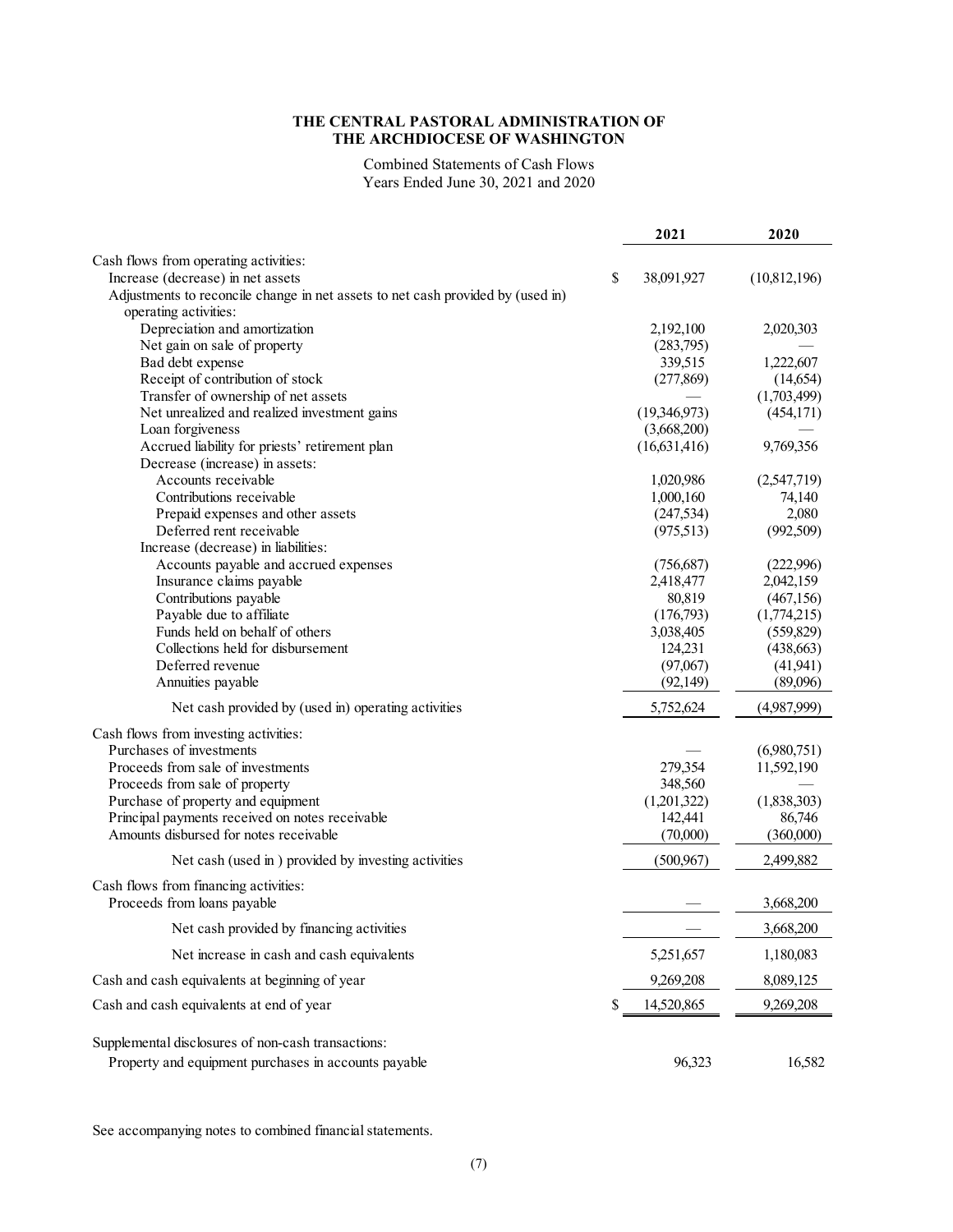Notes to Combined Financial Statements June 30, 2021 and 2020

# **(1) Summary of Significant Accounting Policies**

# *(a) Organization*

The accompanying combined financial statements include only the administrative offices of the Archdiocese of Washington (the Archdiocese) and three centrally administered corporations: Propagation of the Faith, Carroll Media, and Redemptoris Mater Seminary. Collectively, these are referred to as the Central Pastoral Administration.

The geographic territory encompassed by the Archdiocese comprises the District of Columbia and the Maryland counties of Montgomery, Prince George's, Charles, Calvert, and St. Mary's.

The accounts of certain other organizations within the Archdiocese such as parishes, parish schools, corporations, and church-related institutions (such as institutions owned and operated by religious orders of men and women) are not included in the accompanying combined financial statements. Archdiocesan church buildings, rectories, and the like are purchased with the consent of, and are titled and deeded to the Archbishop; however, the separate operating entities have vested interests in these properties, and consequently, the costs of these properties are not included in the accompanying combined financial statements. However, land held for future parish sites and certain other property maintained by the Central Pastoral Administration are included in the accompanying combined statements of financial position.

# *(b) Basis of Presentation*

The accompanying combined financial statements have been prepared in accordance with U.S. generally accepted accounting principles (U.S. GAAP) on the accrual basis of accounting.

# *(c) Estimates*

The preparation of combined financial statements in conformity with U.S. GAAP requires the Central Pastoral Administration to make certain estimates that affect the reported amounts of assets and liabilities and disclosure of contingent assets and liabilities at the date of the combined financial statements and the reported amounts of revenues and expenses during the reporting period. Actual results could differ from those estimates.

# *(d) Operating Activities*

Transactions that are part of the ongoing major or central activities of the combined entities are reported as operating in the accompanying combined statements of activities. All other transactions are reported as non-operating. Spend rate income included in operating revenue represents the amount of investment income approved by the Finance Council of the Central Pastoral Administration for use based on a spending rate formula. The variance between actual investment income (loss) and the amount recognized in operations is reported in non-operating income (loss) in the accompanying statements of activities.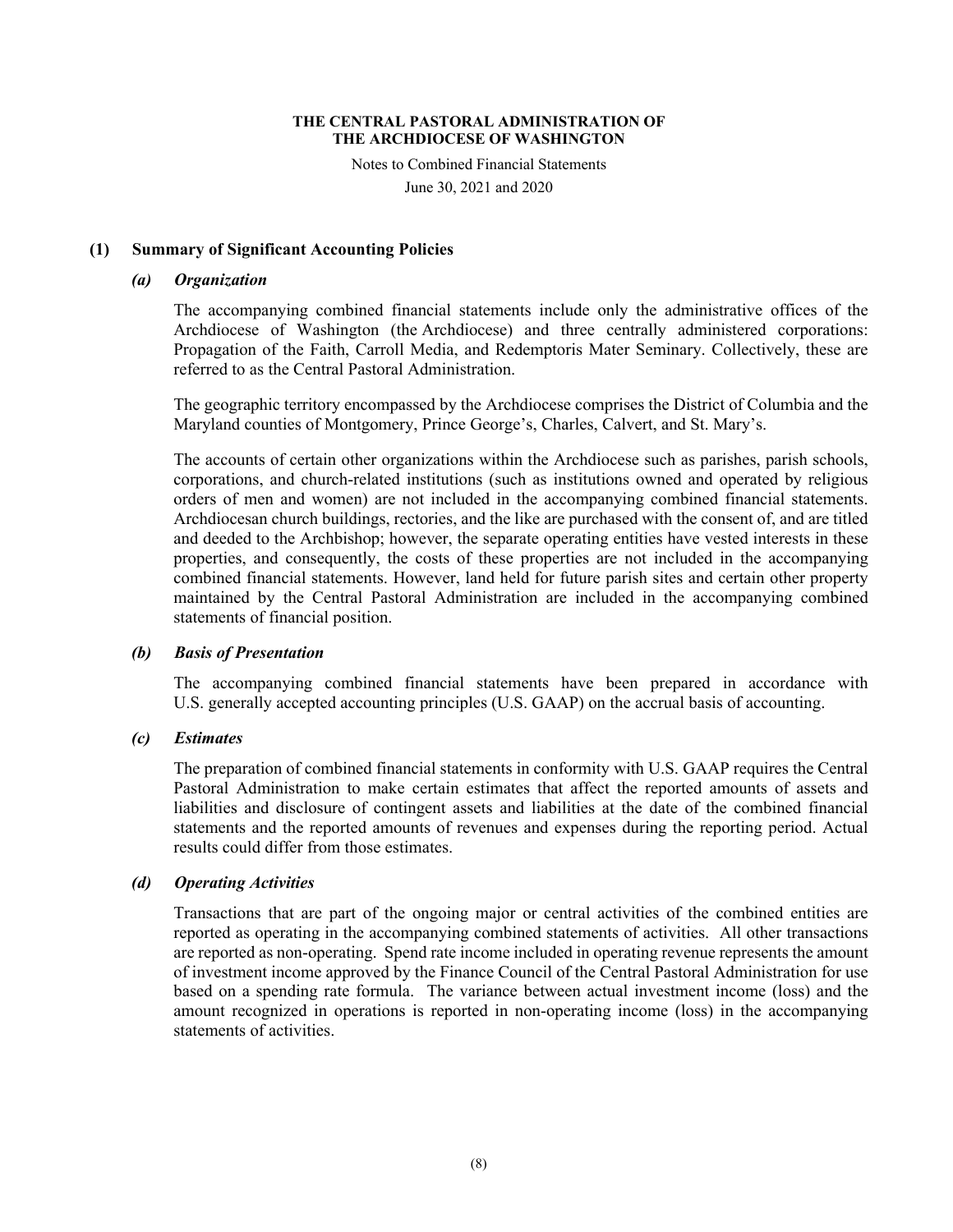Notes to Combined Financial Statements

June 30, 2021 and 2020

# *(e) Cash and Cash Equivalents*

The Central Pastoral Administration maintains its cash in bank deposit accounts, which, at times, may exceed federally insured limits. The Central Pastoral Administration has not experienced any losses in such accounts and believes it is not exposed to any significant credit risk on its cash balances.

For financial statement purposes, the Central Pastoral Administration considers funds in money markets and overnight investments having an original maturity of three months or less to be cash equivalents, except for money market funds held by investment managers, which are classified as investments.

# *(f) Investments*

Investments are recorded at fair value, which is determined using quoted market prices or, with respect to investments without quoted market prices, at estimated fair values provided by external investment managers. Management reviews and evaluates the fair values provided by the external investment managers and believes that the valuation methods and assumptions used in determining their estimated fair values are reasonable. Investments received as donations are initially recorded at fair value at the date of donation.

The Central Pastoral Administration entered into a Trust Agreement with the Catholic Investment Trust of Washington (CITW) on March 29, 2012. Pursuant to this agreement, the Central Pastoral Administration transferred its long-term investments to CITW effective April 2, 2012.

Effective July 1, 2014, CITW entered into a limited partnership agreement with Cambridge Associates Resources, LLC, as General Partner, creating CITW Fund LP. CITW Fund LP invests in publicly traded stocks, exchange-traded funds, mutual funds, bonds, derivative contracts, unaffiliated limited partnerships, limited liability companies, private equity, and/or venture capital funds. The CITW Fund LP generally seeks to achieve long-term equity-like returns through broadly diversifying by asset class, investment manager, geography, economic sector, and security.

The investment in CITW and CITW's investment in CITW Fund LP are reported at estimated fair values utilizing net asset value (NAV). The Central Pastoral Administration reviews and evaluates the NAVs provided by the General Partner and fund managers and believes that the valuation methods and assumptions used in determining the NAVs are reasonable and investments are recorded at fair value, which is determined using quoted market prices or, with respect to investments without quoted market prices, at estimated fair values provided by external investment managers. Management reviews and evaluates the fair values provided by the external investments' managers and agrees with the valuation methods and assumptions used in determining their estimated fair value.

### *(g) Receivables and Allowances*

Accounts receivable represent amounts due mainly from related entities for assessments, premiums, newspaper subscriptions, and other.

Contributions receivable represent unconditional promises to give and are expected to be received in less than one year.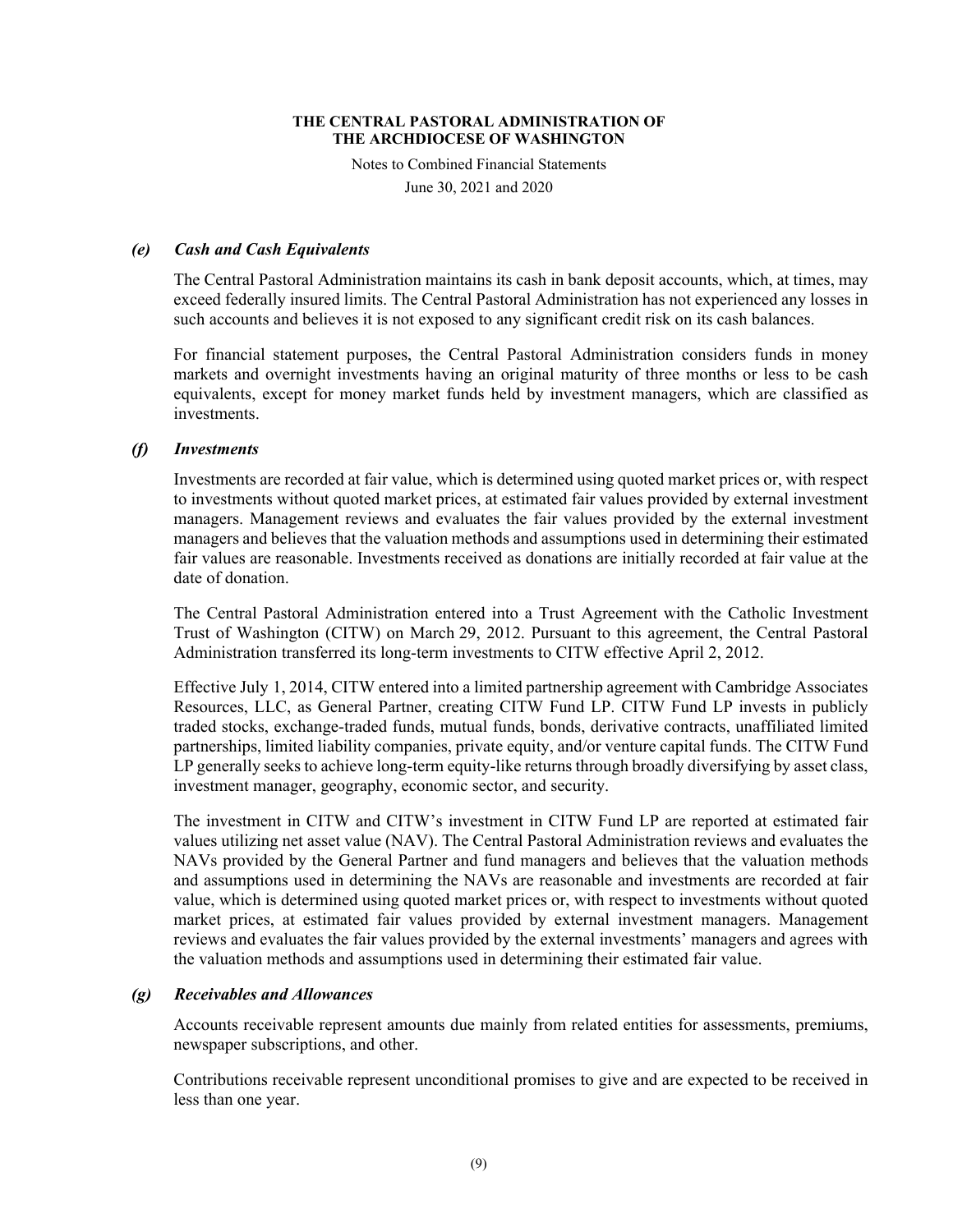Notes to Combined Financial Statements

June 30, 2021 and 2020

Notes receivable mainly represent loans to parishes and related entities.

Receivables on the combined statements of financial position are stated at the amount management expects to collect. The Central Pastoral Administration follows a policy to calculate the probable uncollectible amount reserving anywhere from 5% to 100% based on the other parties' ability to pay. This allowance for uncollectible receivable is adjusted through a provision for bad debt expense.

# *(h) Property and Equipment*

Fixed assets are recorded at cost. Gifts of property and equipment are recorded at fair market value on the date contributed. Fixed asset purchases greater than \$5,000 are capitalized.

Depreciation is computed using the straight-line method over the estimated useful lives of the assets. The estimated useful lives are buildings, 40 years; leasehold improvements, 10 years; software, 10 years; furniture and equipment, 5-10 years; and automobiles, 5 years.

# *(i) Funds Held on Behalf of Others*

The Central Pastoral Administration records amounts due to other organizations as funds held on behalf of others when the monies are received. These amounts consist primarily of proceeds received by the Central Pastoral Administration from the sale of parish property and annuities administered by the Central Pastoral Administration for the benefit of other Archdiocesan entities.

# *(j) Contributed Services*

A substantial number of unpaid volunteers have made significant contributions of time to various programs. The value of this contributed time is not reflected in these statements because the services did not require specialized skills or create or enhance nonfinancial assets.

# *(k) Income Taxes*

The Archdiocese is exempt from federal income tax, except on unrelated activities, under the provisions of Section  $501(c)(3)$  of the Internal Revenue Code. No provision has been made for income taxes during the years ended June 30, 2021 and 2020 since the Archdiocese had no significant unrelated business income.

Tax positions are recognized or derecognized based on a more-likely than-not threshold. Recognized income tax positions are measured at the largest amount that is greater than 50% likely of being realized. Changes in recognition or measurement are reflected in the period in which change in judgment occurs. This applies to positions taken or expected to be taken in a tax return. The Central Pastoral Administration recognizes interest accrued related to unrecognized tax benefits and penalties related to unrecognized tax benefits in accounts payable and accrued liabilities, if assessed. No interest expense or penalties have been recognized as of and for the years ended June 30, 2021 and 2020. Management annually reviews its tax provision and has determined that there are no material uncertain tax positions that require recognition or disclosure in the financial statements.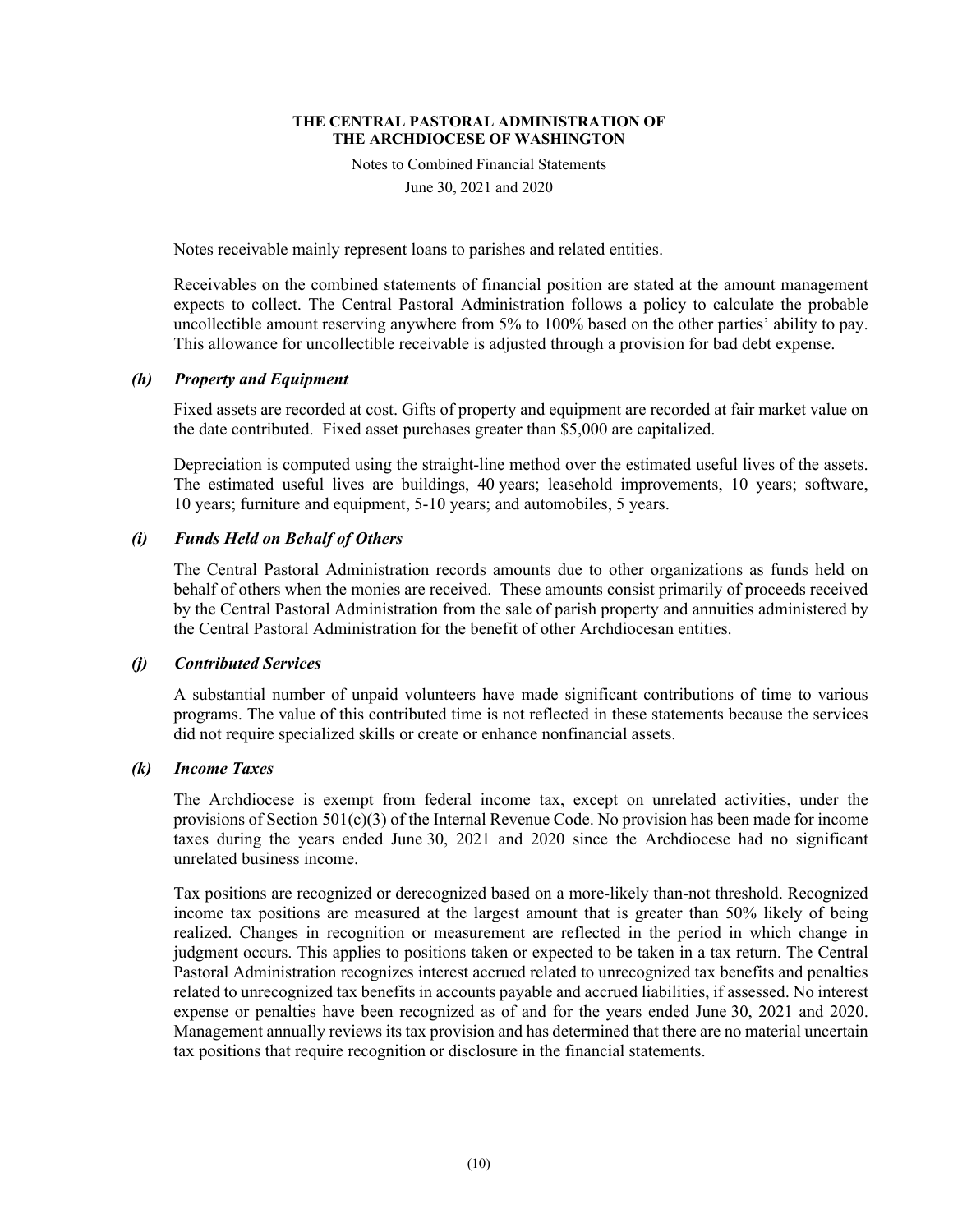Notes to Combined Financial Statements

June 30, 2021 and 2020

### *(l) Functional Allocation of Expenses*

The costs of providing the various programs and other activities have been summarized on a functional basis in the combined statements of activities; accordingly, certain costs have been allocated among the programs and supporting services benefited based on the amount of space utilized by the staff of the programs and supporting services.

# *(m) Net Assets*

Net assets and revenues, gains, and losses are classified based on the existence or absence of donorimposed restrictions. Accordingly, the net assets of the Central Pastoral Administration and changes therein are classified and reported as follows:

*Without donor restrictions* – Net assets without donor restrictions consists of all resources that have no donor-imposed restrictions. The Central Pastoral Administration has designated net assets as of June 30, 2021, as follows:

| Board designated for capital purchases and maintenance | \$<br>22,688,554 | 18,208,384 |
|--------------------------------------------------------|------------------|------------|
| Archdiocese of Washington Catholic Schools             | 3,643,463        | 4,576,240  |
| Formation of priests                                   | 40,481           | 1,000,481  |
| Self insurance (employee benefits and insurance)       | 13,337,649       | 10,497,767 |
| Reserve for future legal costs                         | 2,531,807        | 3,235,793  |
| Archdiocesan charitable giving                         | 401,136          | 401,136    |
| Continuing ministry activities for Archbishop Emeritus | 1,859,505        | 2,012,639  |
| Building operations and maintenance                    | 995,100          | 682,262    |
| Deferred rent receivable on 99-year leases, net        | 15,431,856       | 14,456,343 |
| Campus ministry operations                             | 1,727,924        | 853,099    |
| Strategic planning                                     | 283,795          |            |
|                                                        | 62,941,270       | 55,924,144 |

*With donor restrictions* – Net assets subject to donor imposed restrictions stipulating how, when and/or if the net assets are available for expenditure. Some donor-imposed restrictions are perpetual in nature, whereby the donor stipulates that resources be maintained into perpetuity. Others are temporary in nature, such as those that will be met by the passage of time or other events specified by the donor. Net assets are released from restriction and reclassified to net assets without donor restriction when the stipulated time has elapsed, when the stipulated purpose for which the resource was restricted has been fulfilled, or both. Gifts of long-lived assets and gifts of cash restricted for acquisition of longlived assets are released from restriction when the asset is placed in service. Net assets released from restriction for the years ended June 30, 2021 and 2020, respectively, were \$1,535,942 and \$2,666,457. The composition of net assets with donor restrictions as of June 30, 2021 and 2020 is presented in Note 11.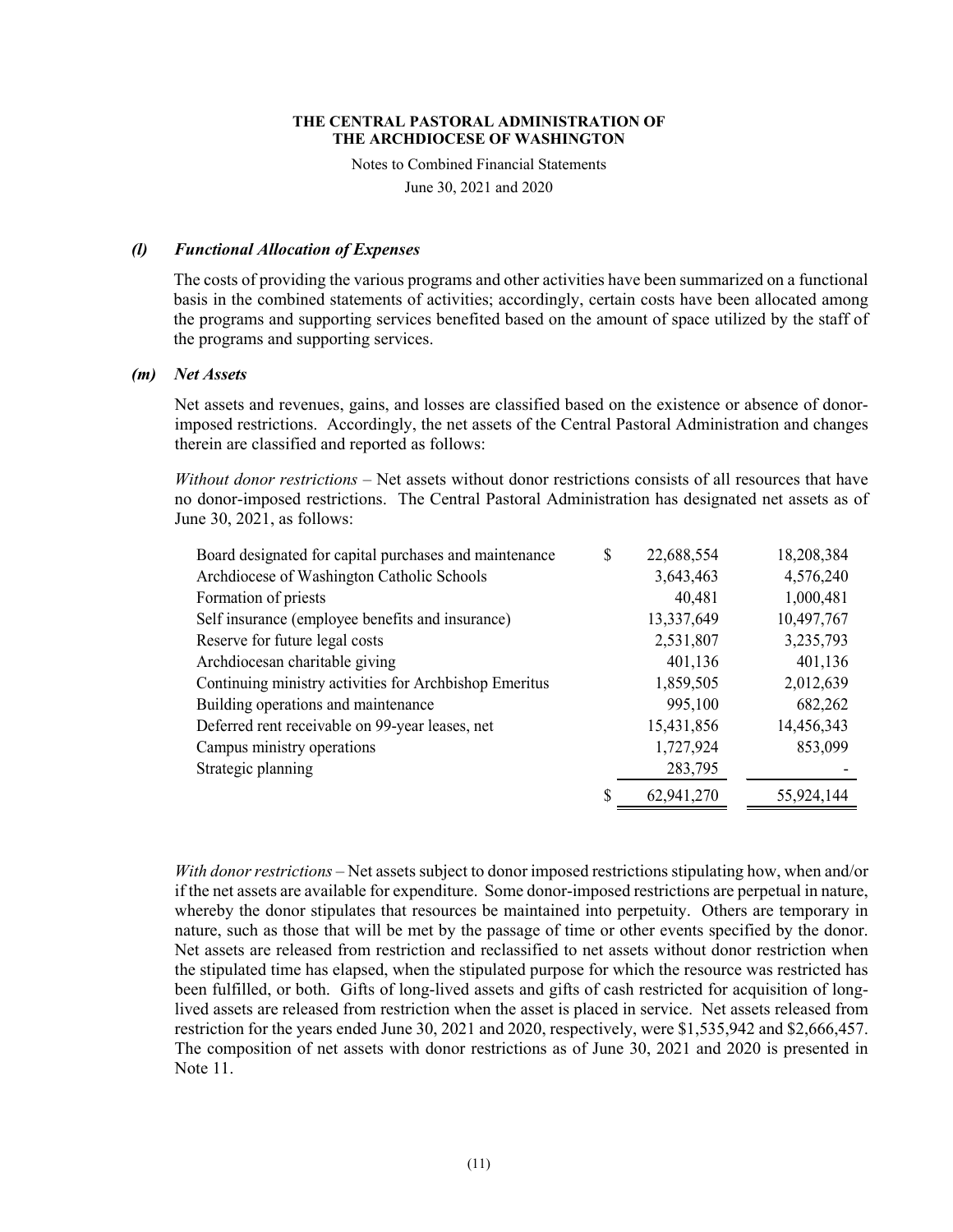Notes to Combined Financial Statements

June 30, 2021 and 2020

# *(n) Revenue Recognition*

Revenues are reported as increases in net assets without donor restrictions unless use of the related assets is limited by donor-imposed restrictions. Expenses are reported as decreases in net assets without donor restrictions. Contributions, which include unconditional promises to give, are recognized as revenue in the period the promise is made by the donor. Conditional promises to give are not recognized until the conditions on which they depend are substantially met. Contributions of assets other than cash are recorded at their estimated fair value at the date of gift.

Contributions to be received after one year are discounted at an appropriate discount rate commensurate with the risks involved. Amortization of the discount is recorded as additional revenue and used in accordance with donor-imposed restrictions, if any, on the contributions.

Premiums and insurance billings are recognized as revenue during the period in which coverage is provided. Assessments are recognized as revenue in the period the assessment is made. Fees are recognized as revenue in the period the service is provided.

Rental revenue under tenant leases is recognized on a straight-line basis over the terms of the related leases in accordance with Financial Accounting Standards Board (FASB) Accounting Standards Codification (ASC) Topic 840, *Leases*. Revenues for recoveries from tenants for other costs are recognized in the period in which the related expenses are incurred.

### *(o) Insurance Claims and Benefits Payable*

The Central Pastoral Administration sponsors property and casualty insurance, workers' compensation insurance, health and medical insurance, and pension benefit programs for organizations within the Archdiocese. Property and casualty, workers' compensation, and health and medical claims are accrued when reported. In addition, an estimate for medical claims incurred but not reported is accrued. Pension benefits payable consist of the unpaid required contributions to the multiemployer plan for laypersons.

### *(p) Annuities Payable*

The Central Pastoral Administration has various charitable gift annuity agreements under which it receives contributed assets in exchange for a promise to pay the donor a fixed amount over a specified period of time, typically until the donor's death. An estimate of the related liability has been recorded based on the present value of future payments using approximate discount rates of 1.2% to 9.4% and the actuarial determined life expectancy of the donor. Liabilities under charitable gift annuities are recorded in annuities payable.

# *(q) Concentration of Credit Risk*

The Central Pastoral Administration invests in various investment securities. Investments are exposed to various risks such as interest rate, market, and credit risks. Due to the level of risk associated with certain investment securities, it is at least reasonably possible that changes in the values of investment securities will occur in the near term and that such change could materially affect the amounts reported in the combined statements of financial position.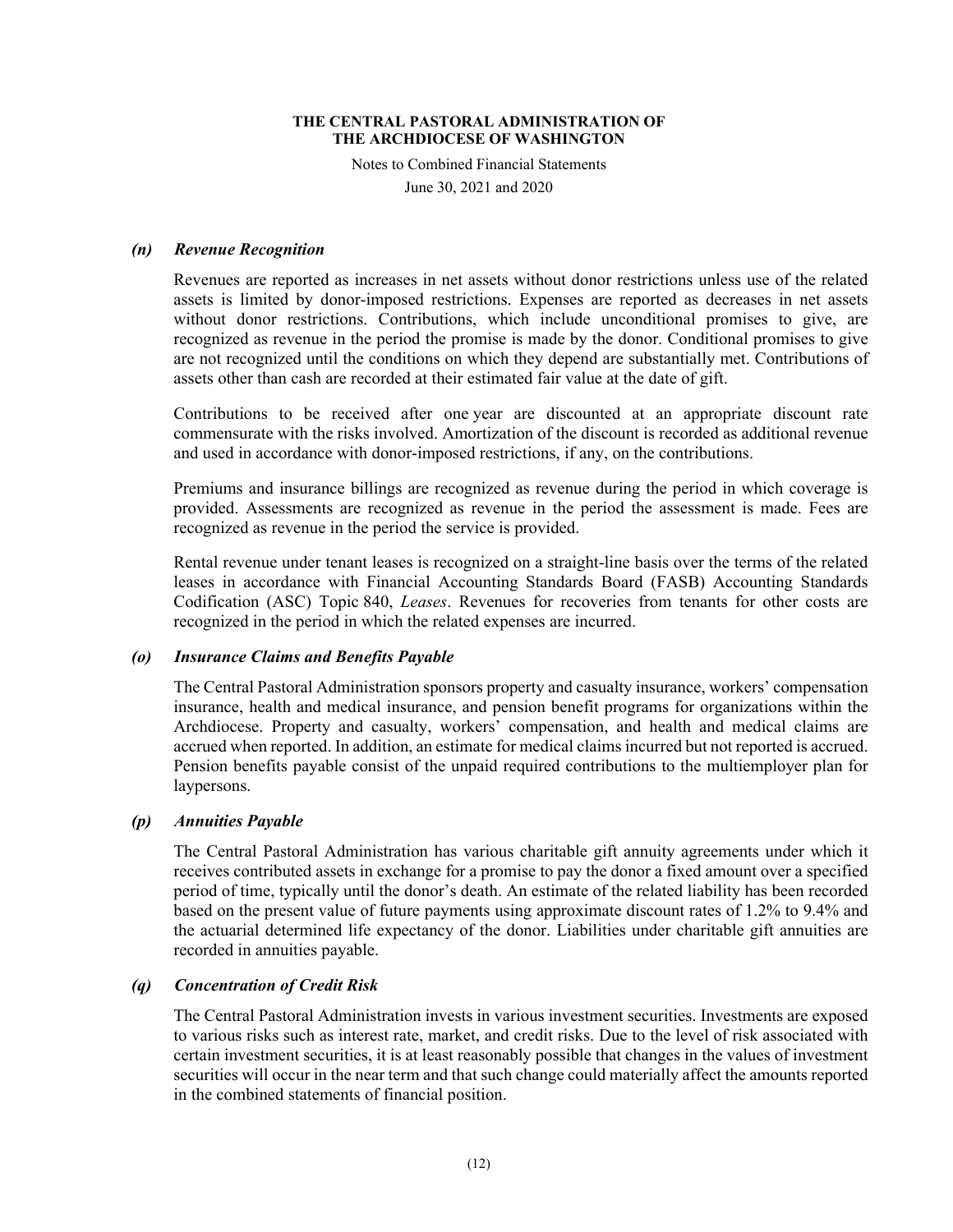Notes to Combined Financial Statements

June 30, 2021 and 2020

# *(r) Reclassifications*

Certain prior year amounts have been reclassified to conform to current year presentation.

# *(s) Accounting Standards Update*

The Central Pastoral Administration adopted Financial Accounting Standards Board (FASB) issued Accounting Standards Update (ASU) 2018-13 *Fair Value Measurement (Topic 820): Disclosure Framework – Changes to the Disclosure Requirements for Fair Value Measurement*. The ASU removes and modifies disclosure requirements retrospectively for nonpublic entities. The financial statements reflect the application of the ASU using a retrospective approach to each period presented.

# **(2) Liquidity and Availability**

Financial assets available within one year of the statement of financial position date, without donor or other restrictions limiting their use, comprise the following:

|                                                             |    | 2021         | 2020           |
|-------------------------------------------------------------|----|--------------|----------------|
| Cash and cash equivalents, net of collections held          |    |              |                |
| for disbursements                                           | \$ | 13,301,809   | 8,174,383      |
| Investments, net of funds held on behalf of others          |    | 96,544,492   | 80,237,409     |
| Accounts receivable, due within one year                    |    | 5,250,964    | 6,603,817      |
| Contributions receivable, due within one year               |    | 1,286,692    | 2,286,852      |
| Notes receivable, due within one year                       |    | 230,200      | 232,700        |
| Deferred rent receivable, net, due within one year          |    | 1,062,500    | 1,045,000      |
|                                                             |    | 117,676,657  | 98,580,161     |
| Less amounts unavailable for general expenditures:          |    |              |                |
| Required to satisfy donor restrictions                      |    | (6,621,649)  | (5,737,311)    |
| Required to satisfy board designations, other than deferred |    |              |                |
| rent receivable                                             |    | (47,509,414) | (41, 467, 801) |
| Financial assets available to meet cash needs for general   |    |              |                |
| expenditures within one year                                | S  | 63,545,594   | 51,375,049     |

The Central Pastoral Administration manages its liquidity required to meet its operating needs and other contractual commitments, while also striving to maximize the investment of its available funds. Operating and capital budgets that provide sufficient funds for general expenditures is created and approved annually by the Finance Council of the Central Pastoral Administration. Actual performance is reported and monitored monthly in comparison to the budgets. Board designated net asets may be un-designated at any time by action of the governing board to ensure adequate liquidity.

# **(3) Investments and Fair Value Measurements**

Fair value refers to the price that would be received upon selling an asset or the price paid to transfer a liability (an exit price) in the principal or most advantageous market for an asset or liability in an orderly transaction between market participants at the reporting date.

In accordance with the authoritative guidance on fair value measurements and disclosures under U.S. GAAP, as a practical expedient, an entity holding investments in certain entities that calculate NAV per share or its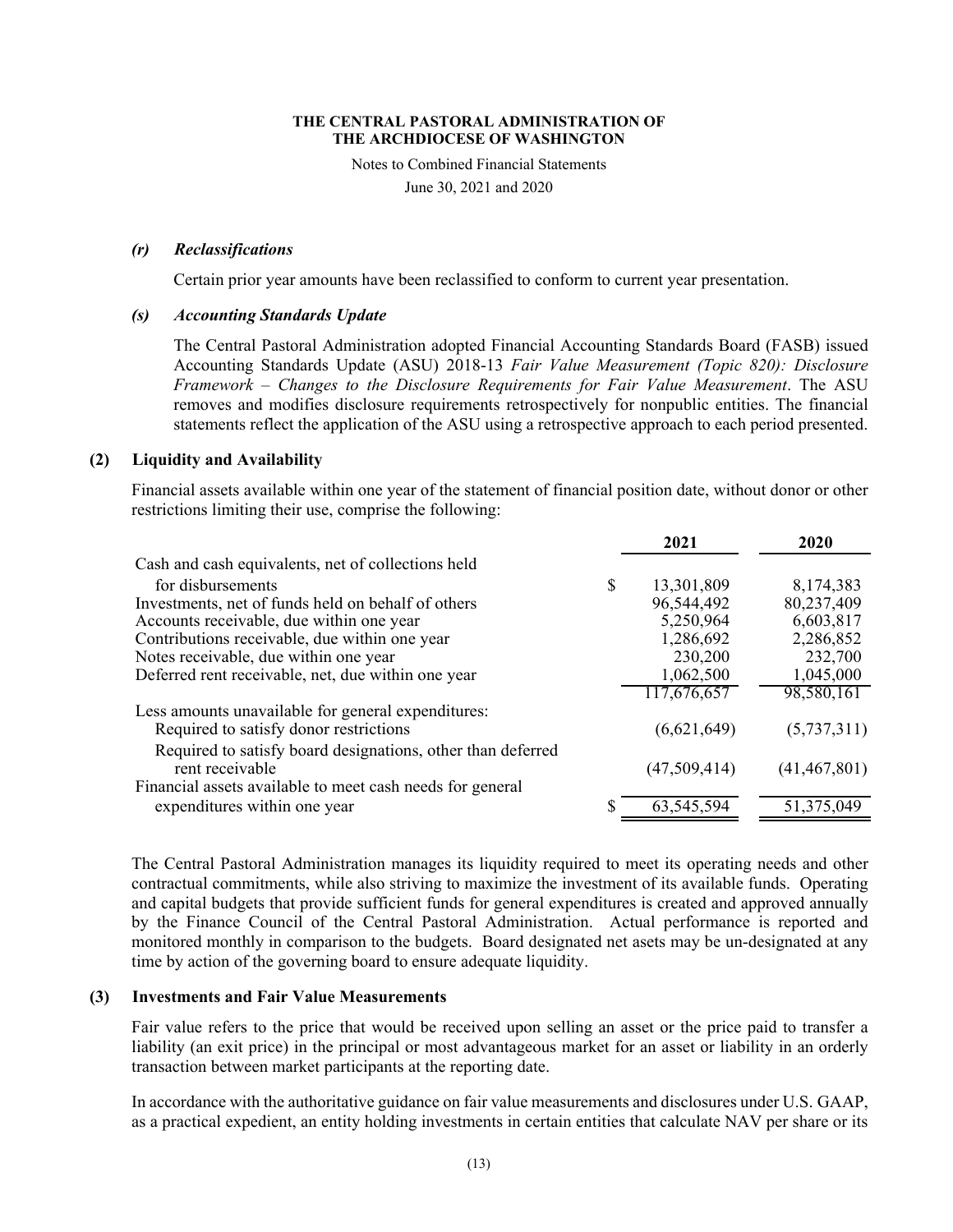Notes to Combined Financial Statements

June 30, 2021 and 2020

equivalent for which the fair value is not readily determinable, is permitted to measure the fair value of such investments on the basis of that NAV or its equivalent without adjustment.

Management uses its best judgment in estimating the fair value of the Central Pastoral Administration's investments including its consideration on the use of NAV as a practical expedient. There are inherent limitations in any estimation technique. Because of the inherent uncertainty of valuation, this estimated fair value may differ significantly from the value that would have been used had a ready market for the investments existed, and the difference could be significant.

*Fair Value Measurements*, under FASB ASC Topic 820 (ASC 820), prioritizes within the measurement of fair value, the use of market-based information over entity specific information and establishes a three-level hierarchy for fair value measurements based on the nature of inputs used in the valuation of an asset or liability as of the measurement date. The hierarchy gives the highest priority to unadjusted quoted prices in active markets for identical assets or liabilities (Level 1) and the lowest priority to unobservable inputs (Level 3).

The Central Pastoral Administration's investments are classified within the fair value hierarchy based on the lowest level of input that is significant to the fair value measurement. The three levels of the fair value hierarchy and its applicability to the portfolio investments are described below:

- Level 1 Inputs that reflect unadjusted quoted prices in active markets for identical assets or liabilities that the Central Pastoral Administration has the ability to access at the measurement date.
- Level 2 Inputs other than quoted prices that are observable for the asset or liability either directly or indirectly, including inputs in markets that are not considered to be active.
- Level 3 Inputs that are unobservable.

An individual investment's level within the fair value hierarchy is based on the lowest level of any input that is significant to the fair value measurement. However, the determination of what constitutes "observable" requires significant judgment by management.

Observable data is that market data, which is readily available, regularly distributed or updated, reliable and verifiable, not proprietary, and provided by multiple, independent sources that are actively involved in the relevant market. The categorization of an investment within the hierarchy is based upon the pricing transparency of that investment and does not necessarily correspond to the perceived risk of that investment.

Inputs broadly refer to the assumptions that market participants use to make valuation decisions, including assumptions about risk. Assumptions used due to lack of observable inputs may significantly impact the resulting fair value and, therefore, the results of operations.

The Central Pastoral Administration used the NAV or its equivalent as a practical expedient to determine the fair value of its underlying investments, which (a) do not have a readily determinable fair value and (b) prepare their financial statements consistent with the measurement principles of an investment company or have the attributes of an investment company. The fair value of the investment in CITW of \$88,141,332 and \$72,690,647 at June 30, 2021 and 2020, respectively, is estimated using the NAV as a practical expedient. There are no unfunded commitments for this investment.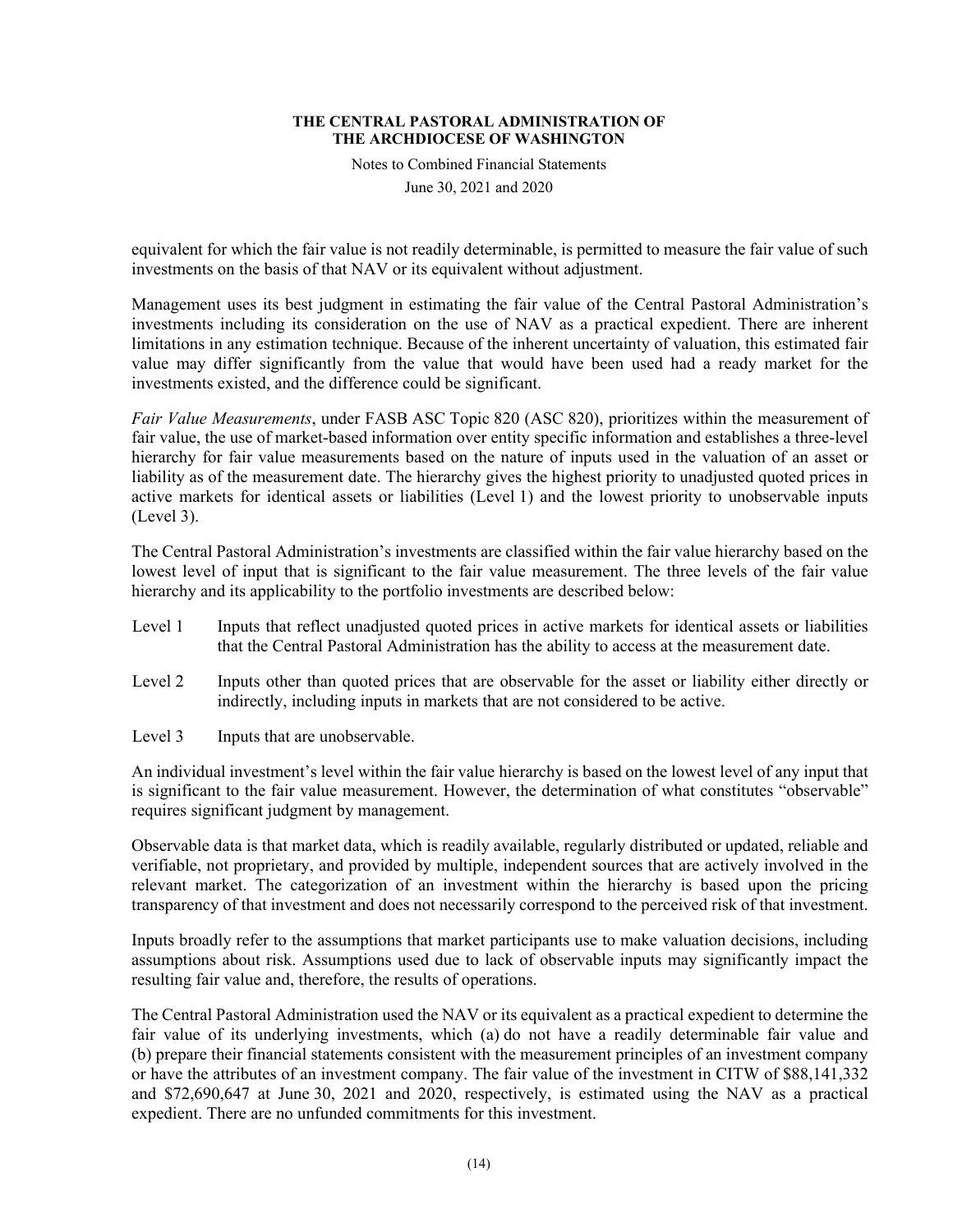Notes to Combined Financial Statements

June 30, 2021 and 2020

The Central Pastoral Administration invests in CITW. CITW invests in CITW Fund LP, which maintains two portfolios, Liquid and Illiquid. The investment objective of each portfolio, consistent with the Investment Policy Statement approved by CITW's board of trustees, is long-term total return that net of fees exceeds the aggregate Portfolio benchmark's total return with less risk.

Redemptions from CITW Fund LP are permitted upon written notice received by the General Partner. Withdrawals from the funds can be made with notice, and such withdrawals to occur on the first day of the following month. The General Partner has discretion to suspend withdrawals if considered necessary to prevent an adverse impact on CITW Fund LP.

The Central Pastoral Administration also held investments outside of CITW as of June 30, 2021 and 2020 which are measured at fair value based on the three levels of inputs within the fair value hierarchy. Mutual funds that own corporate bonds, domestic money market funds, and oil rights are classified as Level 2 as the fair values are based on observable market information. Private debt is classified as Level 3 as the fair values are measured on a quarterly basis and the portfolio is illiquid.

The following is a summary of the fair value measurements of the Central Pastoral Administration's investments within the fair value hierarchy with a disclosure of the investments measured at NAV to allow reconciliation to the combined statement of financial position as of June 30:

|                                   | <b>Total</b> |                |                |                |              |
|-----------------------------------|--------------|----------------|----------------|----------------|--------------|
|                                   | 2021         | <b>Level 1</b> | <b>Level 2</b> | <b>Level 3</b> | <b>NAV</b>   |
| Assets:                           |              |                |                |                |              |
| Investment in CITW                | 88, 141, 332 |                |                |                | 88, 141, 332 |
| Cash                              | 440,727      |                |                |                |              |
| Equity securities - domestic      | 11,544,250   | 11,544,250     |                |                |              |
| Equity securities - international | 1,580,048    | 1,580,048      |                |                |              |
| Corporate bonds                   | 3,046,189    | 3,046,189      |                |                |              |
| <b>US</b> Treasuries              | 3,159,228    | 3,159,228      |                |                |              |
| Money Market Funds - domestic     | 1,570,830    |                | 1,570,830      |                |              |
| Municipal obligations             | 709,872      | 709,872        |                |                |              |
| Private debt                      | 1,655,601    |                |                | 1,655,601      |              |
| Other investment - domestic       | 12,650       |                | 12,650         |                |              |
|                                   | 111,860,727  | 20,039,587     | 1,583,480      | 1,655,601      | 88,141,332   |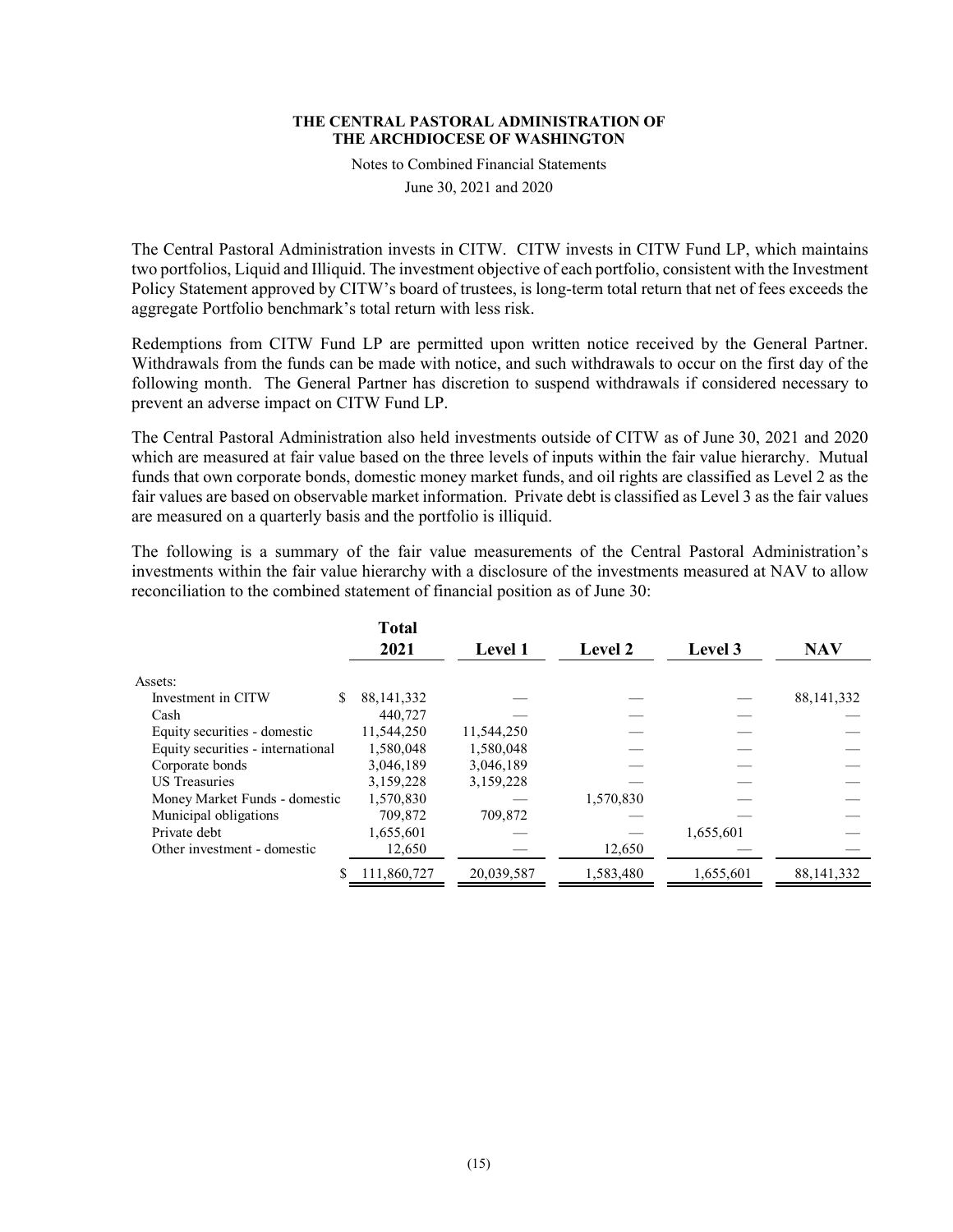Notes to Combined Financial Statements

June 30, 2021 and 2020

|                                   | <b>Total</b><br>2020 | <b>Level 1</b> | <b>Level 2</b> | <b>Level 3</b> | <b>NAV</b> |
|-----------------------------------|----------------------|----------------|----------------|----------------|------------|
| Assets:                           |                      |                |                |                |            |
| Investment in CITW                | 72,690,647           |                |                |                | 72,690,647 |
| Cash                              | 519,500              |                |                |                |            |
| Equity securities - domestic      | 7,954,721            | 7,954,721      |                |                |            |
| Equity securities - international | 926.331              | 926.331        |                |                |            |
| Corporate bonds                   | 2,914,662            | 2.914.662      |                |                |            |
| <b>US</b> Treasuries              | 2,256,959            | 2,256,959      |                |                |            |
| Money Market Funds - domestic     | 2,686,763            |                | 2,686,763      |                |            |
| Municipal obligations             | 535,607              | 535,607        |                |                |            |
| Private debt                      | 2,021,749            |                |                | 2,021,749      |            |
| Other investment - domestic       | 8,300                |                | 8,300          |                |            |
|                                   | 92,515,239           | 14,588,280     | 2,695,063      | 2,021,749      | 72,690,647 |

|              |                 | Fair Value |           |                        |                               |
|--------------|-----------------|------------|-----------|------------------------|-------------------------------|
|              |                 |            |           | Principal<br>Valuation | Unobservable                  |
| Instrument   | 2021            |            | 2020      | Technique              | Inputs                        |
| Private debt | \$<br>1,655,601 | \$         | 2,021,749 | Net Asset Value        | Value of<br>Underlying Assets |

For the years ended June 30, 2021 and 2020, there were only distributions (sales) out of the private debt fund of \$500,000 and \$6,592,190, respectively.

# **(4) Accounts Receivable**

Accounts receivable are summarized as follows at June 30:

|                      | 2021                                  |             |               |  |  |
|----------------------|---------------------------------------|-------------|---------------|--|--|
|                      | <b>Allowance for</b><br>uncollectible |             |               |  |  |
|                      | Gross                                 | accounts    | <b>Totals</b> |  |  |
| Accounts receivable: |                                       |             |               |  |  |
| Assessments          | \$<br>933,518                         |             | 933,518       |  |  |
| Insurance            | 4,977,510                             | (1,213,806) | 3,763,704     |  |  |
| Trade                | 211,648                               |             | 211,648       |  |  |
| Other                | 842,971                               | (500, 877)  | 342,094       |  |  |
|                      | \$<br>6,965,647                       | (1,714,683) | 5,250,964     |  |  |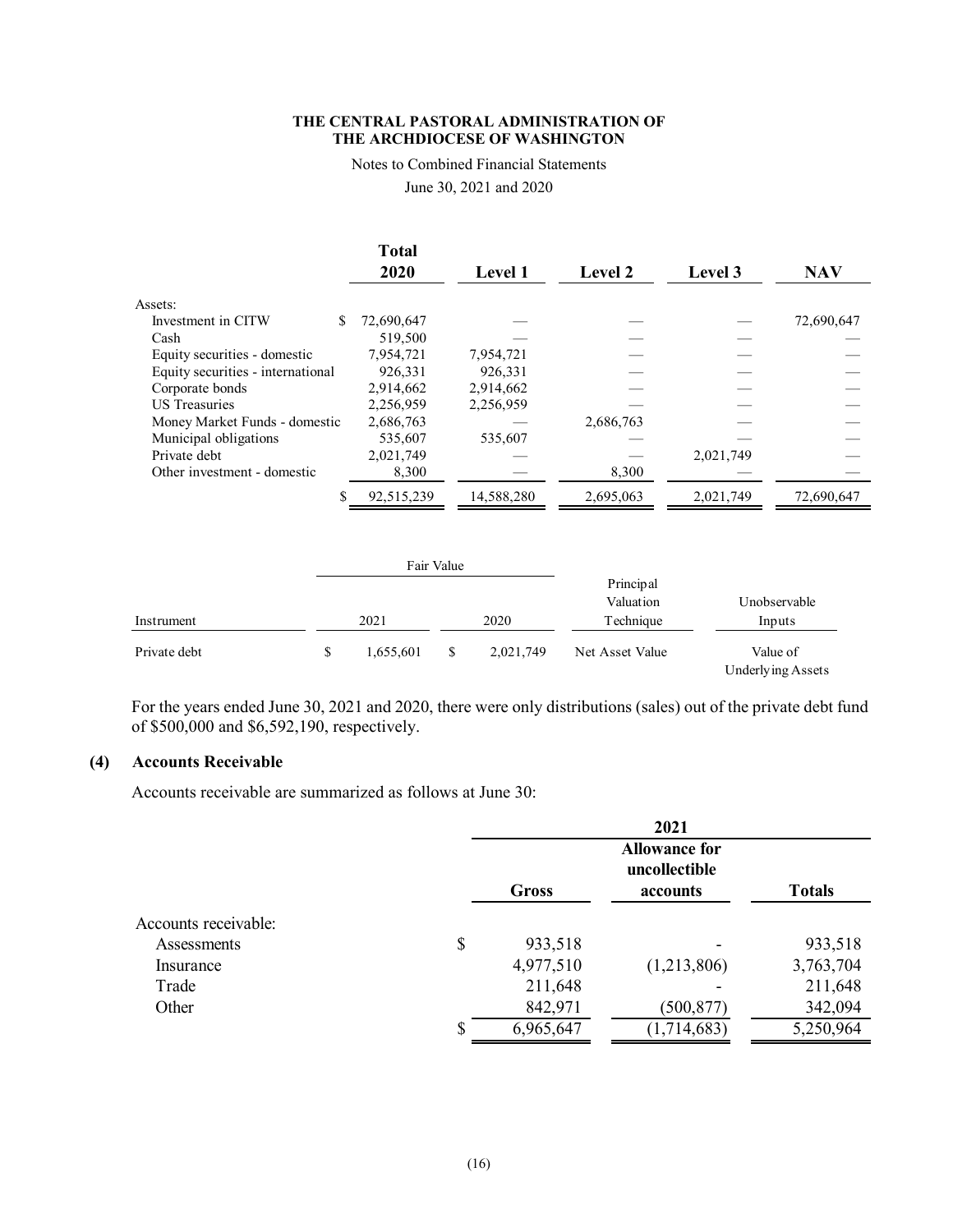Notes to Combined Financial Statements

June 30, 2021 and 2020

|                      |    | 2020                                  |             |               |  |  |  |
|----------------------|----|---------------------------------------|-------------|---------------|--|--|--|
|                      |    | <b>Allowance for</b><br>uncollectible |             |               |  |  |  |
|                      |    | Gross                                 | accounts    | <b>Totals</b> |  |  |  |
| Accounts receivable: |    |                                       |             |               |  |  |  |
| Assessments          | \$ | 824,444                               |             | 824,444       |  |  |  |
| Insurance            |    | 5,019,229                             | (1,091,842) | 3,927,387     |  |  |  |
| Trade                |    | 1,488,603                             |             | 1,488,603     |  |  |  |
| Other                |    | 696,432                               | (333, 049)  | 363,383       |  |  |  |
|                      | S  | 8,028,708                             | (1,424,891) | 6,603,817     |  |  |  |

Of the gross accounts receivable, \$6,100,165 and \$6,131,028 as of June 30, 2021 and 2020, respectively, is due from related parties including parishes and Archdiocesan-related corporations and institutions (note 14).

# **(5) Contributions Receivable**

Contributions receivable are expected to be received at June 30 as follows:

|                                                           | 2021       | 2020       |
|-----------------------------------------------------------|------------|------------|
| Less than one year                                        | 2,244,760  | 2,960,283  |
| Less allowance for uncollectible contributions receivable | (615, 925) | (673, 431) |
|                                                           | 1,628,835  | 2,286,852  |

# **(6) Notes Receivable**

Notes receivable are summarized as follows at June 30:

|                                                   | 2021          | 2020       |
|---------------------------------------------------|---------------|------------|
| Parishes and schools                              | \$<br>745,132 | 759,649    |
| Related corporations                              | 34,252        | 92,176     |
|                                                   | 779,384       | 851,825    |
| Less allowance for uncollectible notes receivable | (446, 691)    | (439, 043) |
|                                                   | 332,693       | 412,782    |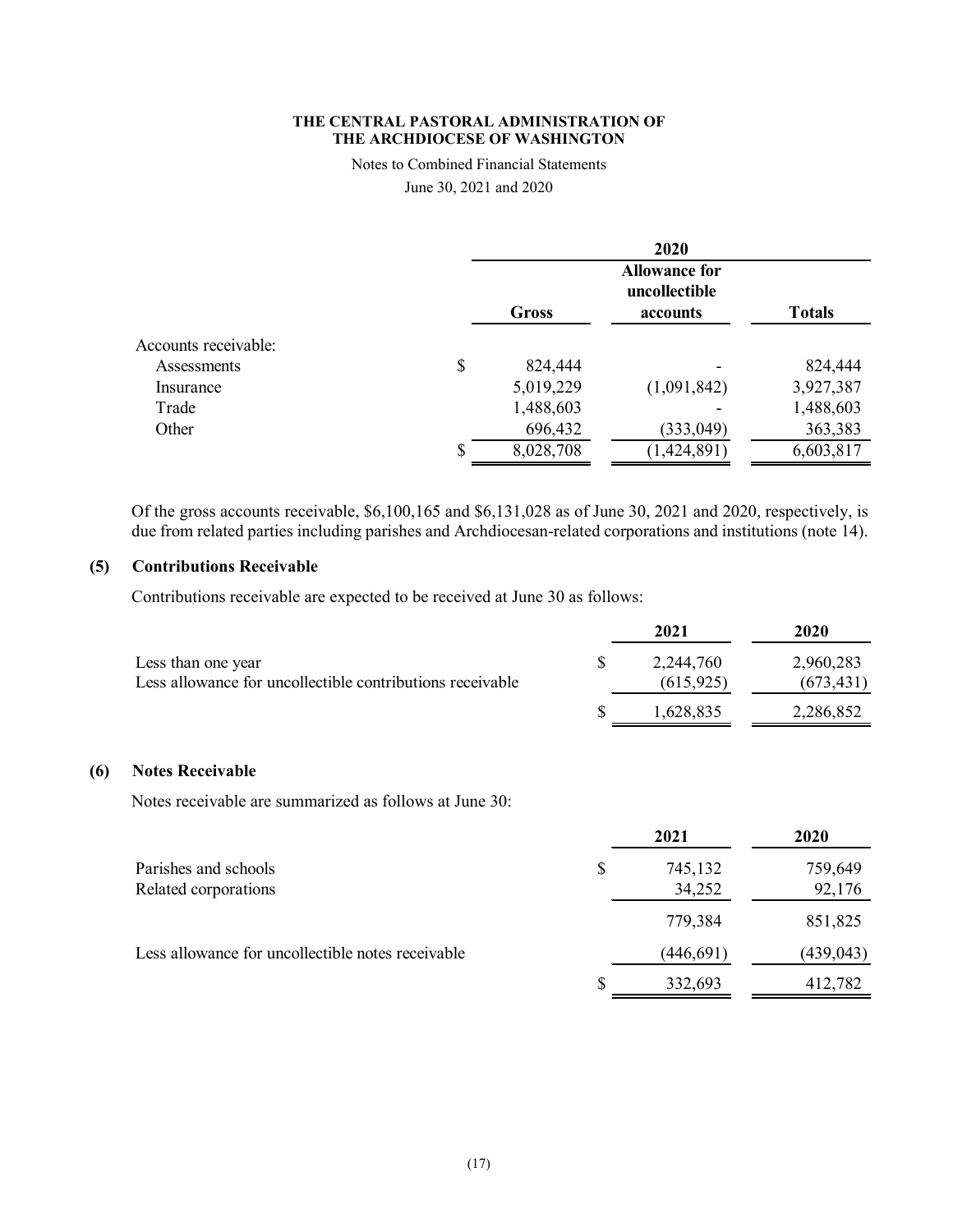Notes to Combined Financial Statements

June 30, 2021 and 2020

# **(7) Property and Equipment**

Property and equipment are summarized as follows at June 30:

|                               |    | 2021           | 2020           |
|-------------------------------|----|----------------|----------------|
| Land                          | \$ | 8,284,273      | 8,250,696      |
| Future parish sites           |    | 780,634        | 845,398        |
| <b>Buildings</b>              |    | 52,884,844     | 51,875,798     |
| Leasehold improvements        |    | 985,713        | 985,713        |
| Furniture and equipment       |    | 6,236,631      | 6,146,283      |
| Automobiles                   |    | 1,018,020      | 1,005,169      |
| Software                      |    | 1,706,365      | 1,692,500      |
| Construction in progress      |    | 525,357        | 483,727        |
| Property and equipment, gross |    | 72,421,837     | 71,285,284     |
| Less accumulated depreciation |    | (28, 544, 970) | (26, 352, 874) |
| Property and equipment, net   | S  | 43,876,867     | 44,932,410     |

Depreciation and amortization expense was \$2,192,100 and \$2,020,303 for the years ended June 30, 2021 and 2020, respectively.

### **(8) Deferred Rent Receivable**

The Archdiocese entered into a ground lease arrangement through 2099 using land adjacent to St. Matthew's Cathedral. The Archdiocese receives \$1 million per year through 2099 (subject to consumer price index fluctuations with a floor increase of 1.5% and other factors), 50% of which will be shared with St. Matthew's Cathedral.

The Archdiocese also entered into a ground lease arrangement through 2102 using land owned by St. Patrick's parish. Fifty percent of the annual lease income will be received by the Archdiocese and 50% of the annual lease income will be paid directly to St. Patrick's parish.

U.S. GAAP requires rental income, including all future contractually stipulated increases, to be recognized on a straight-line basis over the term of a lease. Therefore, the minimum 1.5% CPI increase has been projected from inception through the 99-year lease terms to determine the annual straight-line rental income amount. The differential between the straight-line amount and the actual amount received is recorded as a deferred rent receivable, and U.S. GAAP relating to lease accounting do not permit discounting of deferred rent receivables. The Central Pastoral Administration has also recorded a liability representing the 50% share of the receivable for St. Matthew's Cathedral, which is netted against the gross deferred rent receivable. The net deferred rent receivable balance was \$15,431,856 and \$14,456,343 at June 30, 2021 and 2020, respectively. This amount will continue to increase through 2057 and begin reversing in 2058 until the deferred rent receivable is reduced to zero at the end of the 99-year lease terms.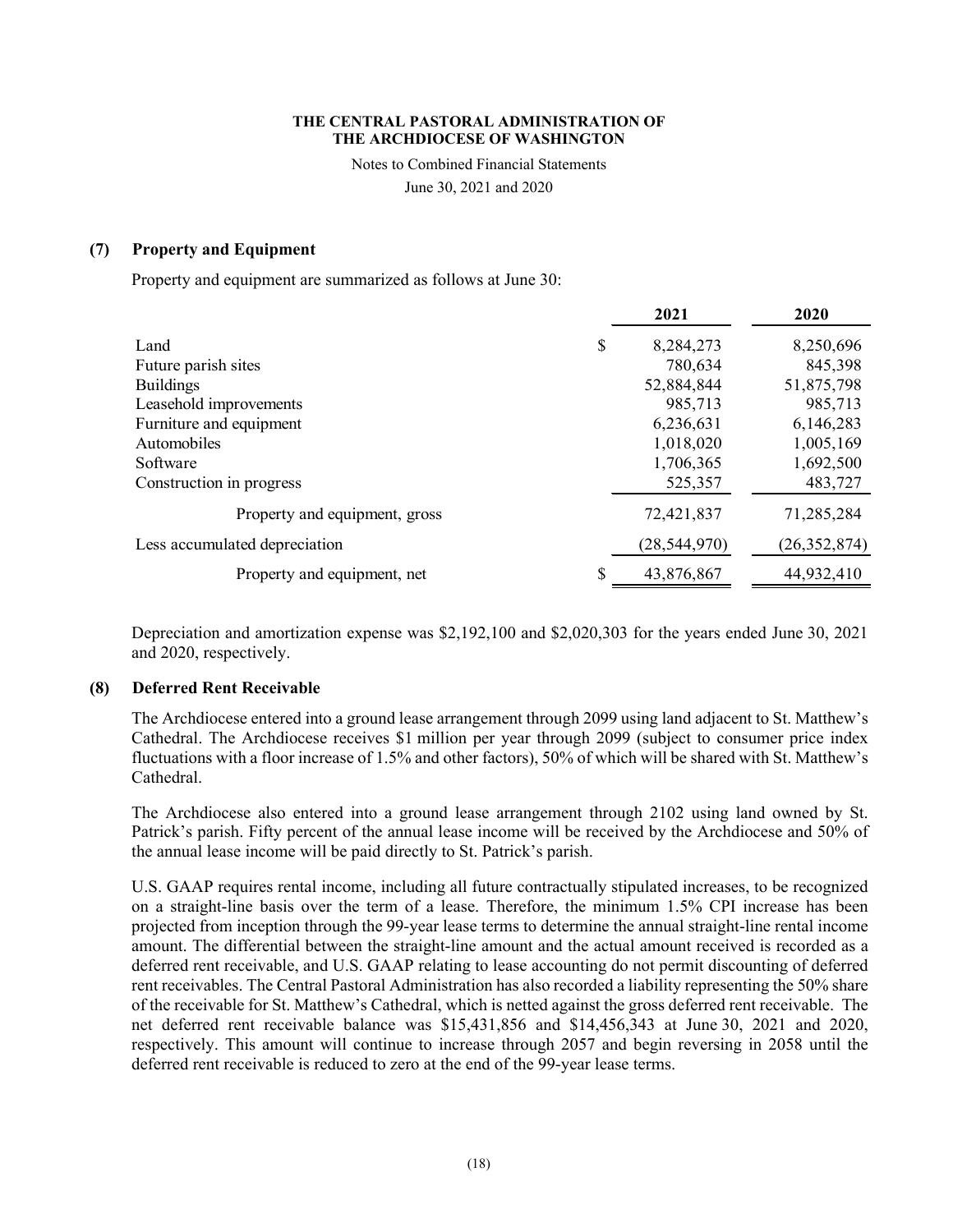Notes to Combined Financial Statements

June 30, 2021 and 2020

Approximate future minimum rental payments to be received, net of amounts to be paid to St. Matthew's for years ending June 30 are as follows:

|            | <b>Future</b><br>minimum<br>rental to be<br>received | <b>Amounts to</b><br>be paid to<br><b>St. Matthew's</b> | Net rental  |
|------------|------------------------------------------------------|---------------------------------------------------------|-------------|
| 2022       | \$<br>1,702,000                                      | (639, 500)                                              | 1,062,500   |
| 2023       | 1,729,000                                            | (649,000)                                               | 1,080,000   |
| 2024       | 1,756,000                                            | (658, 500)                                              | 1,097,500   |
| 2025       | 1,784,000                                            | (668, 500)                                              | 1,115,500   |
| 2026       | 1,812,000                                            | (678, 500)                                              | 1,133,500   |
| Thereafter | 260,302,000                                          | (90, 212, 500)                                          | 170,089,500 |
|            | \$<br>269,085,000                                    | (93, 506, 500)                                          | 175,578,500 |

# **(9) Contributions Payable**

Contributions payable represent subsidies to be given to certain organizations located within the Archdiocese and are expected to be disbursed as follows at June 30:

|                                              | 2021                 | 2020                 |
|----------------------------------------------|----------------------|----------------------|
| Less than one year<br>One year to five years | 1,366,452<br>100,000 | 1,215,281<br>170,352 |
|                                              | 1,466,452            | 1,385,633            |

# **(10) Benefit Plans**

### *(a) Multiemployer Plan for Lay Persons*

The Central Pastoral Administration participates in the Retirement Plan (the Retirement Plan) of the Archdiocese of Washington, a multiemployer defined-benefit pension plan, which was frozen effective December 31, 2012. No further benefits will be accrued. The Plan covers substantially all full-time lay employees of the Archdiocese and other affiliated organizations, prior to its being frozen. Information as to vested and nonvested benefits, as well as plan assets and unfunded liabilities, related solely to the Central Pastoral Administration is not readily determinable. In accordance with ASC Paragraph 715-30-55-63, the Central Pastoral Administration accounts for its participation in the Retirement Plan as a multiemployer plan.

### *(b) Defined-Contribution Plan*

Effective January 1, 2013, the Central Pastoral Administration also participates in a 403(b) plan, the Archdiocese of Washington Retirement Savings Plan (the Plan). The Plan is a defined-contribution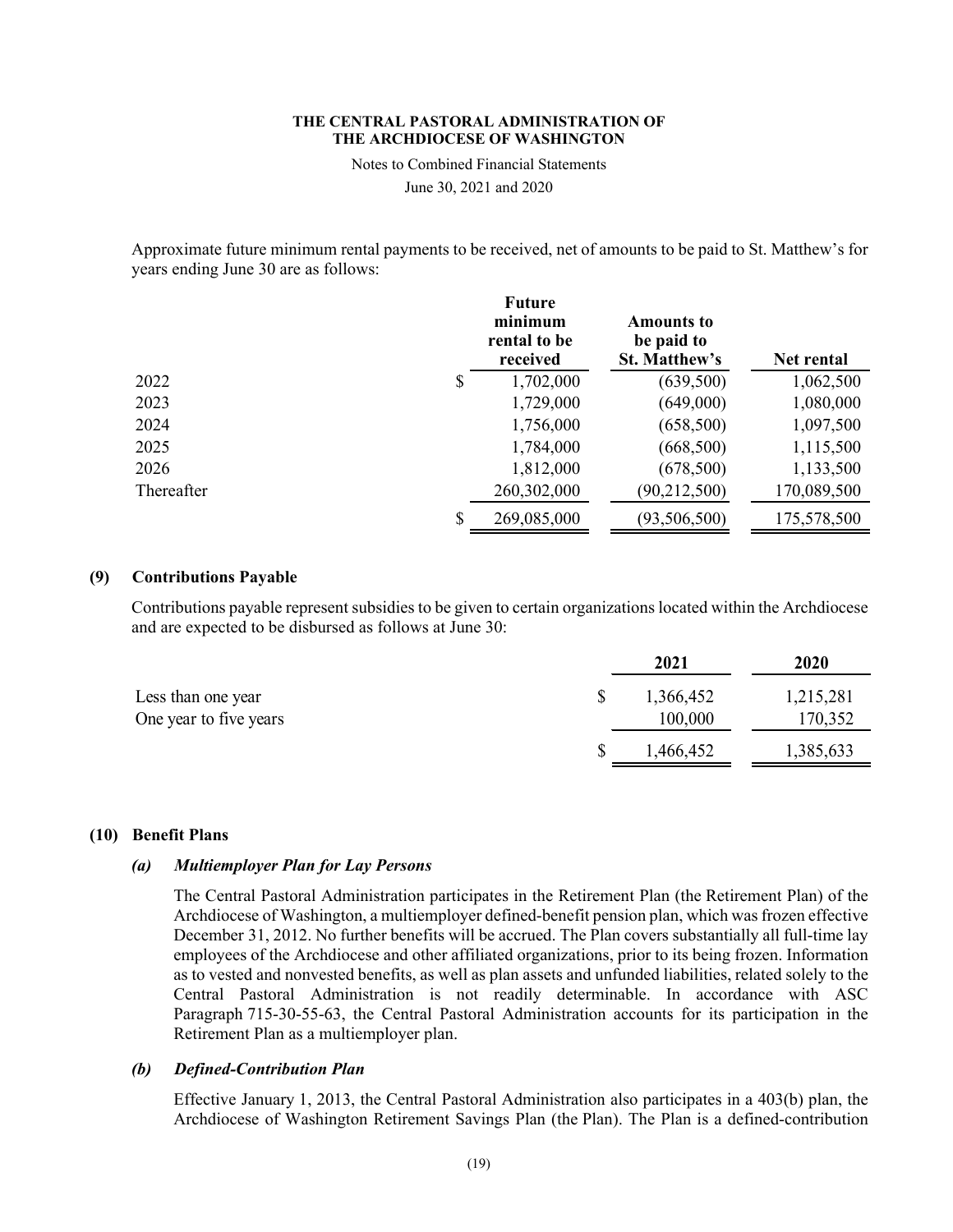Notes to Combined Financial Statements

June 30, 2021 and 2020

plan covering all employees immediately upon date of hire who regularly work 20 hours or more per week. Participants are eligible to make contributions as salary deductions from 1% to 100% of pay up to a maximum of \$19,500 per year for employees less than 50 years of age and up to \$26,000 for those 50 and older. For the first 4% of salary an employee contributes to the Plan, the Central Pastoral Administration provides a 50% match. The Central Pastoral Administration also provides an annual contribution between 1% and 4% based on years of service, regardless of employee participation in the Plan. Employer contributions vest at a rate of 20% per year for five years.

The Central Pastoral Administration administers the Retirement Plan and the Plan (the Combined Plans) and records as services revenue an amount equal to the retirement cost for laypersons in the parishes, schools, offices, and other affiliated organizations. The total expense for the Combined Plans for the years ended June 30, 2021 and 2020 was \$12,727,814 and \$12,903,024, respectively, of which approximately \$976,006 and \$1,057,554, respectively, relates to laypersons working at the Central Pastoral Administration. The total expense is included in insurance and benefits expense in the combined statements of activities. At June 30, 2021 and 2020, the Central Pastoral Administration had unpaid contributions to the Combined Plans of \$6,062,760 and \$3,314,159, respectively, which is included in insurance claims and benefits payable in the accompanying combined statements of financial position.

# *(c) Priests' Retirement Plan*

The Priests' Retirement Plan (Priest Retirement Plan) provides for monthly retirement benefits and postretirement medical, dental, and vision coverage to all Archdiocesan retired priests. There are no participant contributions.

The actuarial present value of accumulated plan benefits is determined by the Priest Retirement Plan's actuary using actuarial assumptions to reflect the time value of money, probability of payment, and cost-of-living adjustments. The assets are held in a separate Priests' Retirement Benefit Trust and are invested in CITW. The accrued benefit cost is recorded by the Central Pastoral Administration and is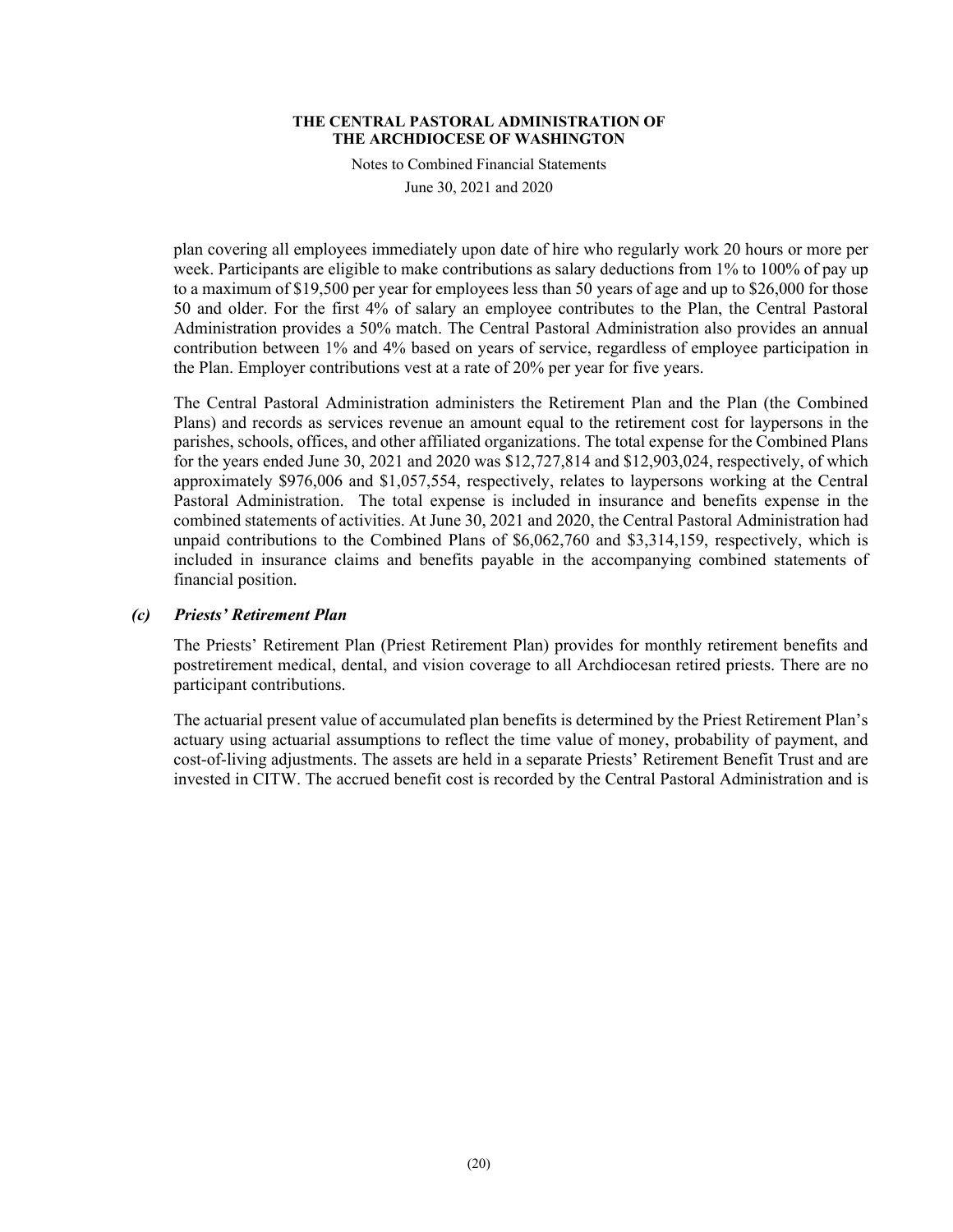Notes to Combined Financial Statements

June 30, 2021 and 2020

included in the combined statements of financial position as accrued liability for priests' retirement plan.

|                                        |   | Year ended June 30, 2021 |                                  |              |  |
|----------------------------------------|---|--------------------------|----------------------------------|--------------|--|
|                                        |   | Retirement<br>benefit    | <b>Postretirement</b><br>medical | <b>Total</b> |  |
| Change in benefit obligation:          |   |                          |                                  |              |  |
| Benefit obligation, beginning of year  | S | 48,124,867               | 36,127,625                       | 84,252,492   |  |
| Service cost                           |   | 1,556,184                | 1,364,876                        | 2,921,060    |  |
| Interest cost                          |   | 1,204,032                | 946,581                          | 2,150,613    |  |
| Actuarial gain                         |   | (3,396,174)              | (2,499,550)                      | (5,895,724)  |  |
| Benefits paid                          |   | (1,452,462)              | (1,016,545)                      | (2,469,007)  |  |
| Benefit obligation, end of year        |   | 46,036,447               | 34,922,987                       | 80,959,434   |  |
| Change in plan assets:                 |   |                          |                                  |              |  |
| Fair value of plan assets, beginning   |   |                          |                                  |              |  |
| of year                                |   | 46,624,248               |                                  | 46,624,248   |  |
| Actual return on plan assets           |   | 11,377,568               |                                  | 11,377,568   |  |
| <b>Employer contributions</b>          |   | 3,413,252                | 1,016,545                        | 4,429,797    |  |
| Benefits paid                          |   | (1,452,462)              | (1,016,545)                      | (2,469,007)  |  |
| Fair value of plan assets, end of year |   | 59,962,606               |                                  | 59,962,606   |  |
| Accrued liability (asset)              | S | (13, 926, 159)           | 34,922,987                       | 20,996,828   |  |

|                                        |    | Year ended June 30, 2020     |                                  |              |  |
|----------------------------------------|----|------------------------------|----------------------------------|--------------|--|
|                                        |    | <b>Retirement</b><br>benefit | <b>Postretirement</b><br>medical | <b>Total</b> |  |
| Change in benefit obligation:          |    |                              |                                  |              |  |
| Benefit obligation, beginning of year  | \$ | 42,793,493                   | 30,849,994                       | 73,643,487   |  |
| Service cost                           |    | 1,176,206                    | 948,602                          | 2,124,808    |  |
| Interest cost                          |    | 1,423,306                    | 1,051,291                        | 2,474,597    |  |
| Actuarial gain                         |    | 4,319,059                    | 4,440,414                        | 8,759,473    |  |
| Benefits paid                          |    | (1,587,197)                  | (1,162,676)                      | (2,749,873)  |  |
| Benefit obligation, end of year        |    | 48,124,867                   | 36,127,625                       | 84,252,492   |  |
| Change in plan assets:                 |    |                              |                                  |              |  |
| Fair value of plan assets, beginning   |    |                              |                                  |              |  |
| of year                                |    | 45,784,599                   |                                  | 45,784,599   |  |
| Actual return on plan assets           |    | 248,453                      |                                  | 248,453      |  |
| <b>Employer contributions</b>          |    | 2,178,393                    | 1,162,676                        | 3,341,069    |  |
| Benefits paid                          |    | (1, 587, 197)                | (1,162,676)                      | (2,749,873)  |  |
| Fair value of plan assets, end of year |    | 46,624,248                   |                                  | 46,624,248   |  |
| Accrued liability                      | S  | 1,500,619                    | 36,127,625                       | 37,628,244   |  |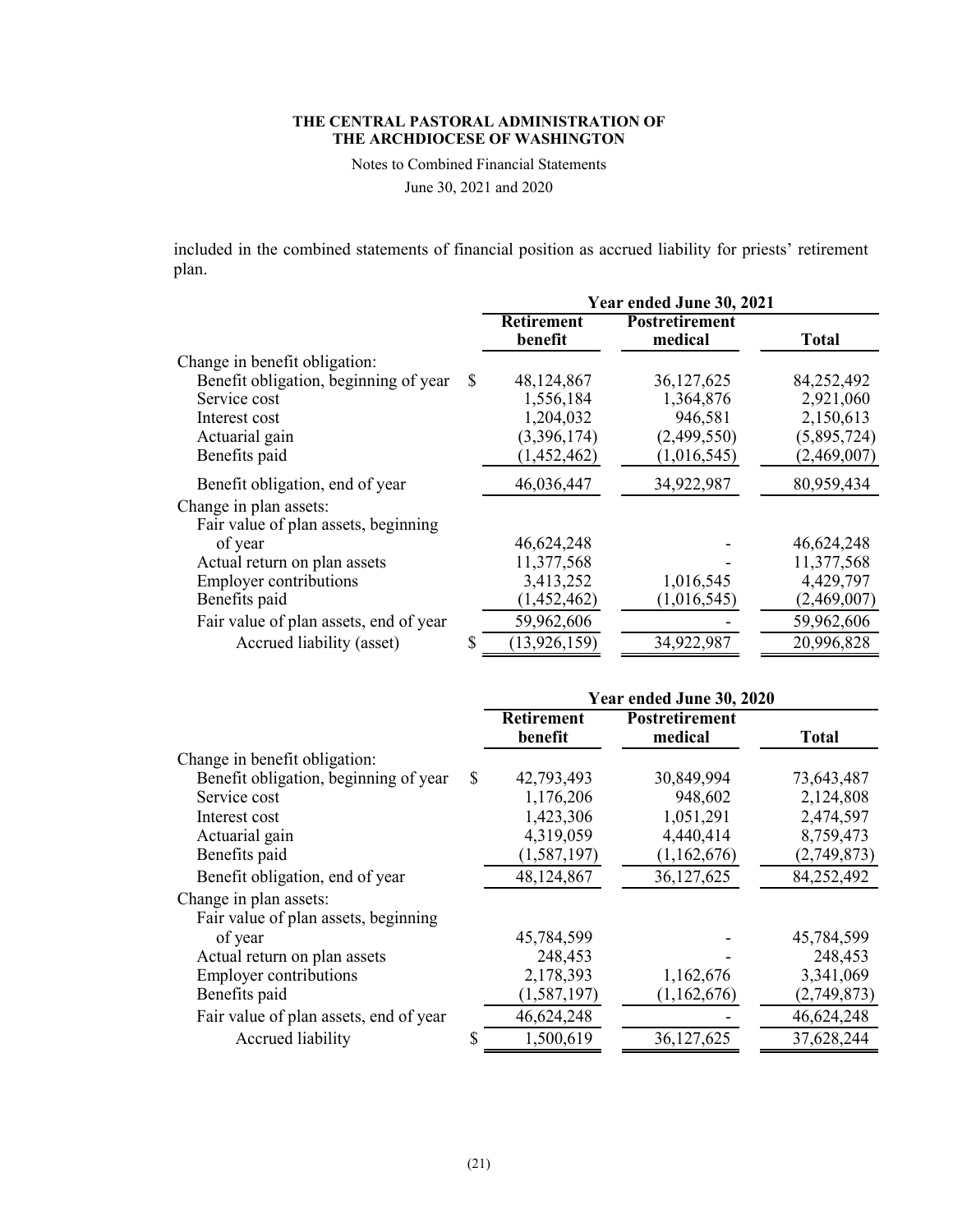Notes to Combined Financial Statements

June 30, 2021 and 2020

The Plan's investment in CITW at net asset value is \$59,962,606 and \$46,624,247, at June 30, 2021 and 2020, respectively.

The following tables set forth the amounts recognized in the combined financial statements as of and for the years ended June 30, 2021 and 2020:

|                                                                                  |    | Year ended June 30, 2021     |                                  |              |  |
|----------------------------------------------------------------------------------|----|------------------------------|----------------------------------|--------------|--|
|                                                                                  |    | <b>Retirement</b><br>benefit | <b>Postretirement</b><br>medical | Total        |  |
| Charges other than net periodic benefit cost:                                    |    |                              |                                  |              |  |
| Net (gain) loss for period                                                       | S. | (11,743,166)                 | (2,499,550)                      | (14,242,716) |  |
| Amortization of net loss                                                         |    | (975, 197)                   | (493, 029)                       | (1,468,226)  |  |
| Amortization of prior service cost                                               |    | (119, 972)                   | (388, 655)                       | (508, 627)   |  |
|                                                                                  | \$ | (12, 838, 335)               | (3,381,234)                      | (16,219,569) |  |
| Items not yet recognized as a component of<br>net periodic pension/benefit cost: |    |                              |                                  |              |  |
| Net loss                                                                         | \$ | 8,769,991                    | 8,769,950                        | 17,539,941   |  |
| Prior service cost                                                               |    | 83,973                       | 5,549,988                        | 5,633,961    |  |
|                                                                                  | \$ | 8,853,964                    | 14,319,938                       | 23,173,902   |  |
| Actuarial assumptions used:<br>End of year benefit obligation                    |    |                              |                                  |              |  |
| discount rate                                                                    |    | 2.70%                        | 2.79%                            |              |  |
| Net periodic benefit cost<br>discount rate                                       |    | 2.55%                        | $2.66\%$                         |              |  |
| Weighted average expected                                                        |    |                              |                                  |              |  |
| long-term rate of return                                                         |    | 6.50%                        |                                  |              |  |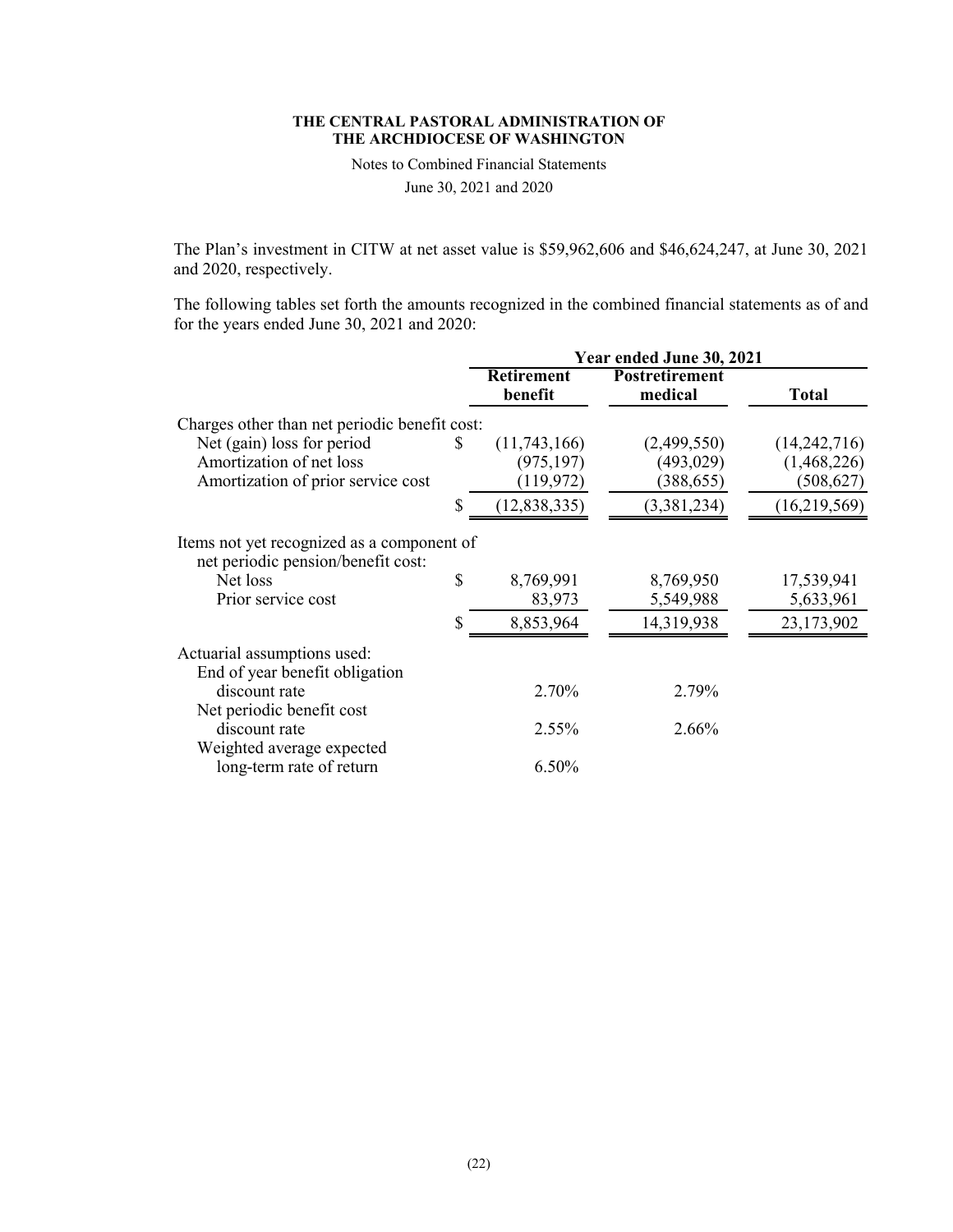Notes to Combined Financial Statements

June 30, 2021 and 2020

|                                                                                                                                               | Year ended June 30, 2020                                 |                                                    |                                                      |
|-----------------------------------------------------------------------------------------------------------------------------------------------|----------------------------------------------------------|----------------------------------------------------|------------------------------------------------------|
|                                                                                                                                               | <b>Retirement</b><br>benefit                             | <b>Postretirement</b><br>medical                   | <b>Total</b>                                         |
| Charges other than net periodic benefit cost:<br>Net (gain) loss for period<br>Amortization of net loss<br>Amortization of prior service cost | \$<br>7,046,605<br>(608, 845)<br>(119, 972)<br>6,317,788 | 4,440,414<br>(315, 723)<br>(388, 655)<br>3,736,036 | 11,487,019<br>(924, 568)<br>(508, 627)<br>10,053,824 |
|                                                                                                                                               | \$                                                       |                                                    |                                                      |
| Items not yet recognized as a component of<br>net periodic pension/benefit cost:<br>Net loss<br>Prior service cost                            | 21,488,354<br>\$<br>203,945<br>21.692.299<br>\$          | 11,762,529<br>5,938,643<br>17,701,17               | 33,250,883<br>6,142,588<br>39,393,471                |
| Actuarial assumptions used:<br>End of year benefit obligation<br>discount rate                                                                | $2.55\%$                                                 | 2.66%                                              |                                                      |
| Net periodic benefit cost<br>discount rate<br>Weighted average expected<br>long-term rate of return                                           | 3.40%<br>6.50%                                           | 3.47%                                              |                                                      |

The amount expected to be amortized into net periodic benefit cost over the next fiscal year relating to net loss of the retirement benefit plan is \$166,490 and the amount expected to be amortized of the net loss for the postretirement plan is \$327,601. Amounts to be amortized into net periodic benefit cost over the next fiscal year relating to prior service cost of the retirement plan total \$83,973 and for the postretirement plan is \$388,655.

For measurement purposes, a 6.75% annual rate of increase in per capita cost of covered healthcare benefits was assumed for 2021. The rate is assumed to decrease to 5% for 2026 and remain at that level thereafter. Long-term care costs averaged \$18,000 per covered participant for 2021.

Estimated future benefit payments as of June 30, 2021 are as follows:

|                            | <b>Retirement</b><br>benefit | <b>Postretirement</b><br>medical |
|----------------------------|------------------------------|----------------------------------|
| Year(s) ending June $30$ : |                              |                                  |
| 2022                       | 1,778,000                    | 1,072,887                        |
| 2023                       | 1,966,000                    | 1,134,294                        |
| 2024                       | 2,023,000                    | 1,172,271                        |
| 2025                       | 2,037,000                    | 1,146,745                        |
| 2026                       | 2,052,000                    | 1,179,457                        |
| $2027 - 2031$              | 10,447,000                   | 6,350,754                        |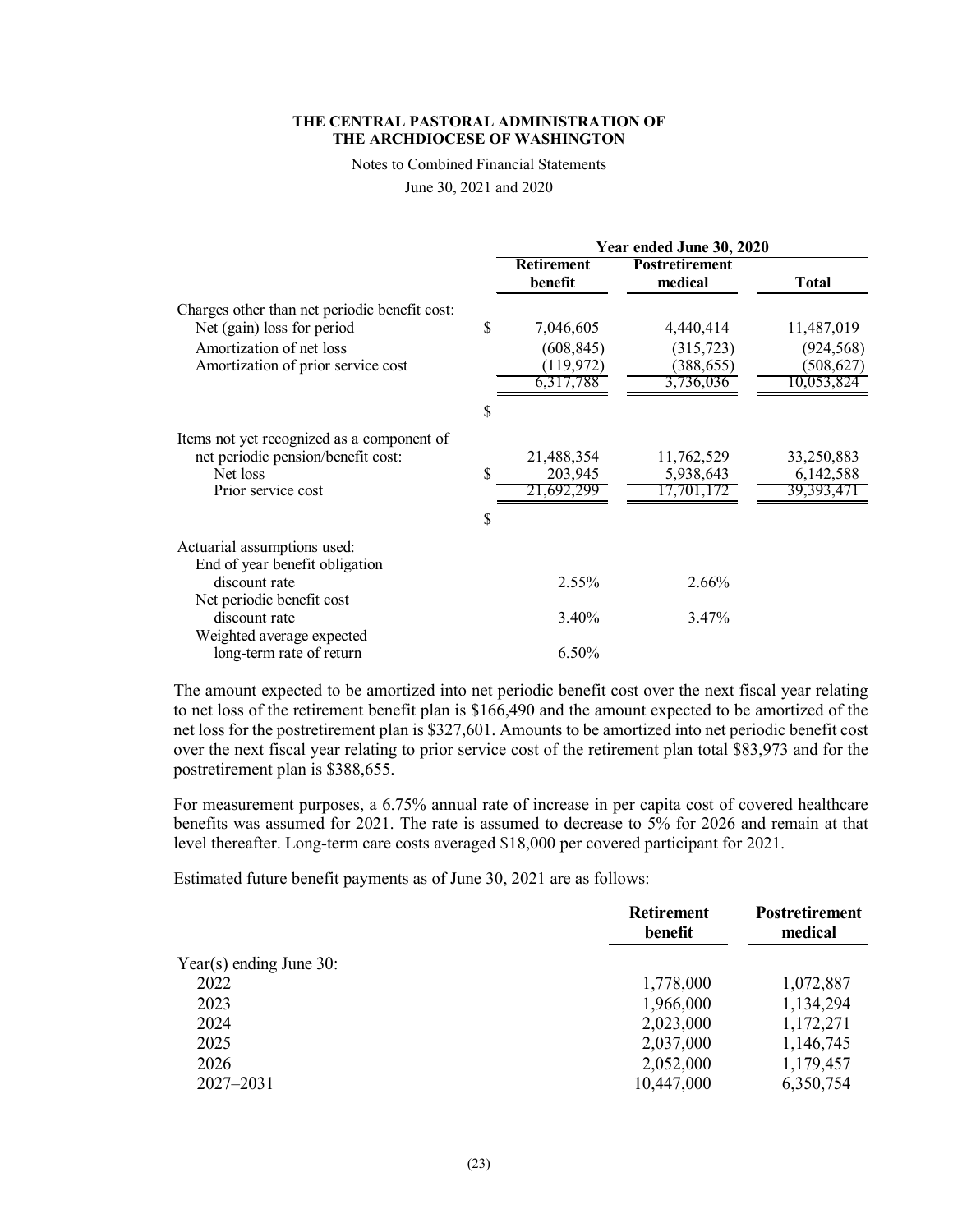Notes to Combined Financial Statements

June 30, 2021 and 2020

### **(11) Net Assets with Donor Restrictions**

Net assets with donor restrictions consist of contributions received from donors whose use by the Central Pastoral Administration is limited by donor imposed stipulations. The restricted amounts as of June 30, with the corresponding purpose for which the income is expendable, are as follows:

|                                                            |   | 2021      | 2020      |
|------------------------------------------------------------|---|-----------|-----------|
| Building maintenance for needy parishes and schools        | S | 1,178,602 | 650,937   |
| Permanently restricted endowments for social concerns      |   | 907,850   | 907,850   |
| Permanently restricted endowments for formation of priests |   | 661,829   | 586,508   |
| Propagation of the Faith mission work                      |   | 1,285,272 | 1,215,814 |
| Formation of priests                                       |   | 435,945   | 403,518   |
| Religious education and catholic schools office            |   | 512,716   | 584,566   |
| Pastoral ministry and social concerns                      |   | 1,411,435 | 1,196,118 |
| Campus ministry building or rental expense                 |   | 228,000   | 192,000   |
|                                                            |   | 6,621,649 | 5,737,311 |

### **(12) Endowment Net Assets**

Effective January 23, 2008, the District of Columbia enacted the Uniform Prudent Management of Institutional Funds Act (the Act), the provisions of which apply to funds existing on or established after that date. The State of Maryland enacted the Act effective April 14, 2009.

The Finance Council of the Central Pastoral Administration has interpreted the Act as allowing the Central Pastoral Administration to spend or accumulate the amount of an endowment fund that the Central Pastoral Administration determines is prudent for the uses, benefits, purposes, and duration for which the endowment fund is established, subject to the intent of the donor as expressed in the gift instrument. For accounting and reporting purposes, the Central Pastoral Administration classifies as net assets with donor restrictions (a) the original value of gifts donated to the permanent endowment, (b) the original value of subsequent gifts to the permanent endowment, and (c) accumulations to the permanent endowment made in accordance with the direction of the applicable donor gift instrument at the time the accumulation is added to the fund. Gains (losses) on the investments of donor restricted endowment funds are recorded as additions to (reductions of) net assets with donor restrictions, until those amounts are appropriated for expenditure by the Central Pastoral Administration consistent with the donor's wishes, at which time they are reclassified to net assets without donor restrictions.

The Central Pastoral Administration has adopted investment and spending policies for endowment assets that attempt to provide a predictable stream of funding to programs supported by its endowment while seeking to maintain the purchasing power of the endowment assets. Endowment assets include those assets of donor-restricted funds that the Central Pastoral Administration must hold in perpetuity or for a donor-specified period(s) as well as board designated endowment funds. The Central Pastoral Administration relies on a total return strategy whose asset allocation is designed to give balance to the overall structure of the investment program over a long term period. The Central Pastoral Administration has adopted a spending policy that limits the distribution each year to 4% of the endowment funds' average fair value over a three-year period, determined annually.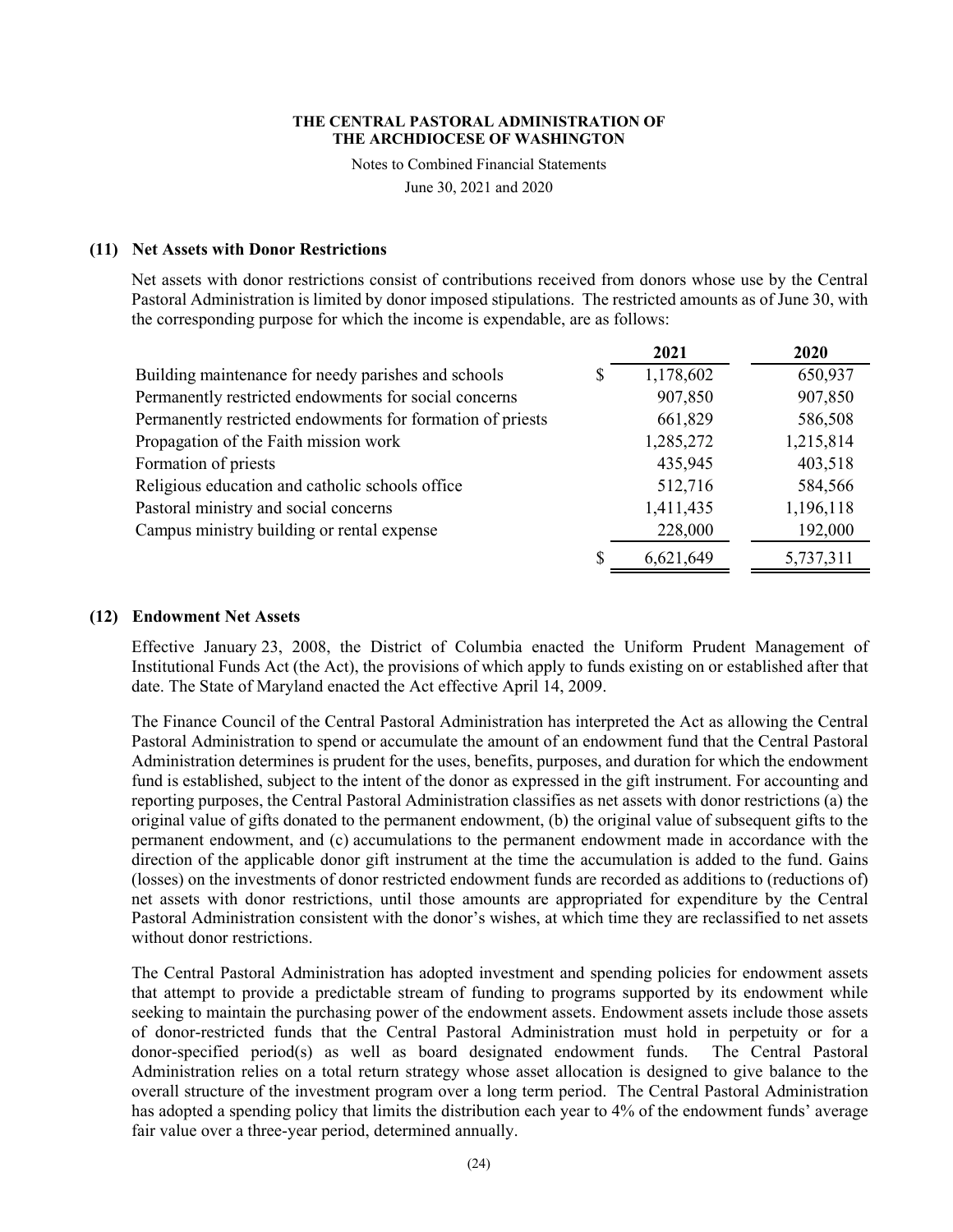Notes to Combined Financial Statements

June 30, 2021 and 2020

Endowment net assets composition by type of fund at June 30 was as follows:

|                                  | 2021                                        |                                          |              |  |
|----------------------------------|---------------------------------------------|------------------------------------------|--------------|--|
|                                  | <b>Without Donor</b><br><b>Restrictions</b> | <b>With Donor</b><br><b>Restrictions</b> | <b>Total</b> |  |
| Donor restricted endowment funds |                                             | 1,735,305                                | 1,735,305    |  |
| Board designated endowment funds | 22,688,553                                  |                                          | 22,688,553   |  |
| Total funds                      | 22,688,553                                  | 1,735,305                                | 24,423,858   |  |

|                                  |  |                                             | 2020                                     |            |
|----------------------------------|--|---------------------------------------------|------------------------------------------|------------|
|                                  |  | <b>Without Donor</b><br><b>Restrictions</b> | <b>With Donor</b><br><b>Restrictions</b> | Total      |
| Donor restricted endowment funds |  |                                             | 1,594,315                                | 1,594,315  |
| Board designated endowment funds |  | 18,208,384                                  |                                          | 18,208,384 |
| Total funds                      |  | 18,208,384                                  | 1,594,315                                | 19,802,699 |

Changes in endowment net assets for the fiscal years ended June 30 were as follows:

|                                         |                                             | 2021                                     |            |
|-----------------------------------------|---------------------------------------------|------------------------------------------|------------|
|                                         | <b>Without Donor</b><br><b>Restrictions</b> | <b>With Donor</b><br><b>Restrictions</b> | Total      |
| Endowment net assets, beginning of year | 18,208,384                                  | 1,594,315                                | 19,802,699 |
| Total investment gains (losses)         | 5,144,869                                   | 403,729                                  | 5,548,598  |
| Appropriation of endowment assets       | (664,700)                                   | (262, 739)                               | (927, 439) |
| Endowment net assets, end of year       | 22,688,553                                  | 1,735,305                                | 24,423,858 |

|                                         |   |                                             | 2020                                     |             |
|-----------------------------------------|---|---------------------------------------------|------------------------------------------|-------------|
|                                         |   | <b>Without Donor</b><br><b>Restrictions</b> | <b>With Donor</b><br><b>Restrictions</b> | Total       |
| Endowment net assets, beginning of year | S | 20,651,605                                  | 1,000,959                                | 21,652,564  |
| Transfer of ownership of net assets     |   |                                             | 916,619                                  | 916,619     |
| Total investment gains (losses)         |   | 87,579                                      | 3,302                                    | 90,881      |
| Appropriation of endowment assets       |   | (2,530,800)                                 | (326, 565)                               | (2,857,365) |
| Endowment net assets, end of year       |   | 18,208,384                                  | 1,594,315                                | 19,802,699  |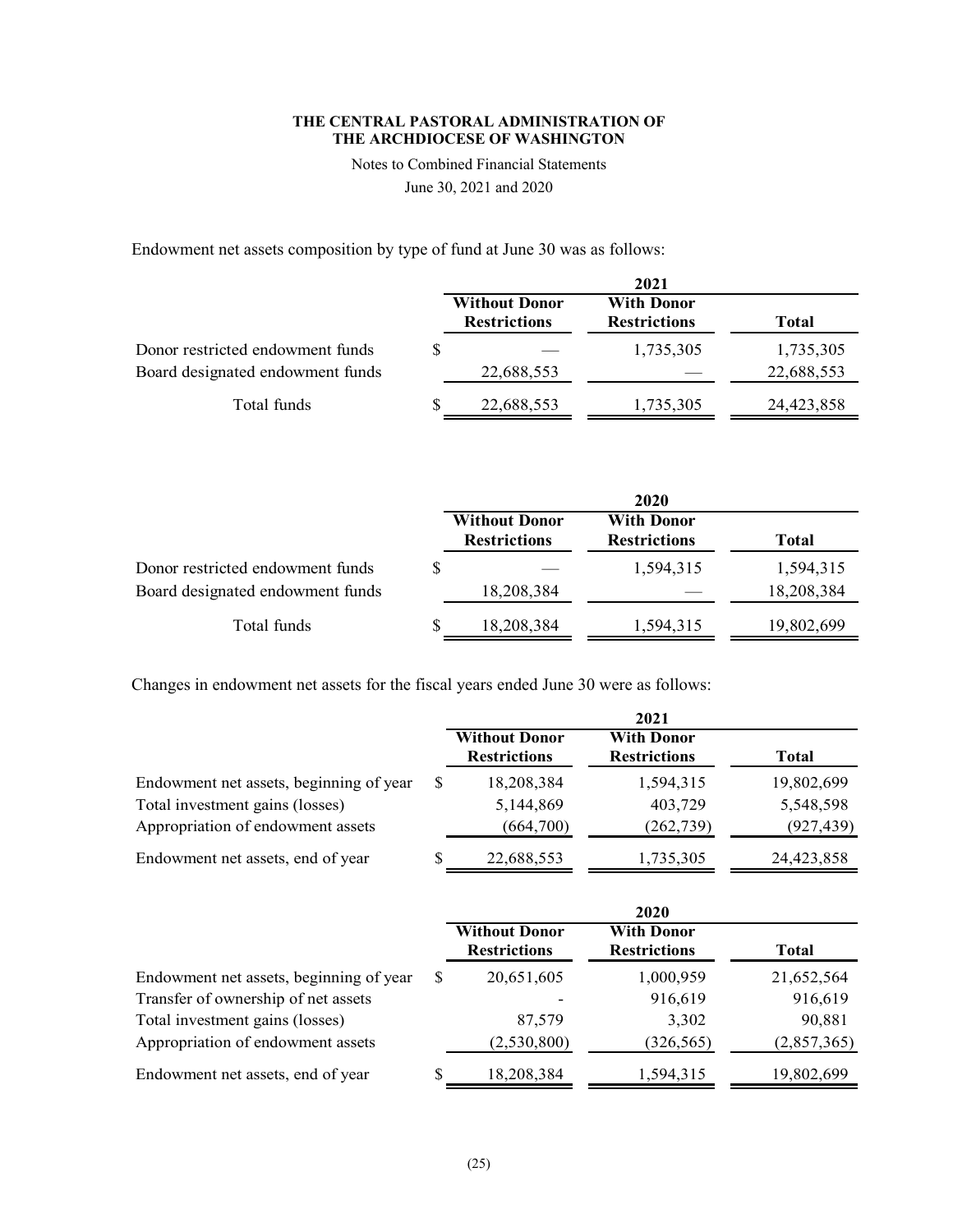Notes to Combined Financial Statements

June 30, 2021 and 2020

From time to time, the fair value of assets associated with endowment funds may fall below the level that the donor, the board, or the states' enacted legislation requires the Central Pastoral Administration to retain as a fund for perpetual duration. In accordance with generally accepted accounting principles, deficiencies of this nature that are reported in net assets with donor restriction were \$0 at June 30, 2021 and 2020.

# **(13) Related-Party Transactions**

The Central Pastoral Administration has significant transactions with parishes and related corporations of the Archdiocese of Washington. Below is a summary of the impact of the transactions with these related parties on the combined statements of financial position and combined statements of activities:

|                                       | 2021            | 2020       |
|---------------------------------------|-----------------|------------|
| Accounts receivable, gross            | \$<br>6,100,165 | 6,131,028  |
| Investment in CITW                    | 88, 141, 332    | 72,690,647 |
| Notes receivable, gross               | 779,384         | 851,825    |
| Receivable due from affiliate, gross  | 117,116         | 149,574    |
| Accounts payable and accrued expenses | 51,557          | 84,994     |
| Insurance claims and benefits payable | 8,327,962       | 5,554,438  |
| Contributions payable                 | 1,162,452       | 873,352    |
| Funds held on behalf of others        | 14,493,253      | 11,612,193 |
| Payable due to affiliate, gross       | 525,599         | 734,850    |
|                                       | 2021            | 2020       |
| Revenues:                             |                 |            |
| Parish assessments                    | \$<br>9,391,292 | 9,314,377  |
| Special school assessments            | 2,996,173       | 3,027,903  |
| Other assessments                     | 587,625         | 558,583    |
| Special program income                | 49,928          | 88,224     |
| Premiums and insurance billings       | 49,523,864      | 49,076,582 |
| Gifts and bequests                    | 2,057,901       | 2,050,299  |
| Rental income                         | 1,095,836       | 1,195,271  |
| Interest income – notes receivable    | 3,328           | 4,960      |
| Management fees and computer services | 653,640         | 850,965    |
| Expenses:                             |                 |            |
| Catholic education                    | \$<br>2,100,638 | 2,160,463  |
| Other program service subsidies       | 2,453,035       | 2,769,645  |
| Insurance and benefits                | 15,742,891      | 25,654,557 |

### **(14) Commitments and Contingencies**

# *(a) Insurance Coverage*

The Archdiocese of Washington, and thus, the Central Pastoral Administration, participates in an insurance plan (the Plan) whereby certain risks and liabilities are assumed by participating entities.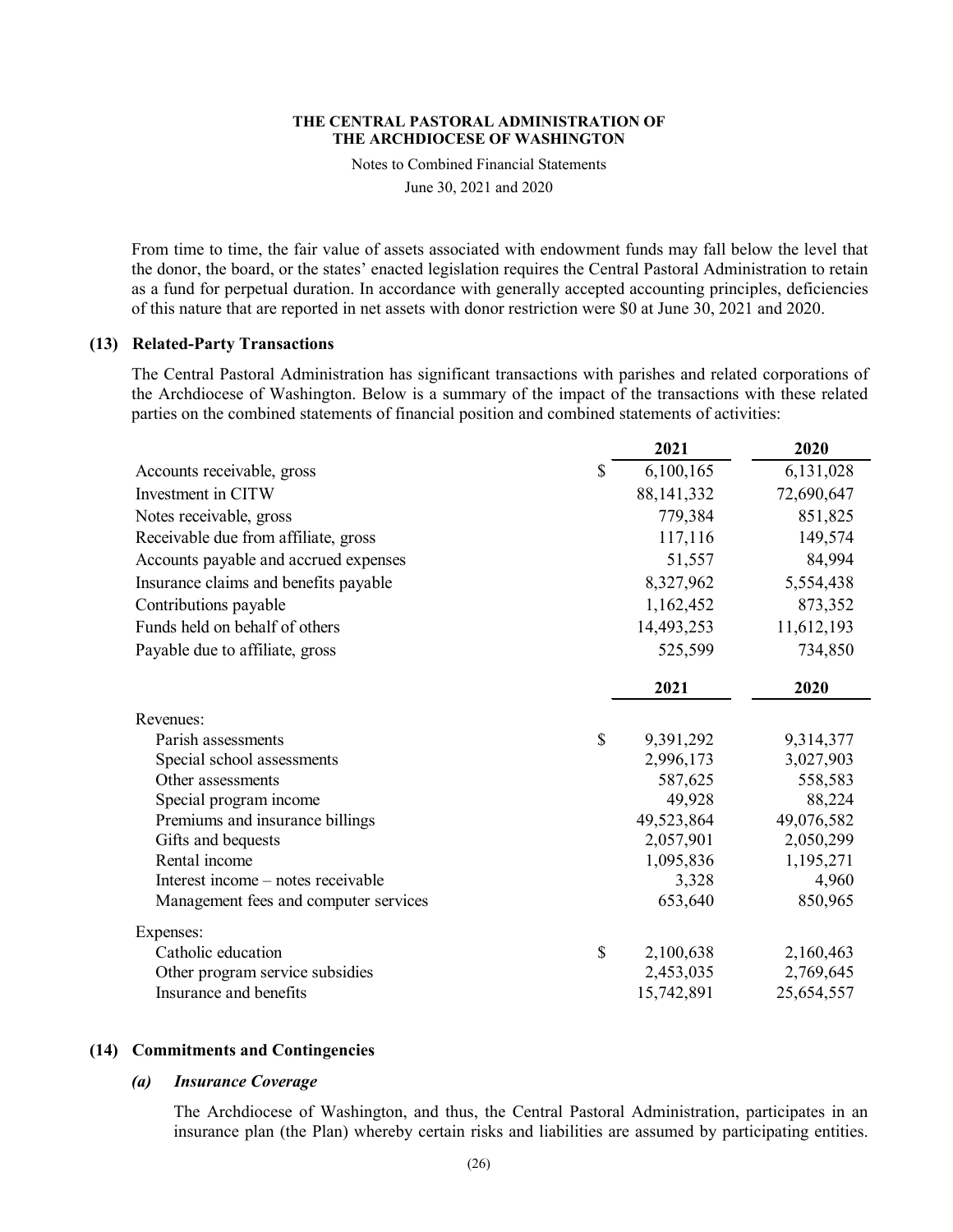Notes to Combined Financial Statements

June 30, 2021 and 2020

Each entity participating in the Plan is charged its share of the estimated losses, administrative costs, and insurance policy premium.

The Plan covers property, liability and automobile insurance on a self-insured basis. Claims are paid by the contracted insurance providers as they are incurred by the insured participants. Under the Plan, the first \$75,000 of each property, liability and auto loss is self-insured by the Archdiocese, up to an annual aggregate of total annual losses of \$1,250,000. Losses in excess of \$75,000 per occurrence are covered by an excess coverage insurance policy. When the total amount of losses paid by the Archdiocese reaches \$1,250,000 per year, the excess insurance pays 100% of the claims.

The Plan also covers workers' compensation insurance, which was a self-insured plan for all claims incurred through June 30, 2018 and became a fully-insured plan effective July 1, 2018.

The Central Pastoral Administration records a reserve for the Plan's open claims, as well as incurred but not reported claims. As of June 30, 2021 and 2020, the loss reserve was \$203,040 and \$359,100, respectively.

The Archdiocese of Washington, and thus, the Central Pastoral Administration, is a member of the Catholic Umbrella Pool (CUP), which is an excess liability program administered by the Catholic Mutual Group. Excess liability coverage is provided by the CUP. The Central Pastoral Administration's equity investment in the CUP of \$1,373,564 and \$1,159,002 is recorded in other assets in the combined statement of financial position at June 30, 2021 and 2020.

# *(b) Legal Contingencies*

The Central Pastoral Administration and Archdiocesan organizations have been named in various lawsuits relating to possible liability incidents. Certain lawsuits are covered, in full or in part, by the CUP or external insurance coverage. Insurance claims payable have been established and accrued in the accompanying combined statements of financial position for those cases where the potential liability is reasonably estimable and probable.

The amount of loss from the remaining lawsuits and others cannot be estimated as of June 30, 2021 and 2020. The ultimate resolution of these matters and others could result in losses in excess of the insurance coverage and accrued insurance claims payable in the near term.

### *(c) Revolving Credit Facility*

The Roman Catholic Archbishop of Washington, a corporation sole, maintains two revolving credit facilities with United Bank to provide financing for parishes and related entities limited to \$20 million in the aggregate. Lines of credit, letters of credit, and term loans are permitted.

The first facility provides up to \$10 million for working capital and standby letters of credit and expires on February 28, 2023. The second facility provides up to \$10 million for term loans and expires on February 28, 2023. In addition, a \$2.5 million letter of credit is maintained at Capital One Bank. At June 30, 2021 and 2020, the Roman Catholic Archbishop of Washington, a corporation sole, is contingently liable for loans outstanding totaling \$5,542,890 and \$7,339,286.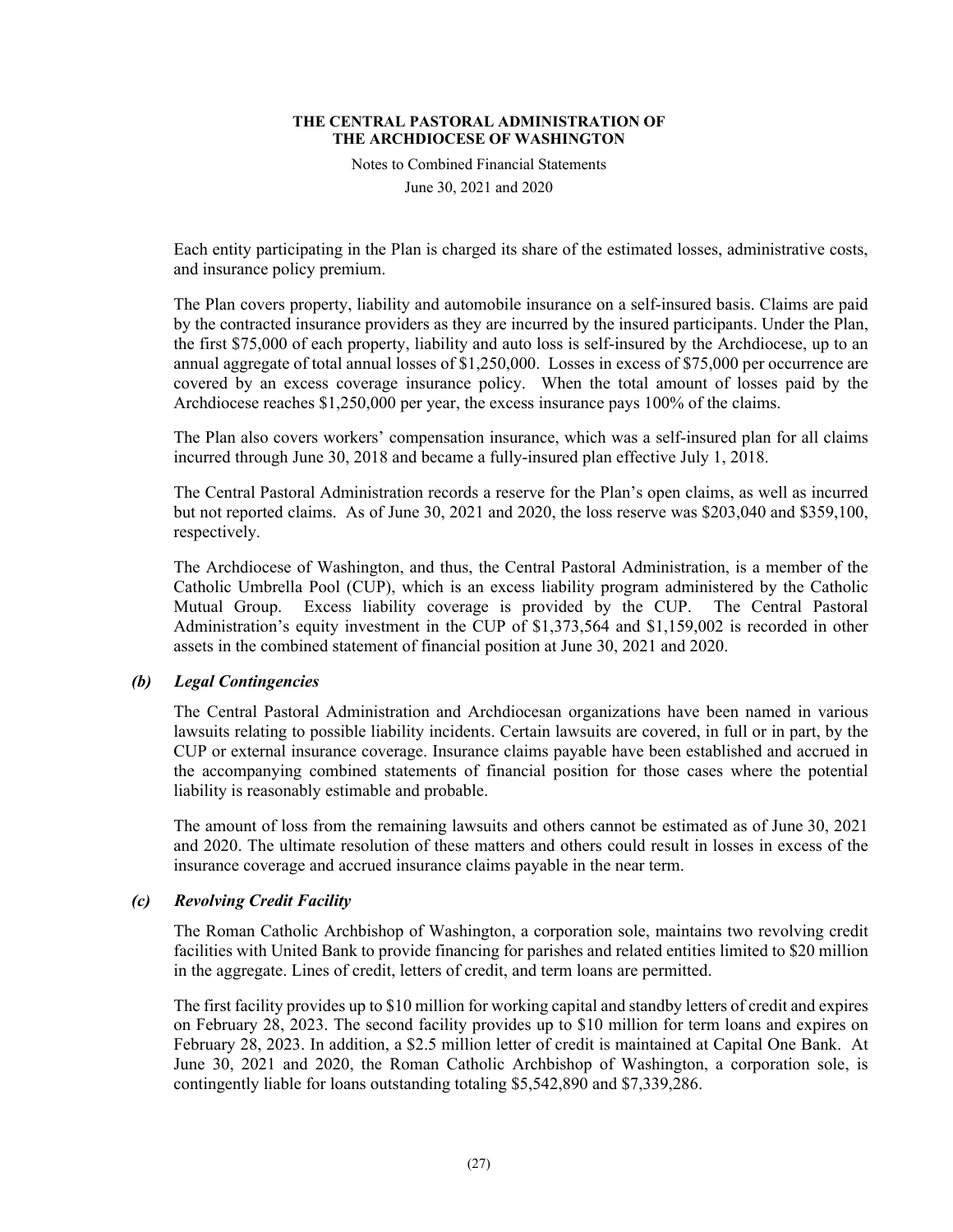Notes to Combined Financial Statements

June 30, 2021 and 2020

# *(d) Corporation Guarantees*

The Central Pastoral Administration has also given assurance that it will provide financial support, if necessary, to keep certain Archdiocesan-related corporations in operation through December 31, 2021.

# *(e) Construction Commitment*

The Central Pastoral Administration (CPA) started the HVAC project on July 2021. Total cost of the project is estimated at \$4,000,000 and the expected completion date is March 2022. CPA contracted JPG Plumbing and Mechanical, RMK Construction (a demolition company), J.B. Wyble & Associates, P.A. (engineering company consultants), McDonough Bolyard Peck, Inc. (project design/construction management), Campbell Gibbons & Associates (asbestos), and Brax Roofing (roof works) to work on this HVAC project.

# **(15) Subsequent Events**

In preparing these combined financial statements, the Central Pastoral Administration has evaluated events and transactions for potential recognitions or disclosure through December 9, 2021, the date that the combined financial statements were available to be issued. There were no events or transactions that were discovered during the evaluation that required accrual or further disclosure.

### **(16) Paycheck Protection Program**

On April 9, 2020 and April 11, 2020, the Central Pastoral Administration and Carroll Media, respectively, received a loan from United Bank totaling \$3,446,500 and \$221,700 to fund payroll, rent, utilities, and interest on mortgages and existing debt through the Paycheck Protection Program (the "PPP Loan"). The PPP Loan bears interest at a fixed rate of 1.0% per annum, has a term of two years, and is unsecured and guaranteed by the U.S. Small Business Administration (SBA). Payment of principal and interest is deferred until the date on which the amount of forgiveness is remitted by the SBA to the lender or, if the Central Pastoral Administration or Carroll Media fails to apply for forgiveness within 10 months after the covered period, then payment of principal and interest shall begin on that date. These amounts are subject to forgiveness based on compliance with program requirements and approval by the SBA.

The Central Pastoral Administration and Carroll Media followed ASC 470, Debt, to account for the initial receipts related to the PPP Loan. During the year ended June 430, 2021, the SBA processed the PPP Loan forgiveness application and notified United Bank the PPP Loan qualified for full forgiveness. Loan proceeds were received by the bank from the SBA on at that time. Therefore, the Central Pastoral Administration and Carroll Media were legally released from the debt and the loan forgiveness has been recorded as a gain on extinguishment of debt, which is included in revenue during the year ended June 30, 2021.

The SBA may review funding eligibility and usage of funds for compliance with program requirements based on dollar thresholds and other factors. The amount of liability, if any, from potential noncompliance cannot be determined with certainty; however, management is of the opinion that any review will not have a material adverse impact on the Central Pastoral Administration's financial position.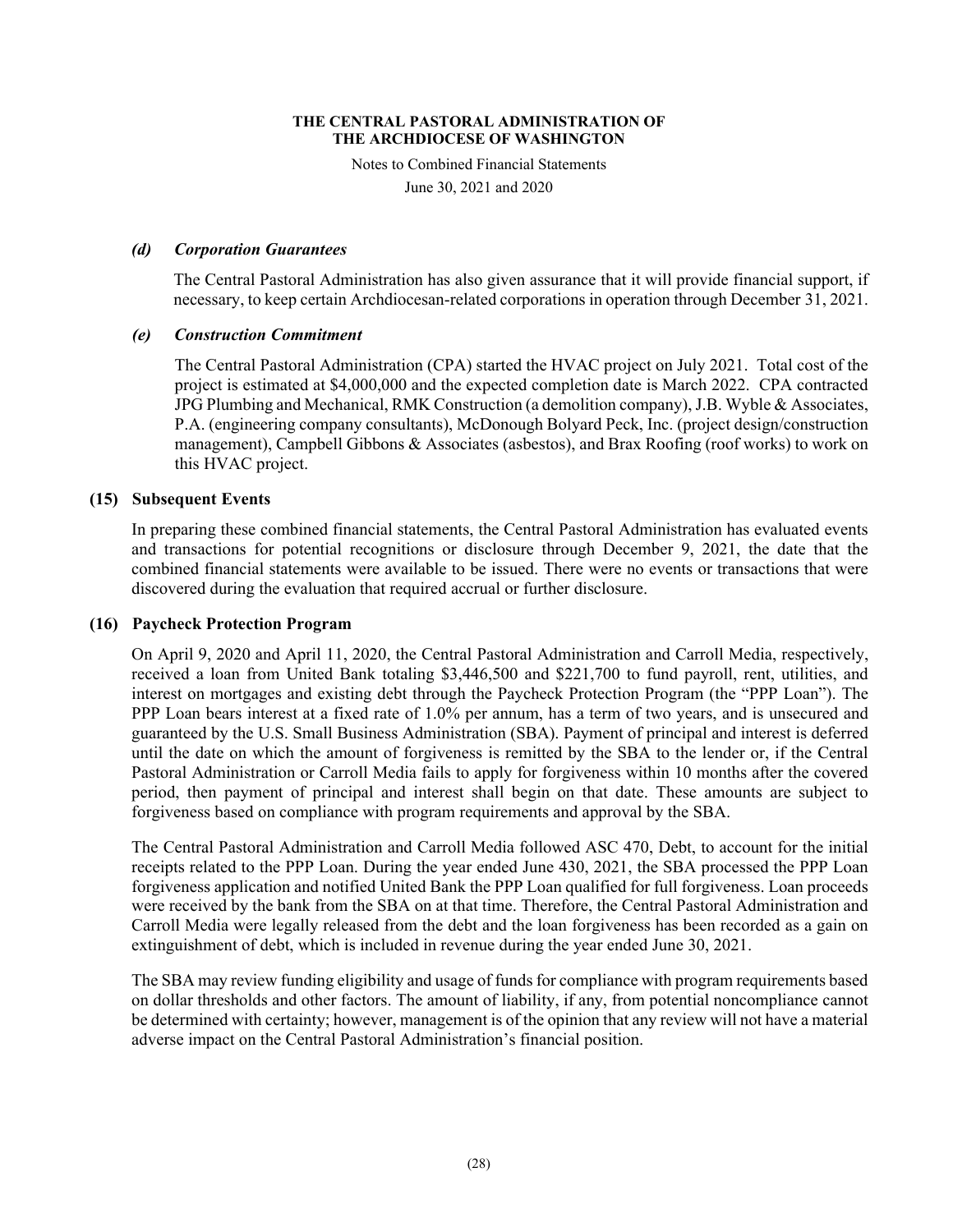Combined Statement of Financial Position

### June 30, 2021

| Assets                                                                                                                           | <b>Operations</b>                               | <b>Insurance</b><br>services     | <b>Redemptoris</b><br>Mater<br><b>Seminary</b> | <b>Priests' Pass</b><br>Through<br>& Care Fund | Propagation<br>of the Faith                      | Carroll<br>Media                   | <b>Combined</b><br>totals                         |
|----------------------------------------------------------------------------------------------------------------------------------|-------------------------------------------------|----------------------------------|------------------------------------------------|------------------------------------------------|--------------------------------------------------|------------------------------------|---------------------------------------------------|
| S<br>Cash and cash equivalents<br>Accounts receivable, net<br>Contributions receivable, net<br>Prepaid expenses and other assets | 14,463,237<br>1,392,420<br>1,286,692<br>525,453 | 42,628<br>3,751,696<br>1,712,729 | 15,000                                         | 12,008                                         | 342                                              | 94,840<br>30,923                   | 14,520,865<br>5,250,964<br>1,286,692<br>2,269,447 |
| Notes receivable, net<br>Investments<br>Due from (to) others                                                                     | 332,693<br>110,720,492<br>(21,896,290)          | 17,819,398                       | (19,068)                                       | 2,270,194                                      | $\overline{\phantom{0}}$<br>1.140.235<br>391,441 | 1,434,325                          | 332,693<br>111,860,727                            |
| Property and equipment, net<br>Deferred rent receivable, net                                                                     | 43,860,148<br>15,431,856                        |                                  | 4,068                                          |                                                |                                                  | 12,651                             | 43,876,867<br>15,431,856                          |
| Total assets                                                                                                                     | 166,116,701                                     | 23,326,451                       |                                                | 2,282,202                                      | 1,532,018                                        | 1,572,739                          | 194,830,111                                       |
| <b>Liabilities and Net Assets</b>                                                                                                |                                                 |                                  |                                                |                                                |                                                  |                                    |                                                   |
| Liabilities:                                                                                                                     |                                                 |                                  |                                                |                                                |                                                  |                                    |                                                   |
| Accounts payable and accrued expenses<br>Insurance claims and benefits payable                                                   | 1,984,394                                       | 9,988,802                        |                                                | 17,000<br>2,265,202                            | 1,842                                            | 50,779<br>$\overline{\phantom{0}}$ | 2.054.015<br>12,254,004                           |
| Contributions payable                                                                                                            | 1,466,452                                       |                                  |                                                |                                                |                                                  | $\overline{\phantom{0}}$           | 1,466,452                                         |
| Payable due to affiliates                                                                                                        | 408,483                                         |                                  |                                                |                                                |                                                  | $\overline{\phantom{a}}$           | 408,483                                           |
| Loans payable<br>Funds held on behalf of others                                                                                  |                                                 |                                  |                                                |                                                | 815                                              | $\overline{\phantom{a}}$           |                                                   |
| Collections held for disbursement                                                                                                | 15,315,420<br>974,968                           |                                  |                                                |                                                | 244,088                                          | $\overline{\phantom{0}}$           | 15,316,235<br>1,219,056                           |
| Deferred revenue                                                                                                                 | 31,558                                          |                                  |                                                |                                                |                                                  | 49,067                             | 80,625                                            |
| Annuities payable                                                                                                                | 1,204,977                                       |                                  |                                                |                                                |                                                  |                                    | 1,204,977                                         |
| Net accrued liability for priests' retirement plan                                                                               |                                                 |                                  |                                                | 20,996,828                                     |                                                  |                                    | 20,996,828                                        |
| <b>Total liabilities</b>                                                                                                         | 21,386,252                                      | 9,988,802                        |                                                | 23,279,030                                     | 246,745                                          | 99,846                             | 55,000,675                                        |
| Net assets:<br>Net assets without donor restrictions:                                                                            |                                                 |                                  |                                                |                                                |                                                  |                                    |                                                   |
| Undesignated                                                                                                                     | 45.930.304                                      |                                  | (4,068)                                        | (20,996,828)                                   |                                                  | 1,460,242                          | 26,389,650                                        |
| Designated                                                                                                                       | 49,603,621                                      | 13,337,649                       |                                                |                                                |                                                  |                                    | 62,941,270                                        |
| Invested in property and equipment                                                                                               | 43,860,148                                      |                                  | 4,068                                          |                                                |                                                  | 12,651                             | 43,876,867                                        |
| Total net assets without donor restrictions                                                                                      | 139,394,073                                     | 13,337,649                       | $\overline{\phantom{0}}$                       | (20,996,828)                                   |                                                  | 1,472,893                          | 133,207,787                                       |
| Net assets with donor restrictions                                                                                               | 5,336,376                                       |                                  |                                                |                                                | 1,285,273                                        |                                    | 6,621,649                                         |
| Total net assets                                                                                                                 | 144,730,449                                     | 13,337,649                       |                                                | (20,996,828)                                   | 1,285,273                                        | 1,472,893                          | 139,829,436                                       |
| Total liabilities and net assets<br>S                                                                                            | 166, 116, 701                                   | 23,326,451                       |                                                | 2.282.202                                      | 1,532,018                                        | 1,572,739                          | 194,830,111                                       |

See accompanying independent auditors' report.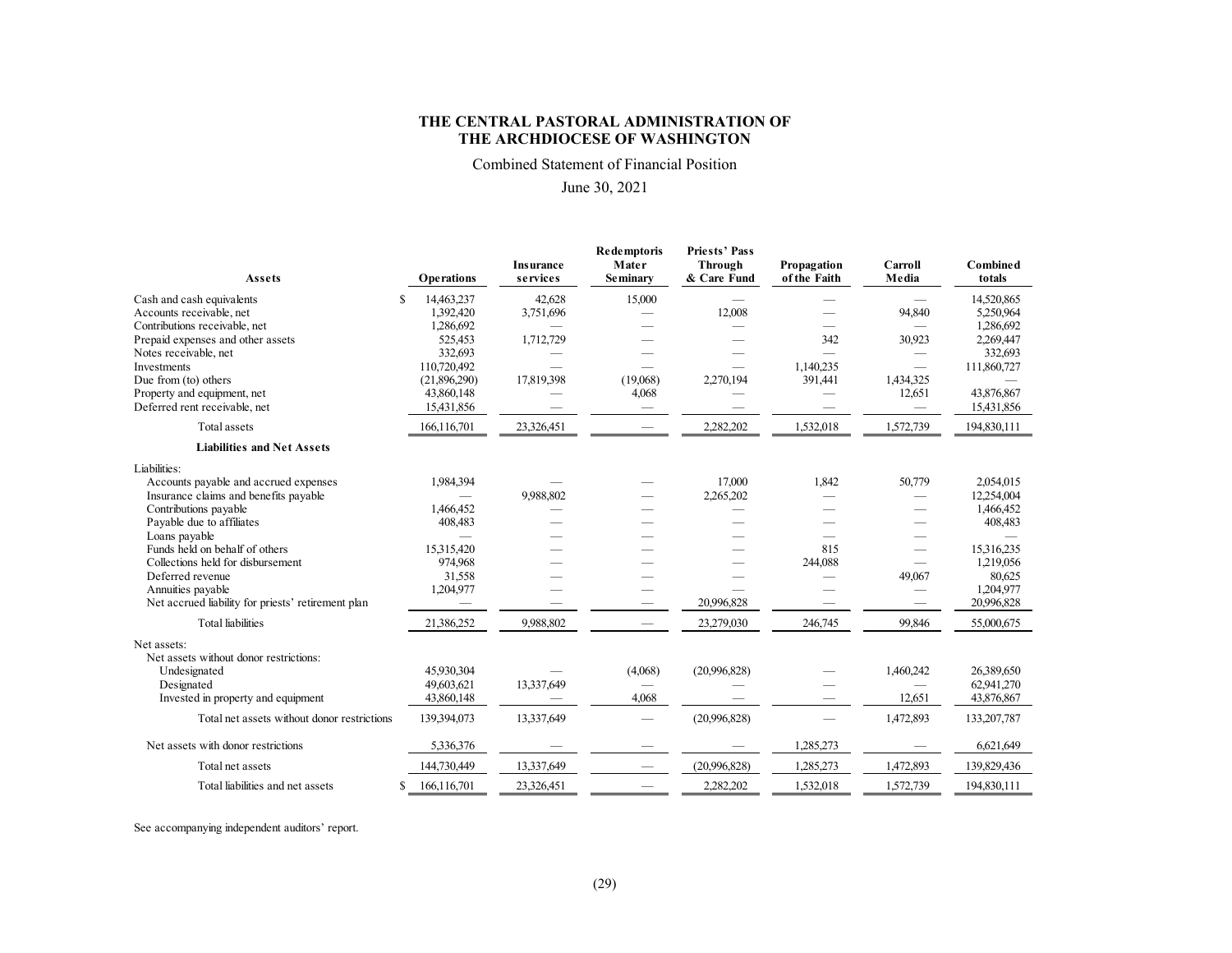Combined Statement of Financial Position

### June 30, 2020

| Assets                                             | <b>Operations</b> | <b>Insurance</b><br>services | <b>Redemptoris</b><br>Mater<br><b>Seminary</b> | <b>Priests' Pass</b><br>Through<br>& Care Fund | Propagation<br>of the Faith | Carroll<br>Media         | <b>Combined</b><br>totals |
|----------------------------------------------------|-------------------|------------------------------|------------------------------------------------|------------------------------------------------|-----------------------------|--------------------------|---------------------------|
| S<br>Cash and cash equivalents                     | 9,204,208         | 50,000                       | 15,000                                         |                                                |                             |                          | 9,269,208                 |
| Accounts receivable, net                           | 2,590,517         | 3,916,778                    |                                                | 10,608                                         |                             | 85,914                   | 6,603,817                 |
| Contributions receivable, net                      | 2,286,852         |                              |                                                |                                                |                             |                          | 2,286,852                 |
| Prepaid expenses and other assets                  | 468,169           | 1,512,795                    |                                                |                                                | 342                         | 40,607                   | 2,021,913                 |
| Notes receivable, net                              | 412,782           |                              |                                                |                                                |                             |                          | 412,782                   |
| Investments                                        | 91,564,555        |                              |                                                |                                                | 950,684                     |                          | 92,515,239                |
| Due from (to) others                               | (16,661,899)      | 12,612,634                   | (20,748)                                       | 2,246,670                                      | 601,907                     | 1,221,436                |                           |
| Property and equipment, net                        | 44,904,055        |                              | 5,748                                          |                                                |                             | 22,607                   | 44,932,410                |
| Deferred rent receivable, net                      | 14,456,343        |                              |                                                |                                                |                             |                          | 14,456,343                |
| Total assets                                       | 149,225,582       | 18,092,207                   |                                                | 2,257,278                                      | 1,552,933                   | 1,370,564                | 172,498,564               |
| <b>Liabilities and Net Assets</b>                  |                   |                              |                                                |                                                |                             |                          |                           |
| Liabilities:                                       |                   |                              |                                                |                                                |                             |                          |                           |
| Accounts payable and accrued expenses              | 2,734,808         |                              |                                                | 17,000                                         | 1,875                       | 57,828                   | 2,811,511                 |
| Insurance claims and benefits payable              |                   | 7,594,440                    |                                                | 2,240,278                                      |                             |                          | 9,834,718                 |
| Contributions payable                              | 1,297,352         |                              |                                                |                                                | 88,281                      |                          | 1,385,633                 |
| Payable due to affiliates                          | 585,276           |                              |                                                |                                                |                             |                          | 585,276                   |
| Loans payable                                      | 3,446,500         |                              |                                                |                                                |                             | 221,700                  | 3,668,200                 |
| Funds held on behalf of others                     | 12,277,015        |                              |                                                |                                                | 815                         | $\overline{\phantom{0}}$ | 12,277,830                |
| Collections held for disbursement                  | 848,677           |                              |                                                |                                                | 246,148                     | $\overline{\phantom{0}}$ | 1,094,825                 |
| Deferred revenue                                   | 134,364           |                              |                                                |                                                |                             | 43,328                   | 177,692                   |
| Annuities payable                                  | 1,297,126         |                              |                                                |                                                |                             | $\overline{\phantom{0}}$ | 1,297,126                 |
| Net accrued liability for priests' retirement plan |                   |                              |                                                | 37,628,244                                     |                             |                          | 37,628,244                |
| Total liabilities                                  | 22,621,118        | 7,594,440                    |                                                | 39,885,522                                     | 337,119                     | 322,856                  | 70,761,055                |
| Net assets:                                        |                   |                              |                                                |                                                |                             |                          |                           |
| Net assets without donor restrictions:             |                   |                              |                                                |                                                |                             |                          |                           |
| Undesignated                                       | 31,752,535        |                              | (5,748)                                        | (37, 628, 244)                                 |                             | 1,025,101                | (4,856,356)               |
| Designated                                         | 45,426,377        | 10,497,767                   |                                                |                                                |                             | $\overline{\phantom{0}}$ | 55,924,144                |
| Invested in property and equipment                 | 44,904,055        |                              | 5,748                                          |                                                |                             | 22,607                   | 44,932,410                |
| Total net assets without donor restrictions        | 122,082,967       | 10,497,767                   | $\overline{\phantom{0}}$                       | (37, 628, 244)                                 |                             | 1,047,708                | 96,000,198                |
| Net assets with donor restrictions                 | 4,521,497         |                              |                                                |                                                | 1,215,814                   |                          | 5,737,311                 |
| Total net assets                                   | 126,604,464       | 10,497,767                   |                                                | (37,628,244)                                   | 1,215,814                   | 1,047,708                | 101,737,509               |
| Total liabilities and net assets<br>\$             | 149.225.582       | 18,092,207                   |                                                | 2,257,278                                      | 1,552,933                   | 1,370,564                | 172,498,564               |

See accompanying independent auditors' report.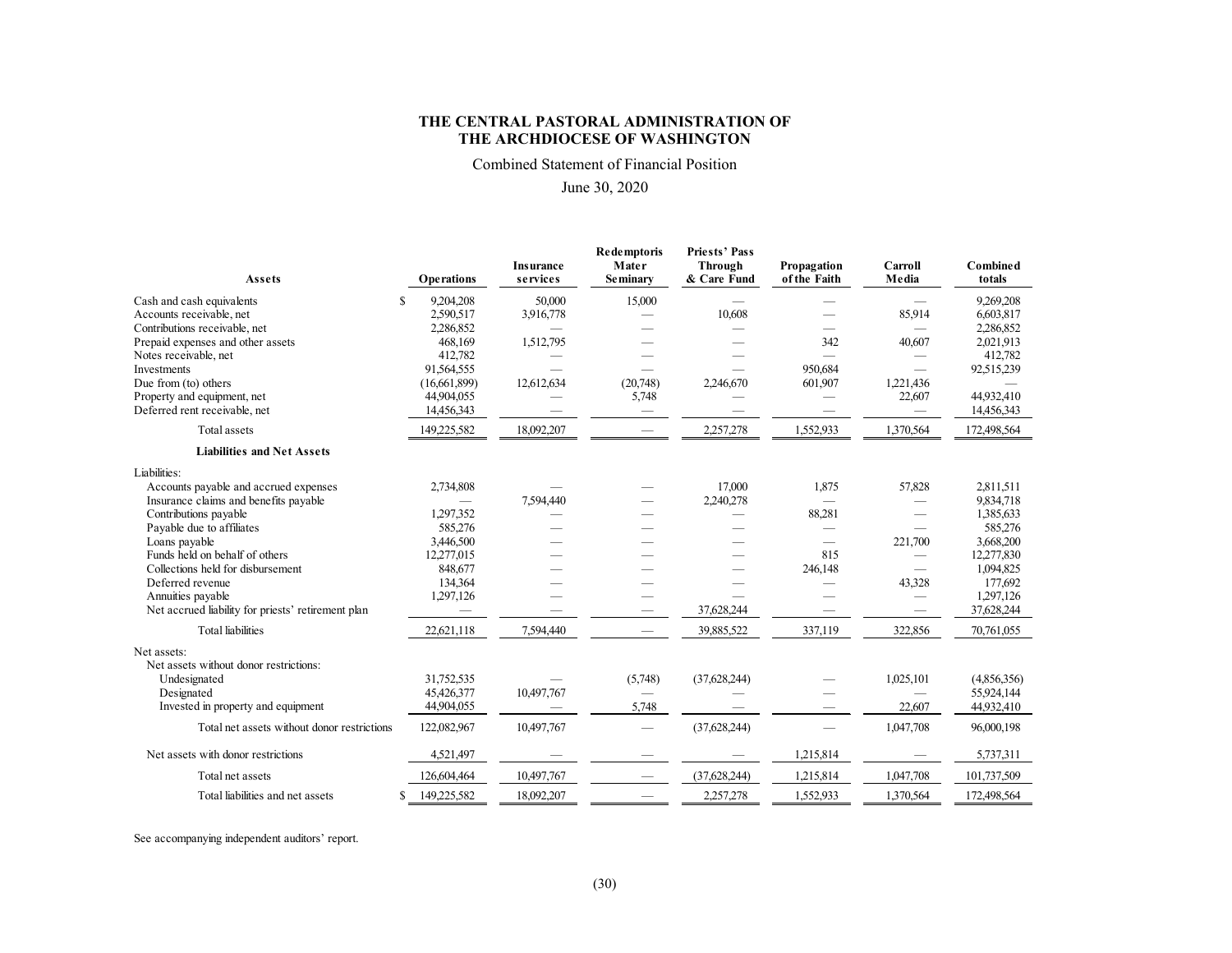Combined Statement of Activities

Year Ended June 30, 2021

|                                                                                                                                                                                                                                            | Operations                                                                                                      | <b>Insurance</b><br>services | Re de mptoris<br>Mater<br>Se minary | <b>Priests' Pass</b><br>Through<br>& Care Fund                                    | Propagation<br>of the Faith | Carroll<br>Media                                                   | Combined<br>entries                                                | <b>Combined</b><br>totals                                                                         |
|--------------------------------------------------------------------------------------------------------------------------------------------------------------------------------------------------------------------------------------------|-----------------------------------------------------------------------------------------------------------------|------------------------------|-------------------------------------|-----------------------------------------------------------------------------------|-----------------------------|--------------------------------------------------------------------|--------------------------------------------------------------------|---------------------------------------------------------------------------------------------------|
| OPERATING:                                                                                                                                                                                                                                 |                                                                                                                 |                              |                                     |                                                                                   |                             |                                                                    |                                                                    |                                                                                                   |
| Changes in net assets without donor restriction:<br>Revenue, gains, and other support:<br>Assessments:                                                                                                                                     |                                                                                                                 |                              |                                     |                                                                                   |                             |                                                                    |                                                                    |                                                                                                   |
| Parish<br>Special school assessments and other                                                                                                                                                                                             | 8,244,043<br>S<br>3,583,798                                                                                     |                              |                                     |                                                                                   |                             | 1,147,249<br>$\sim$                                                |                                                                    | 9,391,292<br>3,583,798                                                                            |
| Total assessments                                                                                                                                                                                                                          | 11,827,841                                                                                                      |                              |                                     |                                                                                   | -                           | 1,147,249                                                          |                                                                    | 12,975,090                                                                                        |
| Contributions, donations, gifts, and bequests:<br>Archbishop's Appeal<br>Gifts and bequests                                                                                                                                                | 9,732,991<br>3,442,434                                                                                          |                              | -<br>10.608                         | $\overline{\phantom{a}}$<br>609.299                                               | -                           | $\overline{\phantom{a}}$<br>14,775                                 |                                                                    | 9,732,991<br>4,077,116                                                                            |
| Total contributions, donations, gifts, and bequests                                                                                                                                                                                        | 13,175,425                                                                                                      |                              | 10,608                              | 609,299                                                                           |                             | 14,775                                                             |                                                                    | 13,810,107                                                                                        |
| Premiums and insurance billings<br>Spend rate income<br>Management fees and computer services<br>Special program income<br>Loan forgiveness<br>Advertising and other<br>Rental income                                                      | $\overline{\phantom{a}}$<br>664,700<br>4,096,623<br>481,153<br>3,446,500<br>47.956<br>3,659,268                 | 50,407,355<br>214,861        | -<br>-<br>-                         | 4,521,656<br>$\overline{\phantom{a}}$<br>$\overline{\phantom{a}}$<br>19<br>31,750 | --                          | -<br>$\overline{\phantom{a}}$<br>-<br>23,547<br>221,700<br>346,780 | (5,405,147)<br>(3,450,677)<br>$\overline{\phantom{a}}$<br>(18,650) | 49,523,864<br>664,700<br>645,946<br>504,700<br>3,668,200<br>609,616<br>3,672,368                  |
| Net assets released from restrictions                                                                                                                                                                                                      | 1,286,839                                                                                                       |                              |                                     |                                                                                   | 249,103                     |                                                                    |                                                                    | 1,535,942                                                                                         |
| Total unrestricted revenue, gain, and other support                                                                                                                                                                                        | 38,686,305                                                                                                      | 50,622,216                   | 10,608                              | 5,162,724                                                                         | 249,103                     | 1,754,051                                                          | (8,874,474)                                                        | 87,610,533                                                                                        |
| Expenses:<br>Program services:<br>Catholic education:<br>Tuition assistance and school subsidies<br>Other programs and administration                                                                                                      | 2,100,638<br>3,809,610                                                                                          |                              |                                     |                                                                                   |                             |                                                                    |                                                                    | 2,100,638<br>3,809,610                                                                            |
| Total Catholic education                                                                                                                                                                                                                   | 5,910,248                                                                                                       |                              |                                     |                                                                                   |                             |                                                                    |                                                                    | 5,910,248                                                                                         |
| Pastoral ministry and social concerns<br>Ministerial leadership<br>Communications<br>Parish services<br>Insurance and benefits<br>Priests' retirement benefits and medical care<br>Propagation of the Faith<br>Archdiocesan administration | 7,277,119<br>6,105,256<br>1,847,882<br>839,504<br>1,105,048<br>204,981<br>$\overline{\phantom{m}}$<br>7,656,938 | 47,782,334                   | 1,530,439<br>--<br>-<br>-           | 5,162,724<br>-                                                                    | --<br>249,103               | 1,328,866<br>-<br>-                                                | -<br>(25,000)<br>(7.214,008)<br>(1,604,816)<br>(30,650)            | 7,277,119<br>7,635,695<br>3,151,748<br>839,504<br>41,673,374<br>3,762,889<br>218,453<br>7,656,938 |
| Total program services                                                                                                                                                                                                                     | 30,946,976<br>S                                                                                                 | 47,782,334                   | 1.530.439                           | 5.162.724                                                                         | 249,103                     | 1.328,866                                                          | (8,874,474)                                                        | 78,125,968                                                                                        |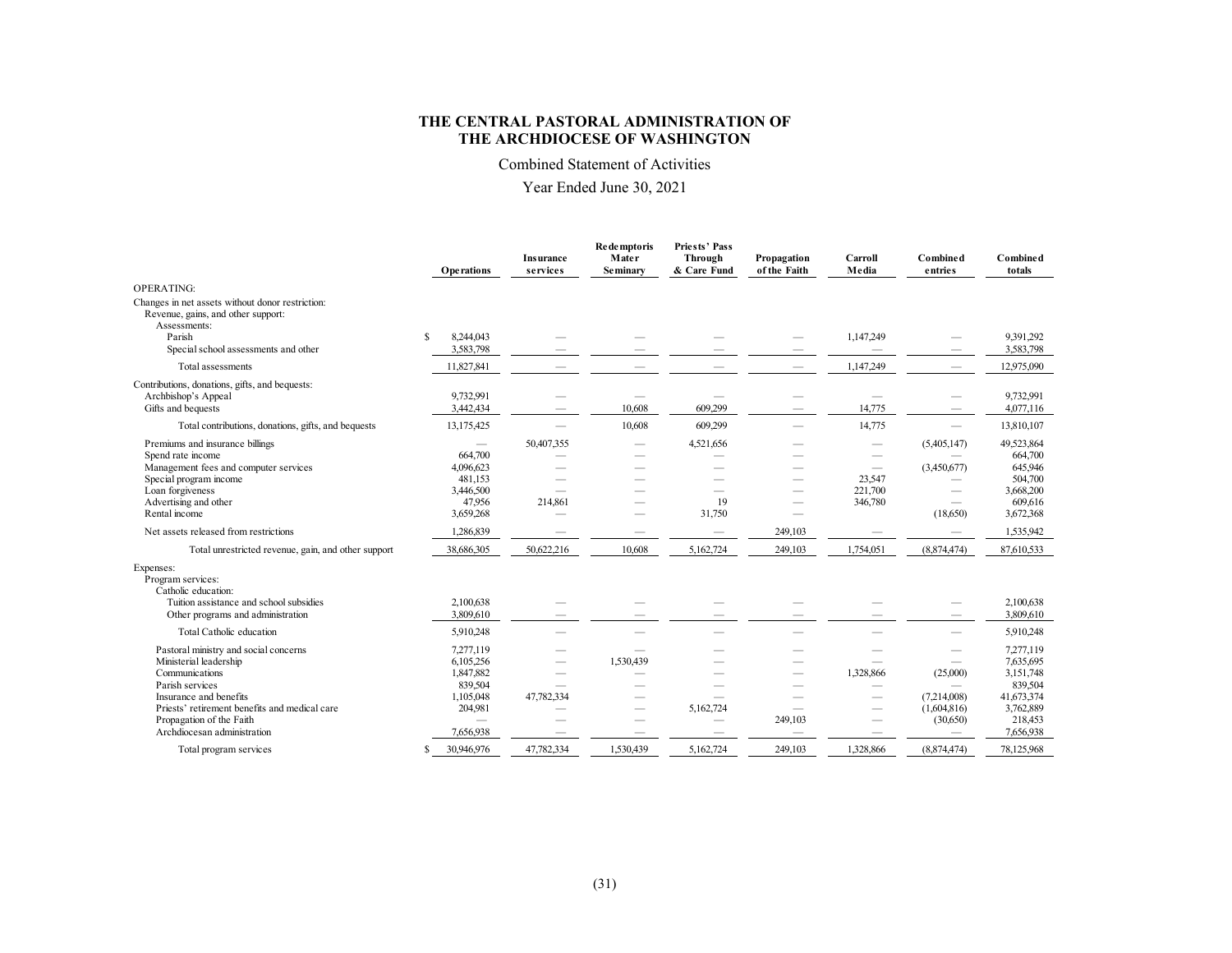Combined Statement of Activities

Year Ended June 30, 2021

|                                                                       |                   | <b>Insurance</b>         | <b>Redemptoris</b><br>Mater     | <b>Priests' Pass</b><br>Through | Propagation  | Carroll   | Combined    | <b>Combined</b> |
|-----------------------------------------------------------------------|-------------------|--------------------------|---------------------------------|---------------------------------|--------------|-----------|-------------|-----------------|
|                                                                       | <b>Operations</b> | services                 | Se minary                       | & Care Fund                     | of the Faith | Media     | entries     | totals          |
| Supporting expenses:                                                  |                   |                          |                                 |                                 |              |           |             |                 |
| General and administrative                                            | 4,847,527<br>S    |                          |                                 |                                 |              |           |             | 4,847,527       |
| Fund-raising                                                          | 2,158,357         |                          |                                 |                                 |              |           |             | 2,158,357       |
| Total supporting services                                             | 7,005,884         |                          |                                 |                                 |              |           |             | 7,005,884       |
| Total expenses                                                        | 37,952,860        | 47,782,334               | 1,530,439                       | 5,162,724                       | 249,103      | 1,328,866 | (8,874,474) | 85,131,852      |
| Transfers:                                                            |                   |                          |                                 |                                 |              |           |             |                 |
| Subsidize Redemptoris Mater Seminary                                  | (1,519,831)       | $\overline{\phantom{a}}$ | 1,519,831                       |                                 |              |           |             |                 |
| Total transfers                                                       | (1,519,831)       |                          | 1,519,831                       |                                 |              |           |             |                 |
| Increase (decrease) in net assets without donor restrictions          | (786,386)         | 2,839,882                |                                 |                                 |              | 425,185   |             | 2,478,681       |
| Changes in net assets with donor restrictions:                        |                   |                          |                                 |                                 |              |           |             |                 |
| Gifts and bequests                                                    | 1,712,694         |                          |                                 |                                 | 123,371      |           |             | 1,836,065       |
| Net assets released from restrictions                                 | 1,286,839)        |                          |                                 |                                 | (249, 103)   |           |             | (1,535,942)     |
| Increase (decrease) in net assets with donor restrictions             | 425,855           |                          |                                 |                                 | (125, 732)   |           |             | 300,123         |
| Increase (decrease) in net assets from operating activities           | (360, 531)        | 2,839,882                |                                 |                                 | (125, 732)   | 425,185   |             | 2,778,804       |
| NONOPERATING:                                                         |                   |                          |                                 |                                 |              |           |             |                 |
| Investment income without donor restriction, net of spend rate income | 18,097,492        |                          |                                 |                                 |              |           |             | 18,097,492      |
| Investment income with donor restriction                              | 389,024           |                          |                                 |                                 | 195,191      |           |             | 584,215         |
| Change in value of priests' retirement plan and post retirement       |                   |                          |                                 |                                 |              |           |             |                 |
| medical and care fund                                                 |                   |                          |                                 | 16,631,416                      |              |           |             | 16,631,416      |
| Increase in net assets from nonoperating activities                   | 18,486,516        |                          | -                               | 16,631,416                      | 195,191      |           |             | 35,313,123      |
| Increase in net assets                                                | 18,125,985        | 2,839,882                |                                 | 16,631,416                      | 69,459       | 425,185   |             | 38,091,927      |
| Net assets at beginning of year                                       | 126,604,464       | 10,497,767               |                                 | (37, 628, 244)                  | 1,215,814    | 1,047,708 |             | 101,737,509     |
| Net assets at end of year                                             | 144,730,449       | 13,337,649               | $\hspace{0.1mm}-\hspace{0.1mm}$ | (20.996, 828)                   | 1,285,273    | 1,472,893 |             | 139,829,436     |

See accompanying independent auditors' report.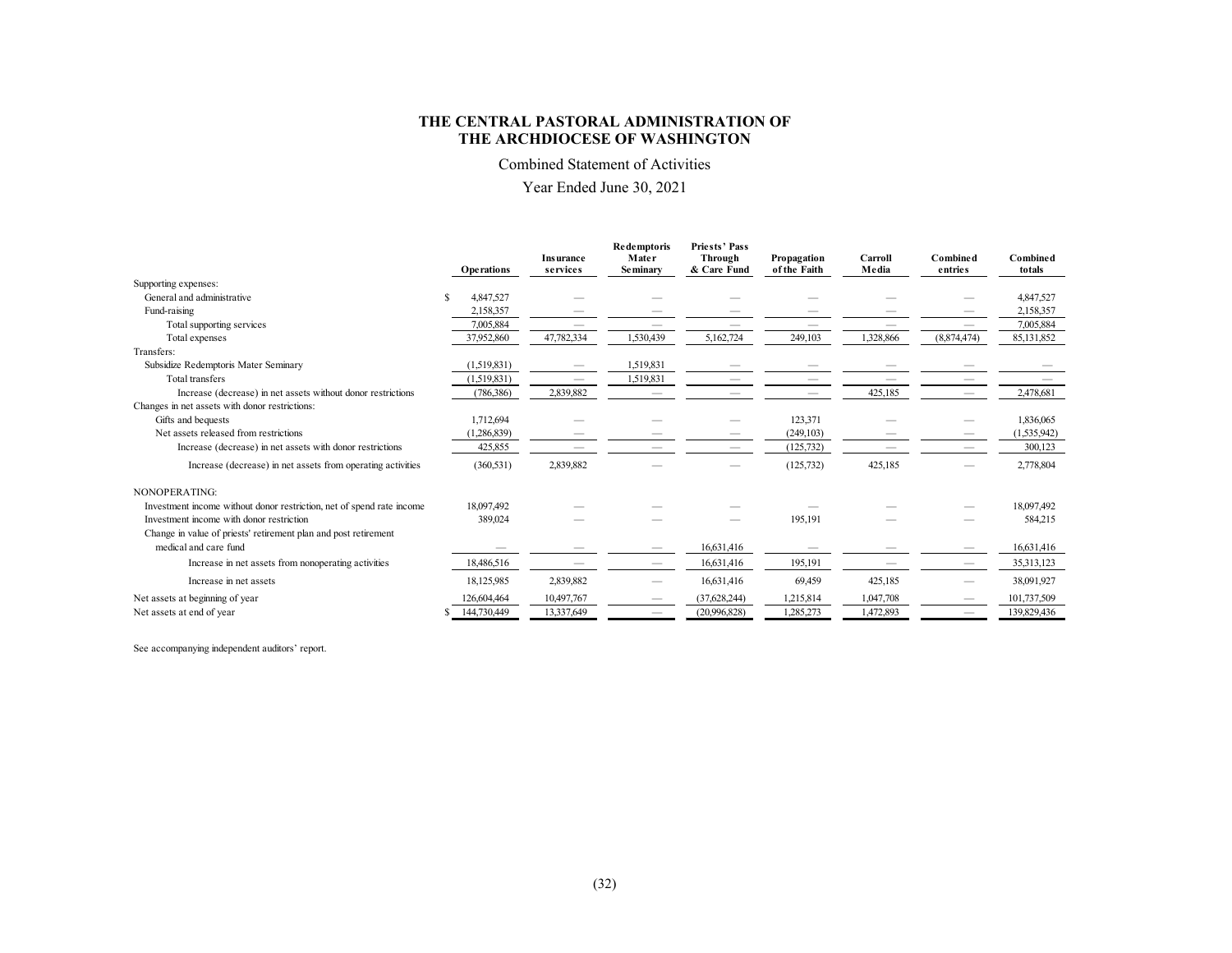Combined Statement of Activities

Year Ended June 30, 2020

|                                                                                                                                                                                                                                            |   | <b>Operations</b>                                                                  | <b>Insurance</b><br>services | <b>Redemptoris</b><br>Mater<br><b>Seminary</b> | <b>Priests' Pass</b><br>Through<br>& Care Fund  | Propagation<br>of the Faith               | Carroll<br>Media  | <b>Combined</b><br>entries                         | <b>Combined</b><br>totals                                                                         |
|--------------------------------------------------------------------------------------------------------------------------------------------------------------------------------------------------------------------------------------------|---|------------------------------------------------------------------------------------|------------------------------|------------------------------------------------|-------------------------------------------------|-------------------------------------------|-------------------|----------------------------------------------------|---------------------------------------------------------------------------------------------------|
| <b>OPERATING:</b>                                                                                                                                                                                                                          |   |                                                                                    |                              |                                                |                                                 |                                           |                   |                                                    |                                                                                                   |
| Changes in net assets without donor restrictions:<br>Revenue, gains, and other support:<br>Assessments:<br>Parish                                                                                                                          | S | 8.162.204                                                                          |                              |                                                |                                                 |                                           | 1,152,173         |                                                    | 9.314,377                                                                                         |
| Special school assessments and other                                                                                                                                                                                                       |   | 3,586,486                                                                          |                              |                                                |                                                 |                                           |                   |                                                    | 3,586,486                                                                                         |
| Total assessments                                                                                                                                                                                                                          |   | 11,748,690                                                                         |                              |                                                |                                                 |                                           | 1,152,173         |                                                    | 12,900,863                                                                                        |
| Contributions, donations, gifts, and bequests:<br>Archbishop's Appeal<br>Gifts and bequests                                                                                                                                                |   | 10,916,788<br>3,725,569                                                            |                              | 74,593                                         | 866,948                                         |                                           | 19.322            |                                                    | 10.916.788<br>4,686,432                                                                           |
| Total contributions, donations, gifts, and bequests                                                                                                                                                                                        |   | 14,642,357                                                                         |                              | 74,593                                         | 866,948                                         |                                           | 19322             |                                                    | 15,603,220                                                                                        |
| Premiums and insurance billings<br>Spend rate income<br>Management fees and computer services<br>Special program income<br>Advertising and other<br>Rental income                                                                          |   | 2,530,800<br>4,151,882<br>796,241<br>115,236<br>3,682,388                          | 49,985,070<br>(19, 437)      | $\sim$                                         | 4,418,958<br>$\overline{\phantom{0}}$<br>13,500 |                                           | 15.169<br>323,619 | (5,327,446)<br>(3,405,699)<br>(18,648)             | 49,076,582<br>2,530,800<br>746,183<br>811,410<br>419,423<br>3,677,240                             |
| Net assets released from restrictions                                                                                                                                                                                                      |   | 2,351,976                                                                          |                              |                                                | $\overline{\phantom{0}}$                        | 314,481                                   |                   |                                                    | 2,666,457                                                                                         |
| Total unrestricted revenue, gain, and other support                                                                                                                                                                                        |   | 40,019,570                                                                         | 49,965,633                   | 74,593                                         | 5,299,411                                       | 314,481                                   | 1,510,283         | (8,751,793)                                        | 88,432,178                                                                                        |
| Expenses:<br>Program services:<br>Catholic education:<br>Tuition assistance and school subsidies<br>Other programs and administration                                                                                                      |   | 2,160,463<br>4,469,258                                                             |                              |                                                |                                                 |                                           |                   |                                                    | 2.160,463<br>4,469,258                                                                            |
| Total Catholic education                                                                                                                                                                                                                   |   | 6,629,721                                                                          |                              |                                                |                                                 |                                           |                   |                                                    | 6,629,721                                                                                         |
| Pastoral ministry and social concerns<br>Ministerial leadership<br>Communications<br>Parish services<br>Insurance and benefits<br>Priests' retirement benefits and medical care<br>Propagation of the Faith<br>Archdiocesan administration |   | 7,963,468<br>6,369,580<br>1,839,441<br>895,168<br>1,174,049<br>67,807<br>8,681,761 | 48,061,724                   | 1,536,356<br>--                                | 5,299,411                                       | --<br>314,481<br>$\overline{\phantom{a}}$ | 1,579,746<br>--   | (25,000)<br>(7,149,521)<br>(1,546,624)<br>(30,648) | 7,963,468<br>7,905,936<br>3,394,187<br>895,168<br>42,086,252<br>3,820,594<br>283,833<br>8,681,761 |
| Total program services                                                                                                                                                                                                                     | S | 33,620,995                                                                         | 48,061,724                   | 1.536.356                                      | 5.299.411                                       | 314.481                                   | 1.579.746         | (8,751,793)                                        | 81,660,920                                                                                        |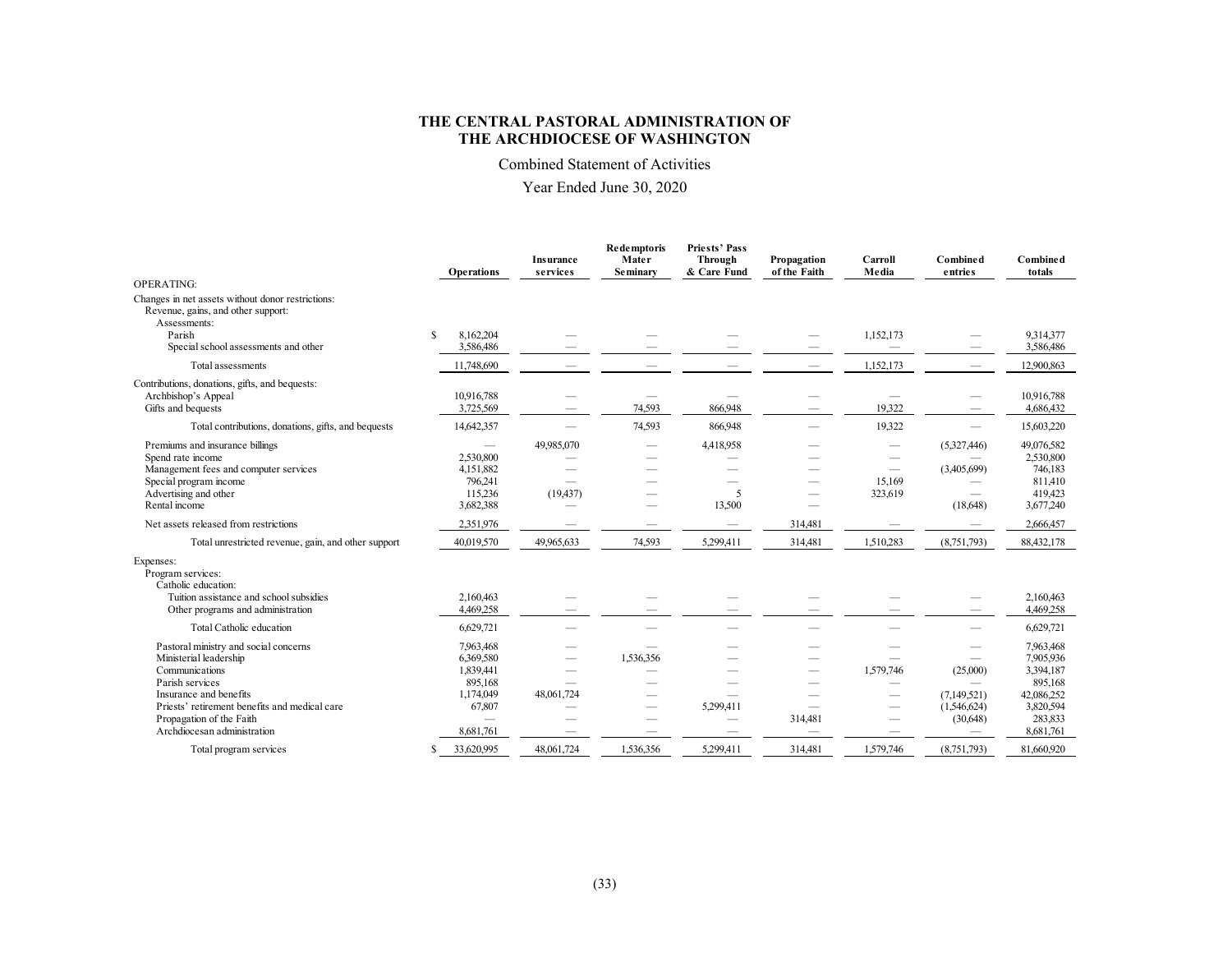Combined Statement of Activities

Year Ended June 30, 2020

|                                                                              | <b>Operations</b> | <b>Insurance</b><br>services | <b>Redemptoris</b><br>Mater<br>Seminary | <b>Priests' Pass</b><br>Through<br>& Care Fund | Propagation<br>of the Faith | Carroll<br>Media | <b>Combined</b><br>entries | <b>Combined</b><br>totals |
|------------------------------------------------------------------------------|-------------------|------------------------------|-----------------------------------------|------------------------------------------------|-----------------------------|------------------|----------------------------|---------------------------|
| Supporting expenses:                                                         |                   |                              |                                         |                                                |                             |                  |                            |                           |
| General and administrative                                                   | S.<br>4,801,740   |                              |                                         |                                                |                             |                  |                            | 4,801,740                 |
| Fund-raising                                                                 | 2,498,226         |                              |                                         |                                                |                             |                  |                            | 2,498,226                 |
| Total supporting services                                                    | 7,299,966         |                              |                                         |                                                |                             |                  |                            | 7,299,966                 |
| Total expenses                                                               | 40,920.961        | 48,061,724                   | 1,536,356                               | 5,299,411                                      | 314,481                     | 1,579,746        | (8,751,793)                | 88,960,886                |
| Transfers:                                                                   |                   |                              |                                         |                                                |                             |                  |                            |                           |
| Subsidize Redemptoris Mater Seminary                                         | (1,461,763)       |                              | 1,461,763                               |                                                |                             |                  |                            |                           |
| Total transfers                                                              | (1,461,763)       |                              | 1,461,763                               |                                                |                             |                  |                            |                           |
| Increase (decrease) in net assets without donor restrictions                 | (2,363,154)       | 1,903,909                    |                                         |                                                |                             | (69, 463)        |                            | (528,708)                 |
| Changes in net assets with donor restrictions:<br>Gifts and bequests         | 1,762,115         |                              |                                         |                                                | 607,329                     |                  |                            | 2,369,444                 |
| Net assets released from restrictions                                        | (2,351,976)       |                              |                                         |                                                | (314, 481)                  |                  |                            | (2,666,457)               |
| Increase (decrease) in net assets with donor restrictions                    | (589, 861)        |                              |                                         |                                                | 292,848                     |                  |                            | (297,013)                 |
| Increase (decrease) in net assets from operating activities                  | (2,953,015)       | 1,903,909                    |                                         |                                                | 292,848                     | (69, 463)        |                            | (825,721)                 |
| NONOPERATING:                                                                |                   |                              |                                         |                                                |                             |                  |                            |                           |
| Investment income (loss) without donor restriction, net of spend rate income | (1,950,925)       |                              |                                         |                                                |                             |                  |                            | (1,950,925)               |
| Investment income (loss) with donor restriction                              | 3,302             |                              |                                         |                                                | 27,005                      |                  |                            | 30,307                    |
| Transfer of ownership of net assets without donor restrictions               | 590,411           |                              |                                         |                                                |                             |                  |                            | 590,411                   |
| Transfer of ownership of net assets with donor restrictions                  | 1,113,088         |                              |                                         |                                                |                             |                  |                            | 1,113,088                 |
| Change in value of priests' retirement plan and post retirement              |                   |                              |                                         |                                                |                             |                  |                            |                           |
| medical and care fund                                                        |                   |                              |                                         | (9,769,356)                                    |                             |                  |                            | (9,769,356)               |
| Increase (decrease) in net assets from nonoperating activities               | (244, 124)        |                              |                                         | (9,769,356)                                    | 27,005                      |                  |                            | (9.986, 475)              |
| Increase (decrease) in net assets                                            | (3,197,139)       | 1,903,909                    |                                         | (9,769,356)                                    | 319,853                     | (69, 463)        |                            | (10,812,196)              |
| Net assets at beginning of year                                              | 129,801,603       | 8,593,858                    |                                         | (27, 858, 888)                                 | 895,961                     | 1,117,171        |                            | 112,549,705               |
| Net assets at end of year                                                    | 126,604,464<br>S  | 10,497,767                   |                                         | (37,628,244)                                   | 1,215,814                   | 1,047,708        |                            | 101,737,509               |

See accompanying independent auditors' report.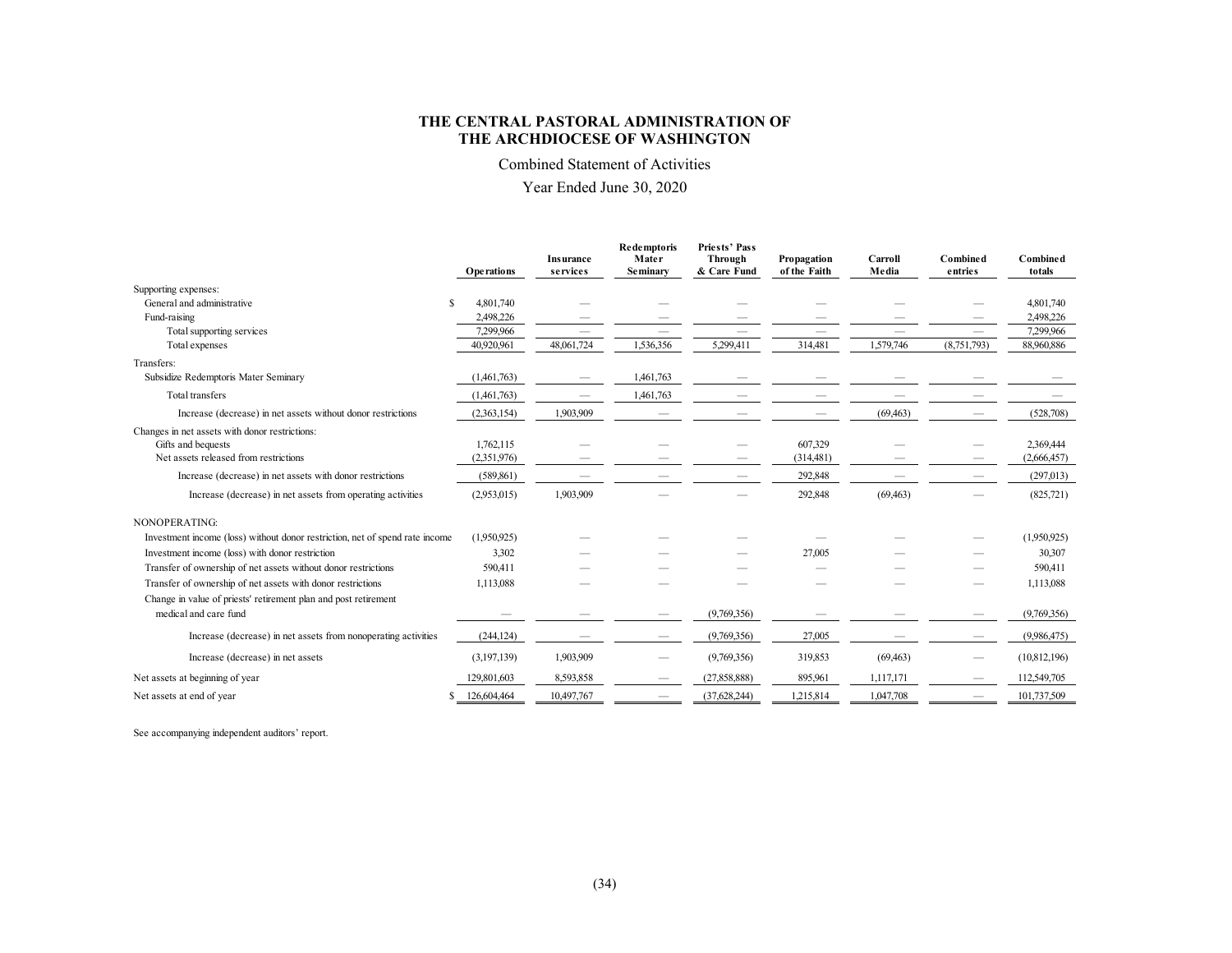Combined Statement of Functional Expenses

# Year Ended June 30, 2021

|                                                                             |   |                       |                                              |                             | <b>Program services</b>                 |                     |                    |                           |                                      |
|-----------------------------------------------------------------------------|---|-----------------------|----------------------------------------------|-----------------------------|-----------------------------------------|---------------------|--------------------|---------------------------|--------------------------------------|
|                                                                             |   | Catholic<br>education | Pastoral<br>ministry $\&$<br>social concerns | Ministerial<br>le ade rship | <b>Redemptoris</b><br>Mater<br>Seminary | Communi-<br>cations | Carroll<br>Media   | <b>Parish</b><br>services | <b>Insurance</b><br>and<br>be nefits |
| Salaries and benefits:                                                      |   |                       |                                              |                             |                                         |                     |                    |                           |                                      |
| Compensation of clergy and religious<br>$Benefits - clergy$                 | S |                       | 728,401<br>545,791                           | 570,083<br>1,360,543        | 95,708<br>284,878                       |                     |                    |                           |                                      |
| Salaries and wages - laypersons<br>Benefits – laypersons                    |   | 1,784,455<br>397.398  | 1,717,953<br>423,969                         | 607,002<br>147,721          | 78,462<br>13,187                        | 781,057<br>160,098  | 768,489<br>210,777 | 427,144<br>102,338        | 562,371<br>139,871                   |
| Total salaries and benefits                                                 |   | 2,181,853             | 3,416,114                                    | 2,685,349                   | 472,235                                 | 941,155             | 979,266            | 529,482                   | 702,242                              |
| Continuing education and retreats - clergy                                  |   |                       | 9,500                                        | 1,437,760                   | 442,450                                 |                     |                    |                           |                                      |
| Supplies                                                                    |   | 7.364                 | 19,393                                       | 49,630                      | 47,024                                  | 126                 | 176                | $\overline{\phantom{a}}$  | 488                                  |
| Telephone, postage, and printing                                            |   | 290,104               | 62,191                                       | 45,282                      | 40,549                                  | 333,477             | 140,966            | 3,541                     | 177,345                              |
| Conferences, meetings, and travel                                           |   | 2,743                 | 53,666                                       | 148,965                     | 119,430                                 | 2,180               | 433                | (4,488)                   | (332)                                |
| Professional fees                                                           |   | 437,682               | 66,482                                       | 99,521                      | 952                                     | 133,450             | 28,071             | 64,800                    | 2,128,583                            |
| Food and beverages                                                          |   | 1,603                 | 14,441                                       | 181,280                     | 107,886                                 |                     |                    | 200                       | 774                                  |
| Contributions and grants in aid                                             |   | 2,165,380             | 574,489                                      | 146,198                     | 17,252                                  |                     |                    |                           |                                      |
| Utilities and maintenance                                                   |   |                       | 10,868                                       | 459,213                     | 221,707                                 |                     |                    |                           |                                      |
| Interest                                                                    |   |                       |                                              |                             |                                         |                     |                    |                           |                                      |
| Subsidies                                                                   |   | 50,000                | 2,542,035                                    |                             |                                         |                     |                    | __                        |                                      |
| Other                                                                       |   | 80,350                | 22,788                                       | 31,799                      | 60,954                                  | 71,666              | 154,954            | 285                       | 139,305                              |
| Insurance premiums                                                          |   |                       |                                              |                             |                                         |                     |                    |                           | 4,718,935                            |
| Claims and benefits                                                         |   |                       |                                              |                             |                                         |                     |                    |                           | 33,638,407                           |
| Total expenses before allocation                                            |   | 5,217,079             | 6,791,967                                    | 5,284,997                   | 1,530,439                               | 1,482,054           | 1,303,866          | 593,820                   | 41,505,747                           |
| Allocation of property operations and financial,<br>computer, and personnel |   | 693,169               | 485,152                                      | 578,287                     | 241,972                                 | 187,050             | 178,778            | 245,684                   | 167,627                              |
| Total expenses after allocation                                             |   | 5,910,248             | 7,277,119                                    | 5,863,284                   | 1,772,411                               | 1,669,104           | 1,482,644          | 839,504                   | 41,673,374                           |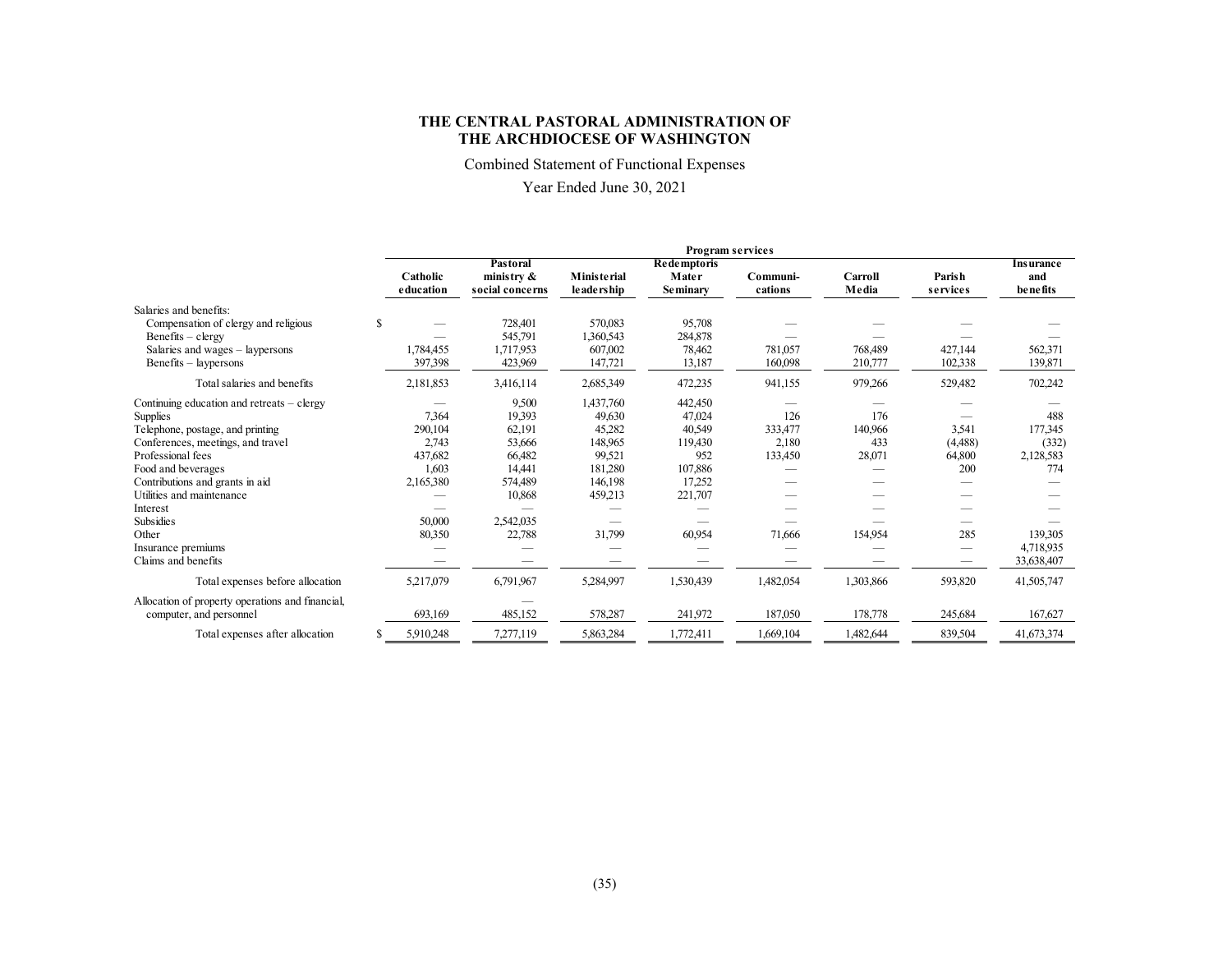Combined Statement of Functional Expenses

Year Ended June 30, 2021

|                                                  |                                                      |                             | Program services               |                                        |                                  |                               |                    |                                           |               |
|--------------------------------------------------|------------------------------------------------------|-----------------------------|--------------------------------|----------------------------------------|----------------------------------|-------------------------------|--------------------|-------------------------------------------|---------------|
|                                                  | Priests'<br>retirement<br>benefits &<br>medical care | Propagation<br>of the Faith | Archdiocesan<br>administration | <b>Subtotal</b><br>program<br>services | General<br>and<br>administrative | <b>Property</b><br>operations | <b>Fundraising</b> | <b>Subtotal</b><br>supporting<br>services | Total<br>2021 |
| Salaries and benefits:                           |                                                      |                             |                                |                                        |                                  |                               |                    |                                           |               |
| Compensation of clergy and religious             | \$<br>421,399                                        | 105,657                     | 316,703                        | 2,237,951                              | 15,029                           |                               |                    | 15,029                                    | 2,252,980     |
| $Benefits - clergy$                              | 714,822                                              | 78.982                      | 452,730                        | 3,437,746                              | 26,614                           |                               |                    | 26,614                                    | 3,464,360     |
| Salaries and wages – laypersons                  |                                                      | 3,906                       | 1,896,409                      | 8,627,248                              | 1,483,072                        | 1,545,460                     | 802,386            | 3,830,918                                 | 12,458,166    |
| Benefits – laypersons                            |                                                      | 273                         | 464,972                        | 2,060,604                              | 321,199                          | 364,750                       | 191,094            | 877,043                                   | 2,937,647     |
| Total salaries and benefits                      | 1,136,221                                            | 188,818                     | 3,130,814                      | 16,363,549                             | 1,845,914                        | 1,910,210                     | 993,480            | 4,749,604                                 | 21,113,153    |
| Continuing education and retreats $-$ clergy     | 30.930                                               | 500                         | 4,875                          | 1,926,015                              | 250                              |                               |                    | 250                                       | 1,926,265     |
| <b>Supplies</b>                                  | 6,733                                                |                             | 63,431                         | 194.365                                | 2,991                            | 27,103                        | 310                | 30,404                                    | 224,769       |
| Telephone, postage, and printing                 | 6,643                                                |                             | 109,455                        | 1,209,553                              | 285,401                          | 700,972                       | 582,258            | 1,568,631                                 | 2,778,184     |
| Conferences, meetings, and travel                |                                                      | 6,355                       | 122,834                        | 451,786                                | 5,478                            | 58,161                        | 6,426              | 70,065                                    | 521,851       |
| Professional fees                                | 256,575                                              | $\overline{\phantom{m}}$    | 1,954,778                      | 5,170,894                              | 113,820                          | 79,450                        | 297,305            | 490,575                                   | 5,661,469     |
| Food and beverages                               |                                                      |                             | 44,839                         | 351,023                                | 6,215                            | 5,173                         | 691                | 12,079                                    | 363,102       |
| Contributions and grants in aid                  |                                                      | 2,785                       | 809,139                        | 3,715,243                              | 3,401                            |                               |                    | 3,401                                     | 3,718,644     |
| Utilities and maintenance                        | 111,892                                              |                             | 213,112                        | 1,016,792                              | 104,180                          | 1,434,408                     |                    | 1,538,588                                 | 2,555,380     |
| Interest                                         |                                                      |                             | 40,108                         | 40,108                                 |                                  |                               |                    |                                           | 40,108        |
| Subsidies                                        |                                                      |                             | 29,090                         | 2,621,125                              |                                  |                               | --                 | $\overline{\phantom{0}}$                  | 2,621,125     |
| Other                                            | 23,200                                               | 19.995                      | 174,334                        | 779,630                                | 84,281                           | 2,252,444                     | 148,391            | 2,485,116                                 | 3,264,746     |
| Insurance premiums                               |                                                      |                             |                                | 4,718,935                              |                                  |                               |                    |                                           | 4,718,935     |
| Claims and benefits                              | .985,714                                             |                             |                                | 35,624,121                             |                                  |                               |                    |                                           | 35,624,121    |
| Total expenses before allocation                 | 3,557,908                                            | 218,453                     | 6,696,809                      | 74,183,139                             | 2,451,931                        | 6,467,921                     | 2,028,861          | 10,948,713                                | 85,131,852    |
| Allocation of property operations and financial, |                                                      |                             |                                |                                        |                                  |                               |                    |                                           |               |
| computer, and personnel                          | 204,981                                              |                             | 960,129                        | 3,942,829                              | 2,395,596                        | (6,467,921)                   | 129,496            | (3,942,829)                               |               |
| Total expenses after allocation                  | 3,762,889                                            | 218,453                     | 7,656,938                      | 78,125,968                             | 4,847,527                        |                               | 2,158,357          | 7,005,884                                 | 85,131,852    |

See accompanying independent auditors' report.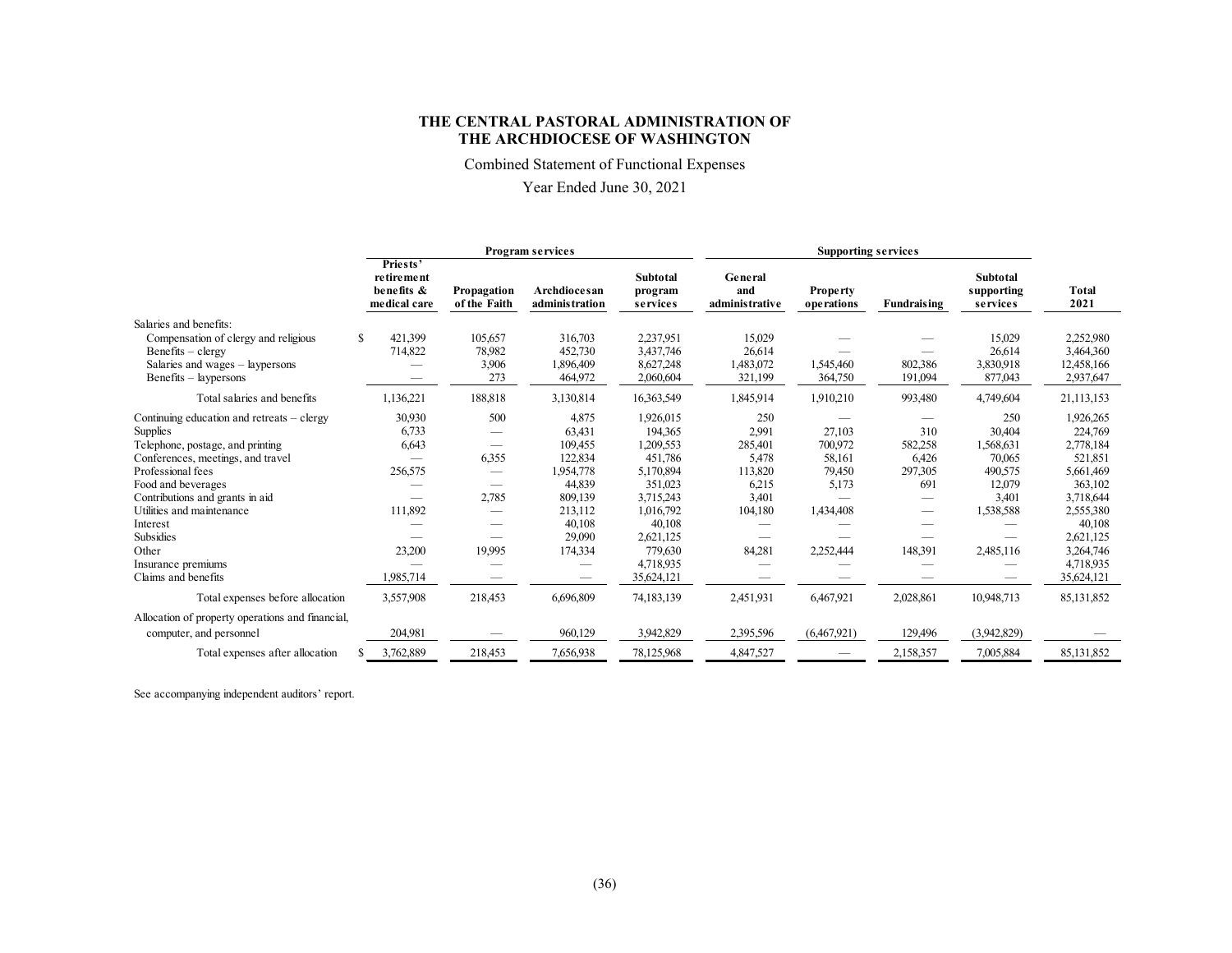Combined Statement of Functional Expenses

# Year Ended June 30, 2020

|                                                                             | <b>Program services</b> |                       |                                              |                                    |                                         |                     |                  |                    |                                              |  |
|-----------------------------------------------------------------------------|-------------------------|-----------------------|----------------------------------------------|------------------------------------|-----------------------------------------|---------------------|------------------|--------------------|----------------------------------------------|--|
|                                                                             |                         | Catholic<br>education | Pastoral<br>ministry $\&$<br>social concerns | <b>Ministerial</b><br>le ade rship | Redemptoris<br>Mater<br><b>Seminary</b> | Communi-<br>cations | Carroll<br>Media | Parish<br>services | <b>Insurance</b><br>and<br><b>be</b> ne fits |  |
| Salaries and benefits:                                                      |                         |                       |                                              |                                    |                                         |                     |                  |                    |                                              |  |
| Compensation of clergy and religious                                        | <sup>\$</sup>           |                       | 690,625                                      | 508,563                            | 81,401                                  |                     |                  |                    |                                              |  |
| $Benefits - clergy$                                                         |                         |                       | 476,958                                      | 1,265,325                          | 295,274                                 |                     |                  |                    |                                              |  |
| Salaries and wages - laypersons                                             |                         | 2,115,072             | 1,809,358                                    | 573,703                            | 78,600                                  | 772,816             | 896,732          | 418.875            | 616,353                                      |  |
| Benefits – laypersons                                                       |                         | 408,774               | 450,566                                      | 112,007                            | 12,221                                  | 163,356             | 248,218          | 99,787             | 138,749                                      |  |
| Total salaries and benefits                                                 |                         | 2,523,846             | 3,427,507                                    | 2,459,598                          | 467,496                                 | 936,172             | 1,144,950        | 518,662            | 755,102                                      |  |
| Continuing education and retreats $-$ clergy                                |                         |                       | 1,400                                        | 1,526,369                          | 390,702                                 |                     |                  |                    |                                              |  |
| Supplies                                                                    |                         | 11.518                | 51,515                                       | 42,860                             | 48,619                                  | 1.632               | 462              | 46                 | 1.645                                        |  |
| Telephone, postage, and printing                                            |                         | 326,302               | 80,311                                       | 57,337                             | 45,419                                  | 282,450             | 216,584          | 18,155             | 161,071                                      |  |
| Conferences, meetings, and travel                                           |                         | 52,172                | 407,404                                      | 256,358                            | 115,454                                 | 5,783               | 4,302            | 808                | 11,189                                       |  |
| Professional fees                                                           |                         | 514,629               | 338,370                                      | 116,124                            | 11.620                                  | 163,957             | 32,979           | 90,720             | 2,057,472                                    |  |
| Food and beverages                                                          |                         | 77,048                | 64,268                                       | 385,030                            | 109.185                                 | 1,323               | 1,765            | 3,176              | 799                                          |  |
| Contributions and grants in aid                                             |                         | 2,246,641             | 156,193                                      | 241,638                            | 14,063                                  |                     |                  | 300                |                                              |  |
| Utilities and maintenance                                                   |                         |                       | 46,713                                       | 434,790                            | 268,609                                 |                     |                  |                    |                                              |  |
| Interest                                                                    |                         |                       |                                              |                                    |                                         |                     |                  |                    |                                              |  |
| Subsidies                                                                   |                         | 50,000                | 2,848,645                                    |                                    |                                         |                     |                  |                    |                                              |  |
| Other                                                                       |                         | 84,872                | 27,073                                       | 34,234                             | 65,189                                  | 56,158              | 153,704          | 64                 | 609,443                                      |  |
| Insurance premiums                                                          |                         |                       |                                              |                                    |                                         |                     |                  |                    | 4,430,693                                    |  |
| Claims and benefits                                                         |                         |                       |                                              |                                    |                                         |                     |                  |                    | 33,879,235                                   |  |
| Total expenses before allocation                                            |                         | 5,887,028             | 7,449,399                                    | 5,554,338                          | 1,536,356                               | 1,447,475           | 1,554,746        | 631,931            | 41,906,649                                   |  |
| Allocation of property operations and financial,<br>computer, and personnel |                         | 742,693               | 514,069                                      | 579,660                            | 235,582                                 | 200,415             | 191,551          | 263,237            | 179,603                                      |  |
|                                                                             |                         |                       |                                              |                                    |                                         |                     |                  |                    |                                              |  |
| Total expenses after allocation                                             |                         | 6,629,721             | 7,963,468                                    | 6,133,998                          | 1,771,938                               | 1,647,890           | 1,746,297        | 895,168            | 42,086,252                                   |  |